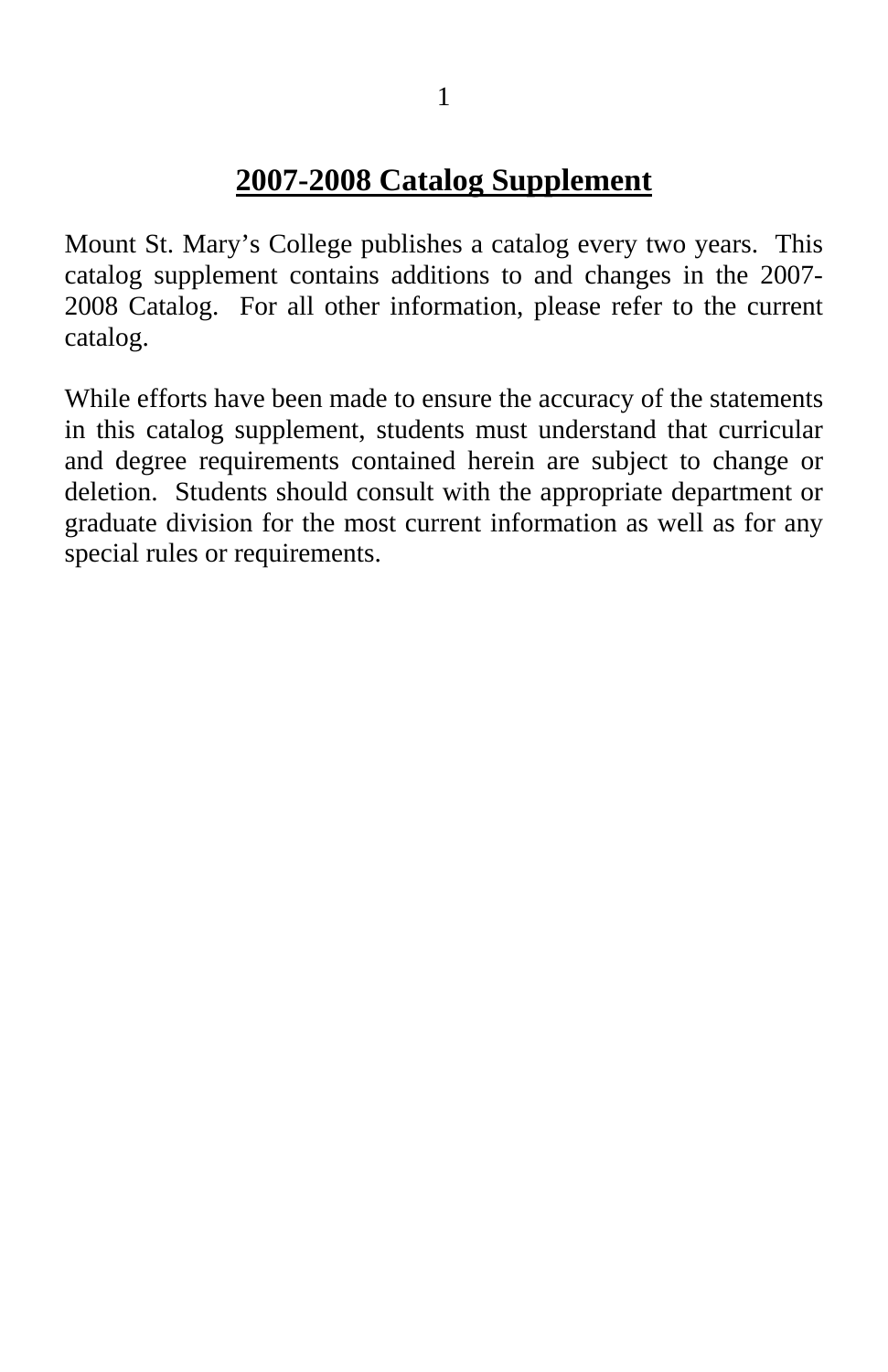# **Table of Contents**

| Academic Calendar                        | 3  |
|------------------------------------------|----|
| <b>Financial Aid</b>                     | 4  |
| Expenses for 2007-2008                   | 5  |
| Changes in Academic Policy               | 10 |
| <b>General Studies Requirements</b>      | 13 |
| <b>Academic Support Services Updates</b> | 14 |
| Program/Department Updates               | 22 |
| <b>Course Descriptions</b>               | 42 |
| <b>Board of Trustees</b>                 | 52 |
| <b>Administrative Officers</b>           | 53 |
| Regents Council                          | 54 |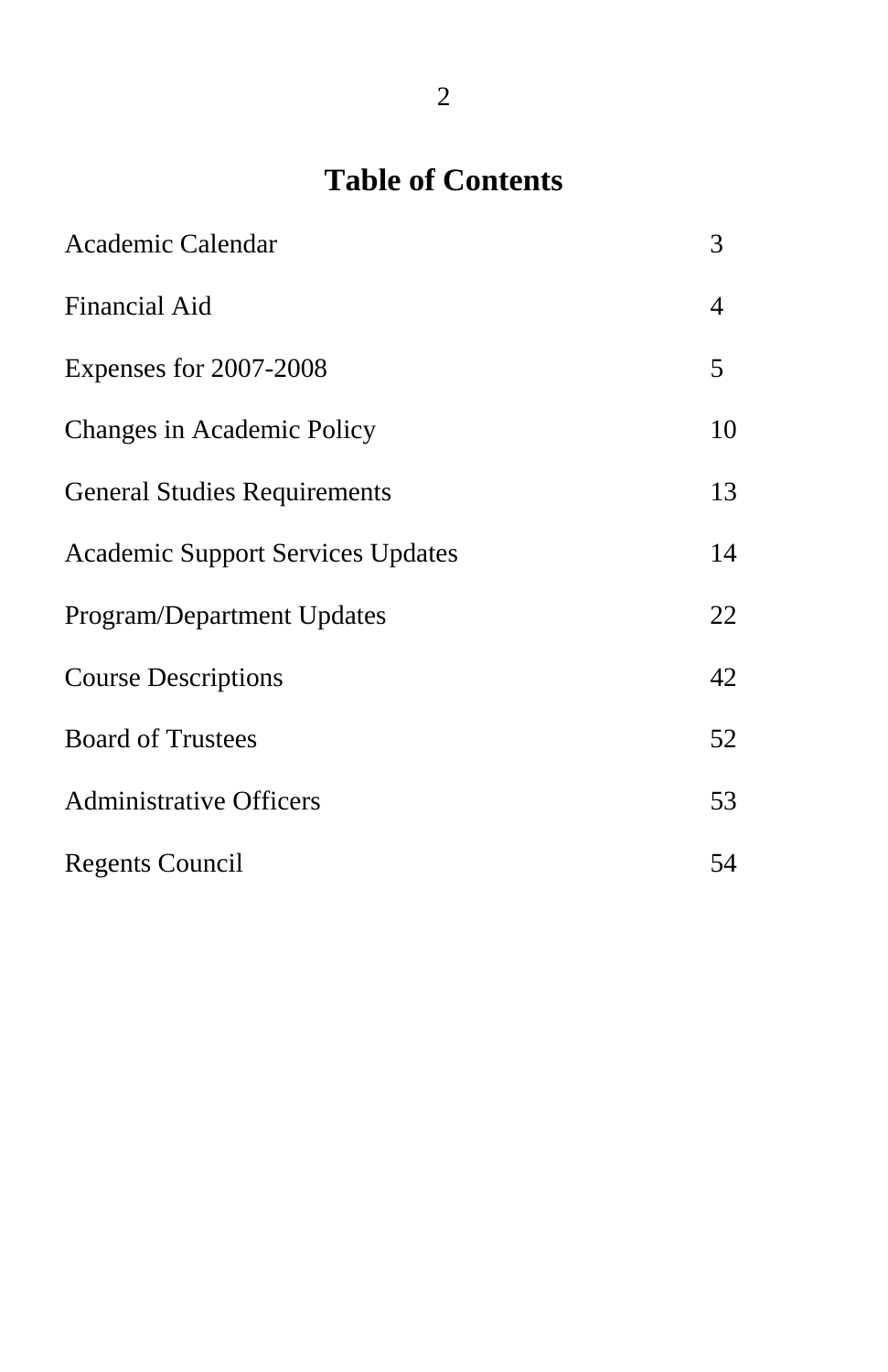## **Academic Calendar**

#### **Fall Semester, 2007**

| $8/24 - 8/25$   | <b>Chalon Orientation</b>             |
|-----------------|---------------------------------------|
| $7/21 - 7/22$   | <b>Doheny Orientation</b>             |
| 8/25            | Transfer                              |
| 8/27            | <b>Fall Semester Begins</b>           |
| 9/3             | Labor Day Holiday – College Closed    |
| $10/18 - 10/19$ | Mid-Semester Break – No Classes       |
| $11/22 - 11/23$ | Thanksgiving Holiday – College Closed |
| $12/10 - 12/13$ | <b>Final Exams</b>                    |
| $12/14 - 1/13$  | Christmas Break – No Classes          |
|                 |                                       |

## **Spring Semester, 2008**

| 1/11          | <b>Spring Orientation</b>                |
|---------------|------------------------------------------|
| 1/14          | <b>Spring Semester Begins</b>            |
| 2/18          | President's Day Holiday - College Closed |
| $3/17 - 3/21$ | Spring Break – No Classes                |
| 3/21          | Good Friday – College Closed             |
| 3/23          | Easter Monday – No Classes               |
| $5/5 - 5/8$   | <b>Final Exams</b>                       |
| <b>TBA</b>    | Commencement                             |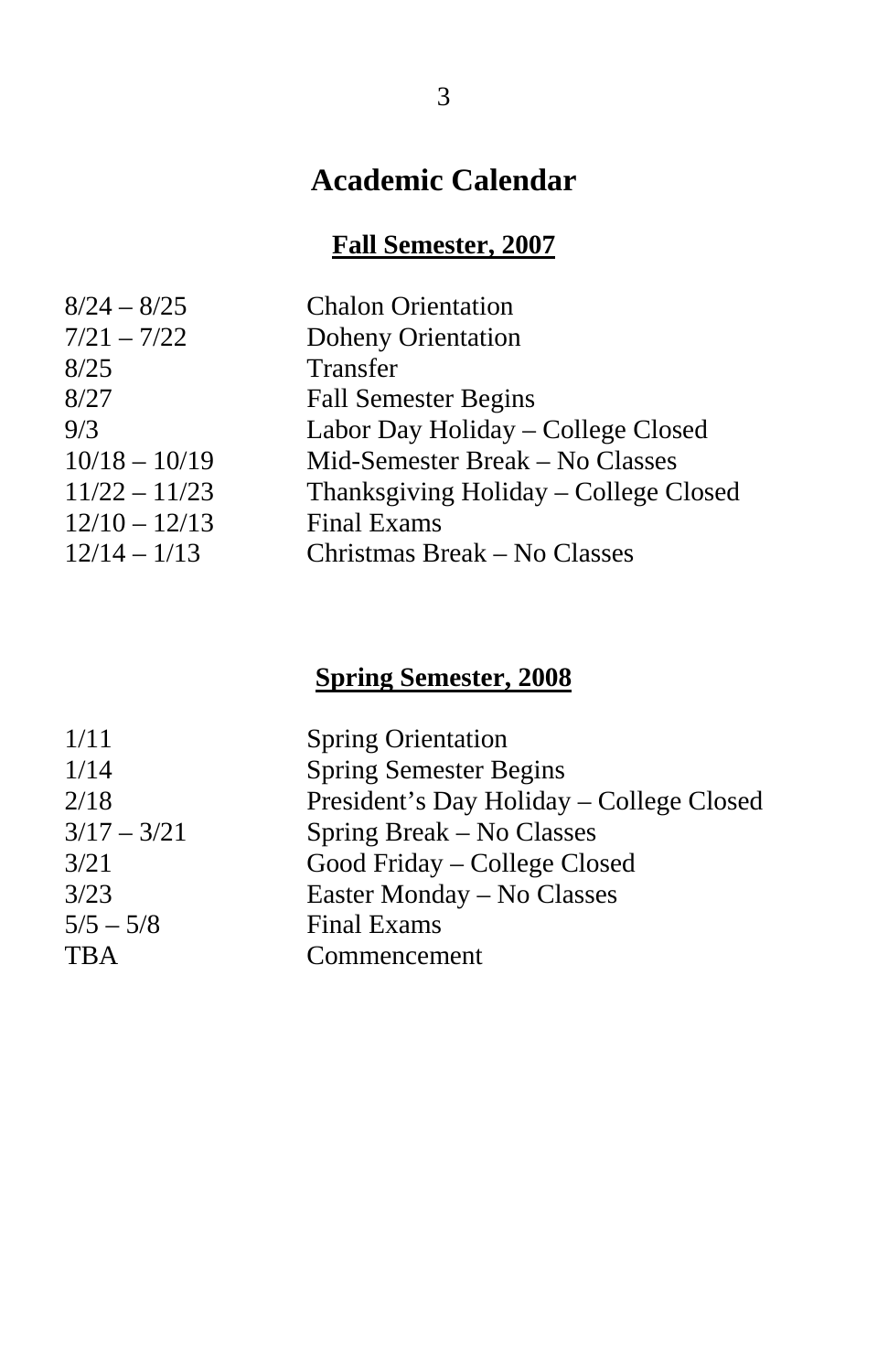#### **Short-term Loan (MSMC Catalog page 23)**

One short-term loan is available to full-time, traditional undergraduate students. Please see details below.

Academic Emergency Loan: This loan is available during the first two weeks of each semester to current, full time, traditional undergraduate students holding 12 units or more to assist them with academic expenses.

Students may borrow up to \$150 per semester through this loan for academic expenses only (such as books). Applications are available at the Student Affairs Office, Building 7. Applications will be reviewed by a loan officer and a meeting may be required. Applications may take up to 2 business days to be processed.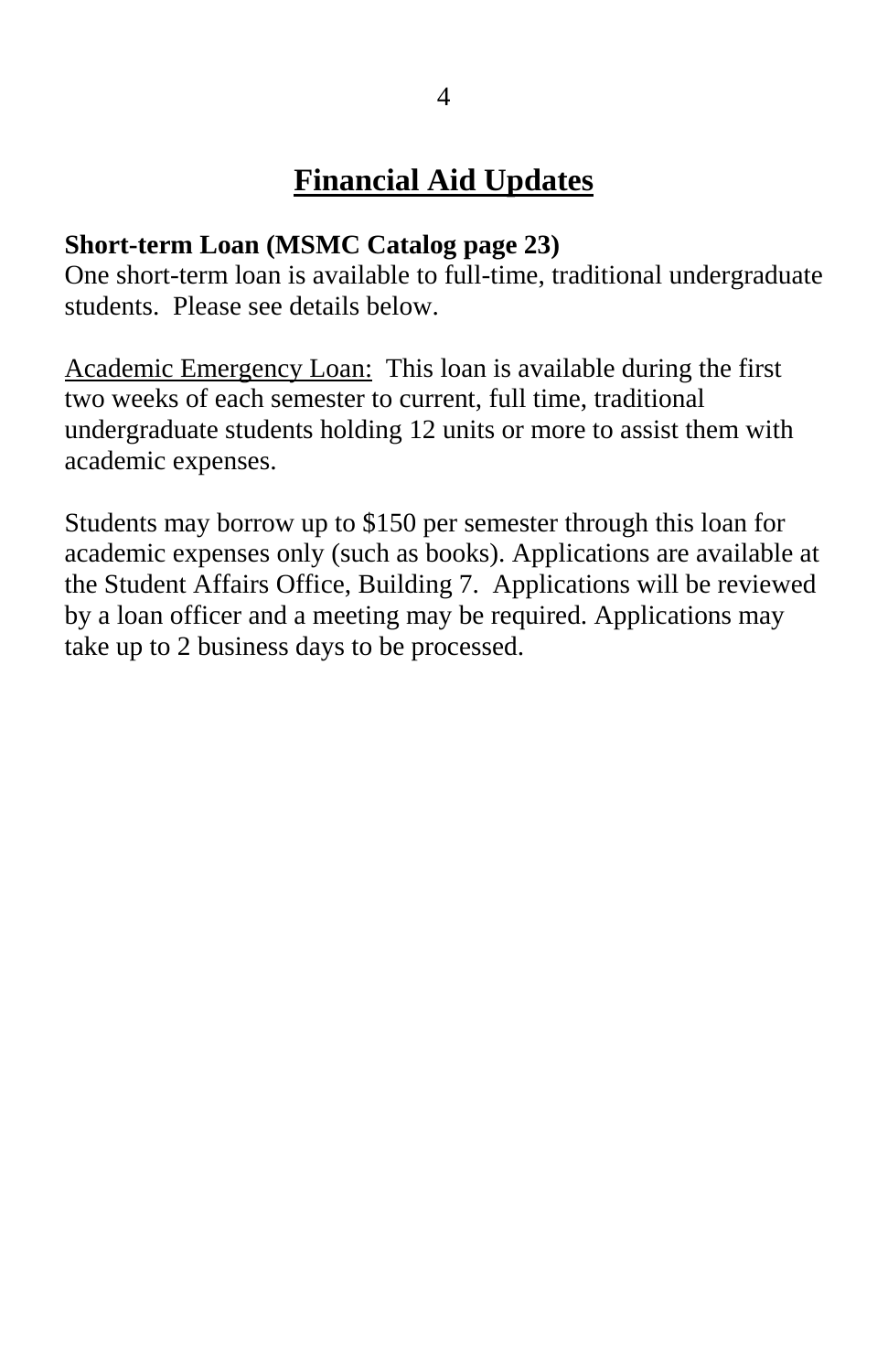## **Expenses for 2007-2008 Academic Year**

All tuition and fees are subject to change without notice. Tuition, fees and room & board are payable to the Business Office on or before the Financial Clearance Deadline set for each term.

#### **A. TUITION**

| Undergraduate                                                                         |                      |
|---------------------------------------------------------------------------------------|----------------------|
| Full-time (With 12-18 units/semester)                                                 |                      |
| <b>Traditional</b>                                                                    | \$24,550.00/year or  |
|                                                                                       | \$12,275.00/semester |
| <b>Accelerated BSN</b>                                                                | \$24,876.00/year or  |
|                                                                                       | \$12,438.00/semester |
| Full-time (In excess of 18 units/semester)<br>Part-time (Less than 12 units/semester) |                      |
| Traditional                                                                           | \$945.00/unit        |
| <b>Accelerated BSN</b>                                                                | \$958.00/unit        |
| <b>Associate Degree in Nursing (A D N)</b>                                            | $$615.00/$ unit      |
| Weekend College – Undergraduate                                                       | \$557.00/unit        |
| <b>Graduate</b>                                                                       |                      |
| <b>Graduate Extension</b>                                                             | \$35.00/unit         |
| Graduate – HPM/CP                                                                     | \$371.00/unit        |
| <b>Master's Degree Programs</b>                                                       | \$662.00/unit        |
| Doctor of Physical Therapy (DPT)                                                      | \$614.00/unit        |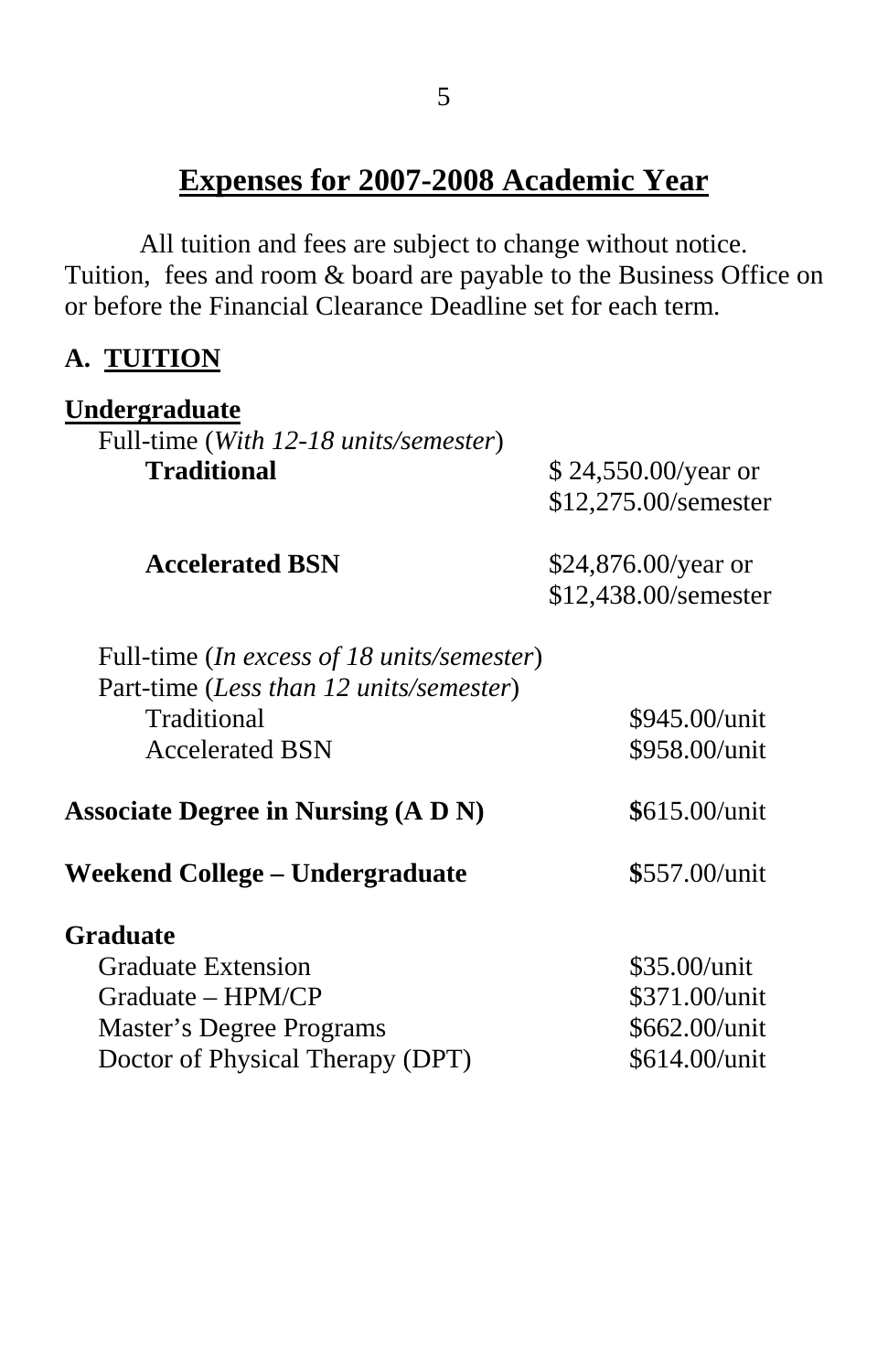# **B. COLLEGE SERVICES FEE – Per Semester ; Not Refundable**

| <b>Undergraduate</b> (With 7 or more units/semester)                                                                                                   | \$404.00             |
|--------------------------------------------------------------------------------------------------------------------------------------------------------|----------------------|
| <b>Undergraduate</b> (With 6 or less units/semester)                                                                                                   | \$100.00             |
| <b>Associate Degree in Nursing (A D N)</b>                                                                                                             | \$<br>50.00          |
| <b>Weekend College</b>                                                                                                                                 | 100.00<br>S.         |
| <b>Graduate</b><br>Master's Degree ( <i>Excluding Certificate Students</i> )<br>Doctor of Physical Therapy (DPT)                                       | \$100.00<br>\$404.00 |
| C. GENERAL FEE                                                                                                                                         |                      |
| <b>Late Registration Fee</b> – Per Semester<br>Weekend College<br>Graduate<br>(After published dates and time of registration)                         | \$100.00<br>\$100.00 |
| <b>Late Clearance Fee</b> – Per Semester<br>Undergraduate & DPT<br>Graduate, A D N & Weekend College<br>(After published Financial Clearance Deadline) | \$200.00<br>\$100.00 |
| <b>Transcript Fee – Per Copy</b>                                                                                                                       | \$10.00              |
| <b>Returned Check Fee - Per NSF Check</b>                                                                                                              | \$100.00             |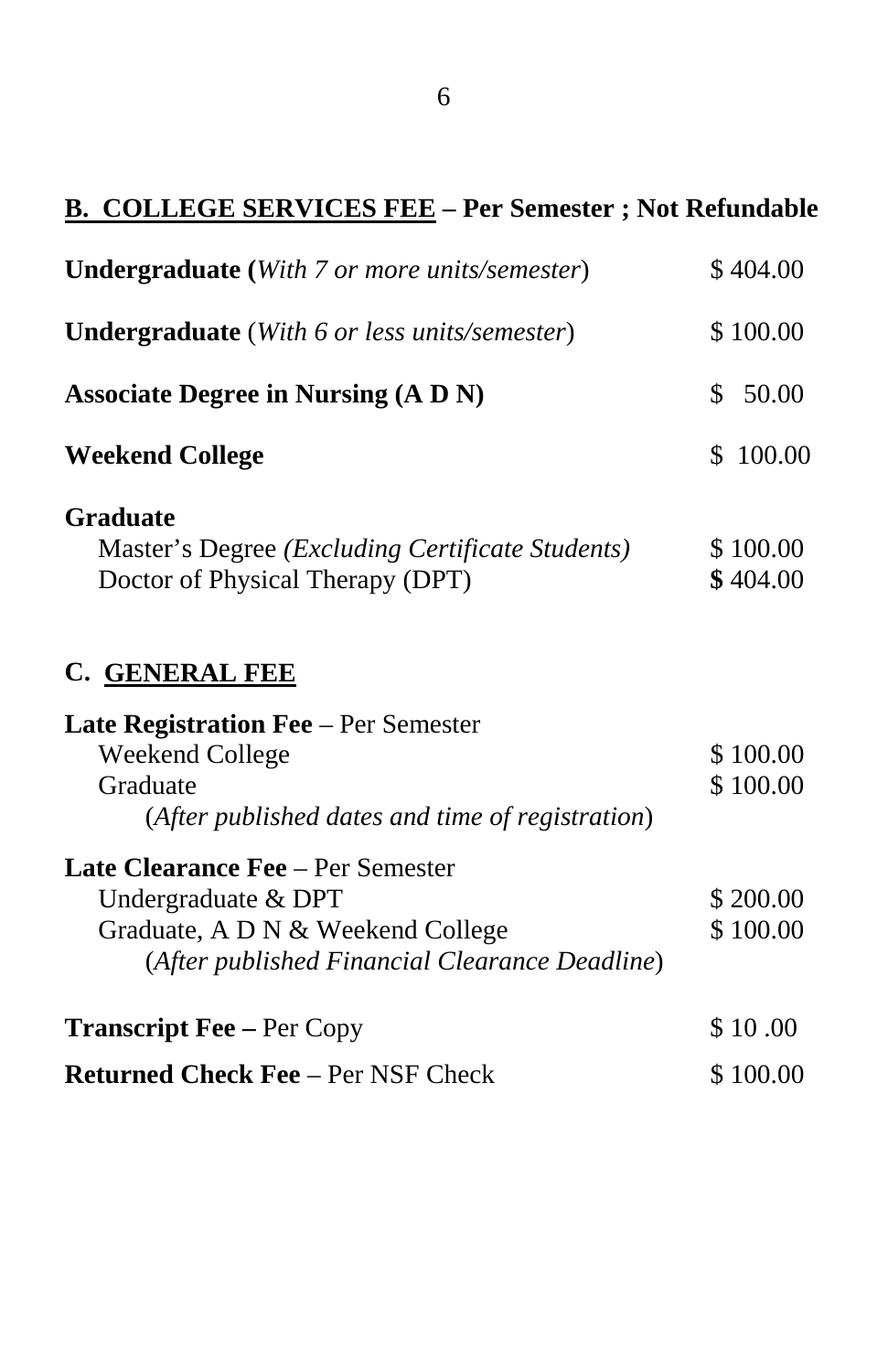#### **D. PARKING PERMIT** (*Including LA City Tax*)

| Undergraduate & DPT                | \$325.00/year   |
|------------------------------------|-----------------|
| A D N, Accelerated BSN, Graduate & |                 |
| <b>Weekend College</b>             | $$165.00$ /year |
| <b>Daily Parking</b>               | \$4.00/day      |
|                                    |                 |

### **E. STUDENT HEALTH & ACCIDENT INSURANCE**

**Mount St. Mary's College does not determine student Health and Accident Insurance Premiums. Insurance premiums are based on prevailing insurance market conditions/rates.** 

### **1. Undergraduate Students**

Health & Accident Insurance is required of all Undergraduate Students enrolled in nine (9) or more units. The coverage/annual insurance premium of \$1,219.00 effective from 08/25/07 to 08/25/08 will be automatically charged to the Student's Statement of Account in the Fall 2007 Semester. Students enrolling for the first time in the Spring 2008 Semester will be charged the premium of \$765.00 effective from 01/09/08 to 08/25/08. Students who have personal insurance may elect not to participate in this plan. As such, an Insurance Waiver Form, together with the proof of coverage, must be submitted to the Business Office no later than the published Financial Clearance Deadline set for each term for this charge to be removed from the Student's Statement of Account. The Insurance Waiver must be renewed in the Fall Semester of each new academic year.

2. DPT & ADN Students

Coverage is available on a voluntary basis. For voluntary enrollment, contact the Business Office.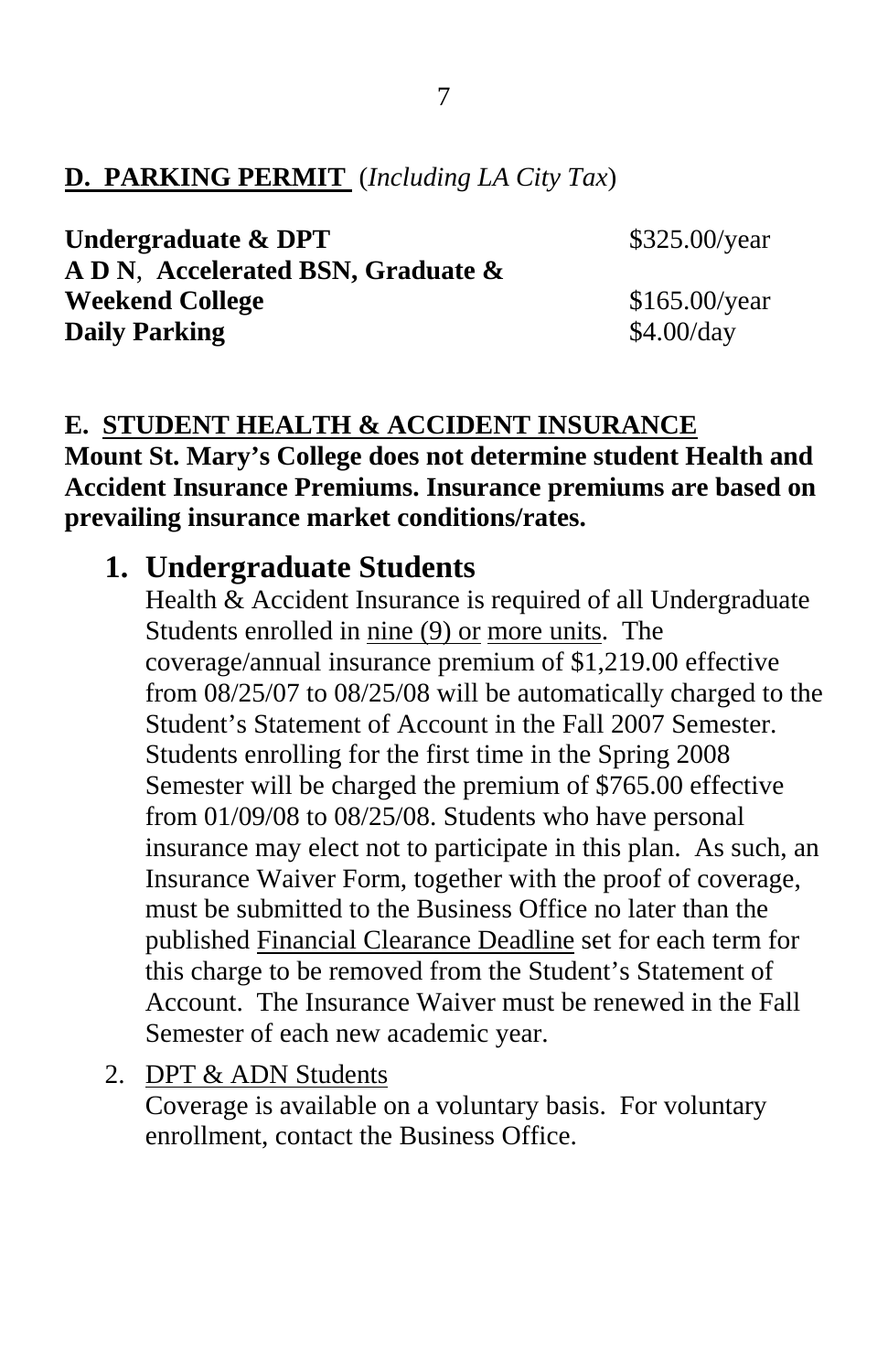3. International Students are required by law to carry a minimum of \$75,000.00 in Health and Accident Insurance. Proof of adequate insurance must be provided prior to admission.

#### **F. ROOM & BOARD**

| Residence (Chalon & Doheny)                       |             | Per Year Per Semester |
|---------------------------------------------------|-------------|-----------------------|
| 1. Board and quadruple room                       | \$8,021.00  | \$4,010.50            |
| 2. Board and triple room                          | \$8,613.00  | \$4,306.50            |
| 3. Board and small double room                    | \$9,184.00  | \$4,592.00            |
| 4. Board and large double room                    | \$9,620.00  | \$4,810.00            |
| 5. Board and single room                          | \$10,163.00 | \$5,081.50            |
| 6. Board, single room, and half-bath \$10,609.00  |             | \$5,304.50            |
| 7. Board, single room with full- bath \$11,600.00 |             | \$5,800.00            |

#### **G. REFUND POLICY**

The following formulas will calculate the tuition/room & board refund amount and will credit the Student's Account accordingly. The Refund Table, with specific refund dates, will be published in the student newspaper, distributed to student services departments and posted on the Business Office Website/bulletin board during the academic year. Refunds will be issued ONLY when there is a Negative Amount Due, without Pending Financial Aid, on the Student's Account.  $0/$  of  $\bf{D}$  of und

|                     |                                           | 70 OI <b>Netunu</b> |
|---------------------|-------------------------------------------|---------------------|
| <b>For Tuition:</b> | <b>Enrollment Period</b>                  |                     |
|                     | Withdrawal/drop on or before the last day |                     |
|                     | of the published add/drop date            | 100\%               |
|                     | After add/drop date and through 10% of    |                     |
| enrollment period   |                                           | 90%                 |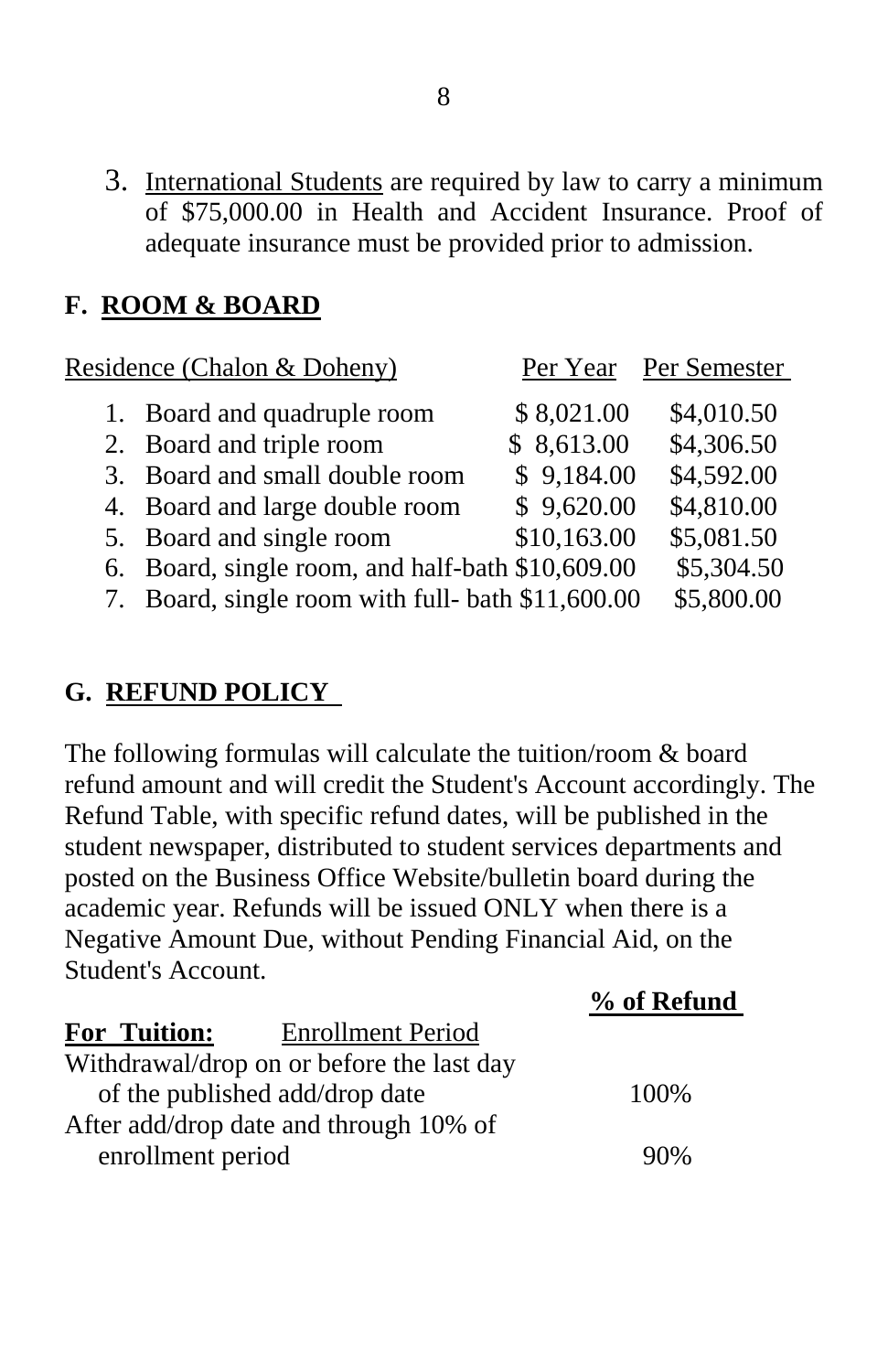| Between 11% and 25% of enrollment period | 50%   |
|------------------------------------------|-------|
| Between 26% and 50% of enrollment period | 25%   |
| After 50% of enrollment period           | $0\%$ |

Tuition Refund: The last date of attendance indicated on the Withdrawal/Leave of Absence (LOA) Form that is filed with the Registrar's Office will be used to calculate reduction of charges for Tuition.

| <b>For Room &amp; Board:</b> Room Occupancy Period % of Refund |      |
|----------------------------------------------------------------|------|
| Withdrawal/drop on or before first day                         |      |
| of class or first day                                          | 100% |
| After first day, through first 10% of                          |      |
| occupancy period                                               | 90%  |
| Between 11% and 25% of occupancy period                        | 50%  |
| Between 26% and 50% of occupancy period                        | 25%  |
| After 50% of occupancy period                                  | 0%   |

Room & Board Refund: The date on which residents remove all belongings from their residence hall rooms and return the keys is used to calculate reduction of charges for room and board.

Reductions will first be credited against a student's financial aid, if any, before a balance accrues to the student. Refunds will not be made in case of suspension or dismissal.

Tuition for all students, including those whose tuition payments have been deferred, becomes an obligation in accordance with the provisions of the reduced charges. When all grants, scholarships or loans do not cover the withdrawal or change of tuition charge, the student will be responsible for the amount due.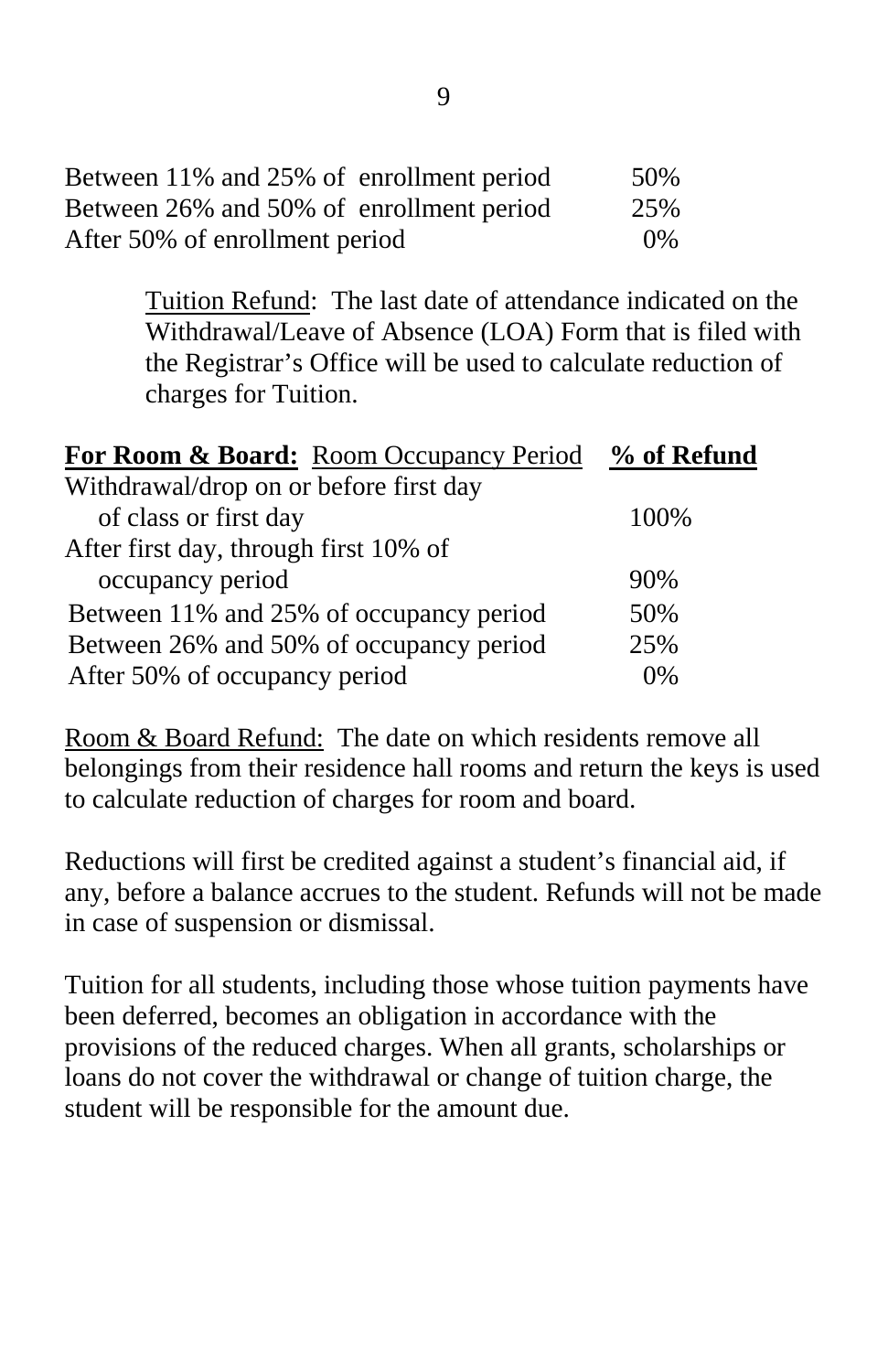## **Changes in Academic Policy**

Grades (MSMC catalog page 33) (omitted from catalog) RD Report Delayed (deleted) not a valid grade

## Grading Policies (MSMC catalog page 34)

All lower division courses required by the major or minor must be completed with no grade lower than a C- and an overall departmental GPA of 2.0 or above. An exception to this college policy occurs when a grade of C (2.0) for departmental prerequisites/requirements is mandated by an outside licensing board, e.g., California Board of Registered Nursing.

All upper division courses required by the major or minor must be completed with a grade of C (2.0) or above.

## Transcripts (MSMC catalog page 41)

Transcripts are issued at the written request of students or graduates to the Office of the Registrar. At the close of each term, transcripts for registered students must be held for inclusion of grades for the term, and therefore will not be available for approximately three (3) weeks. Partial transcripts will not be issued. At times other than the close of the term, the normal period required for processing transcripts is 5 working days. No transcript will be released unless all indebtedness to the college has been satisfied. All transcripts are \$10.00 each. Upon completion of degree, students are entitled to a complimentary transcript.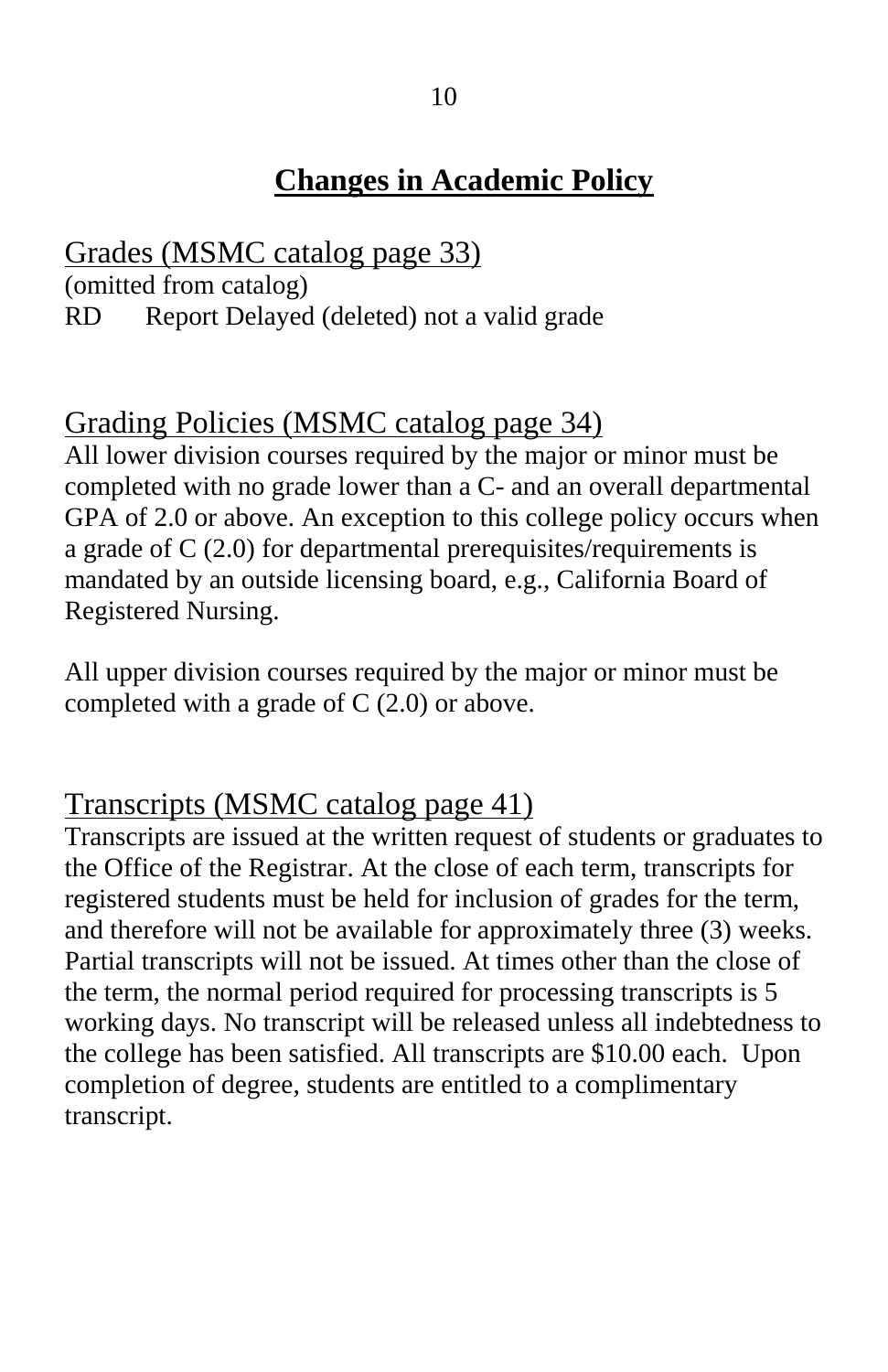## Triple Counting Courses

*The following conditions apply to double or triple counting of a General Studies course:*

A course may not fulfill more than one category in Area III.

With the exception of PHI 5 and PHI 10, no course from Areas I-IV may double count to satisfy a requirement in Area V.

When completing a double major, no more than 9 upper division units may be double counted to satisfy requirements for both majors.

*Please note*: This policy thus allows a course to double or triple count in Areas I, II, IV, and VI. Only Phi 5 and Phi 10 double count to satisfy Area V. This means, for example, that Phi 10 double counts as Critical Thinking (Area II) and Philosophy (Area V), Phi 155 double counts as Philosophy (Area V) and QL2 (Area VI) and Phi 5 triple counts (as Critical Thinking (Area II) as Philosophy (Area V), and as QL1 (Area VII). To determine if a course double or triple counts, focus on Areas 1, II, IV, V, and VI (all Areas EXCEPT Area III, which does not allow double counting).

### Veterans Affairs

Mount Saint Mary's College is approved by the Bureau of Private Postsecondary and Vocational Education (BPPVE) to certify veterans and other eligible persons so they may use their education benefits. We adhere to the guidelines for Institutions enrolling and certifying veterans and other eligible persons: develop standards for maintaining adequate records, policies for satisfactory progress,

previous education and training, conduct, attendance, and graduation requirements and all other requirements in accordance with Code of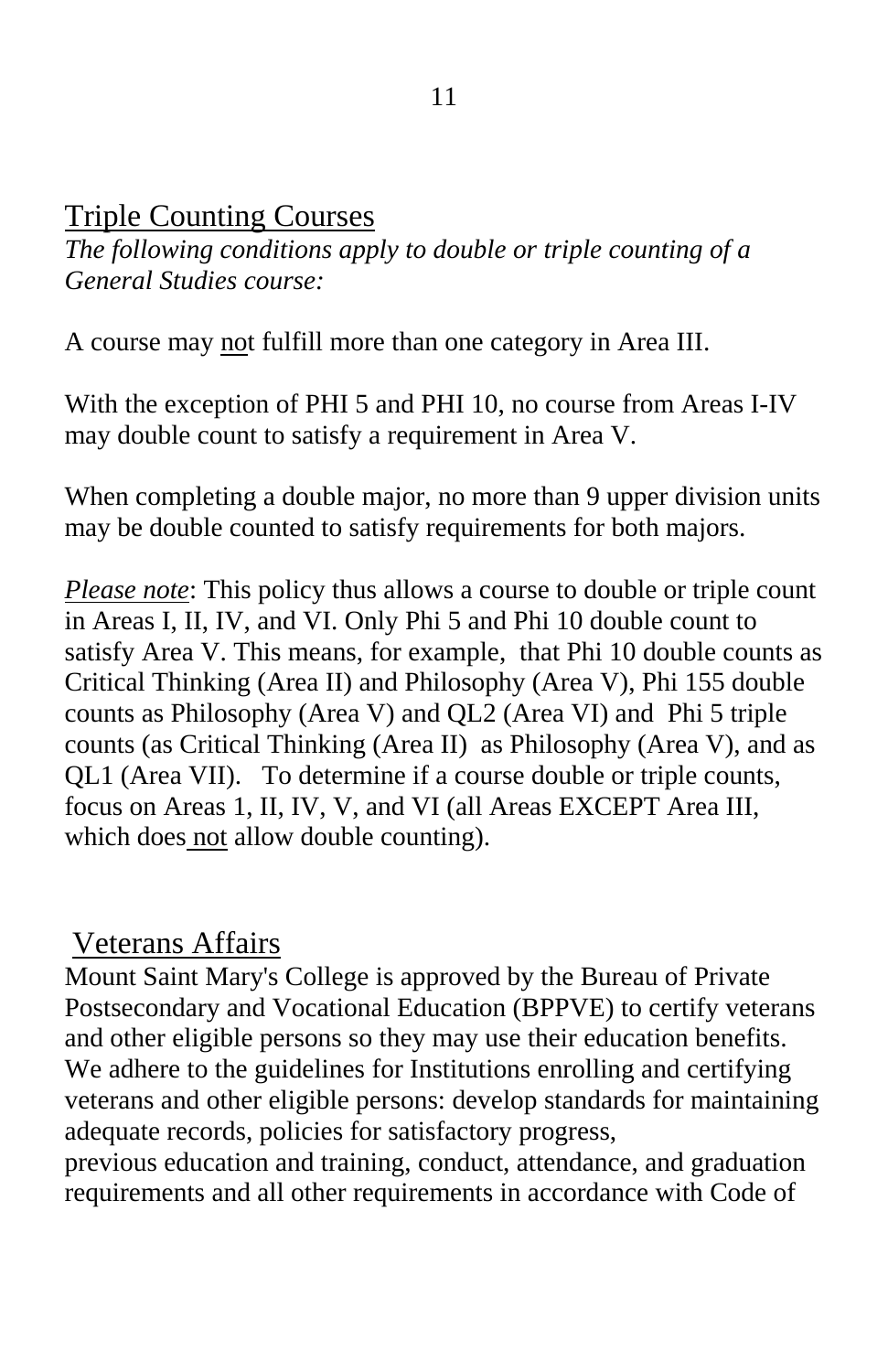Federal Regulation (CFR) 21-4253. For more information on Veteran Affairs, contact the Registrar's Office.

### Graduate Programs:

#### Academic Probation (MSMC catalog page 87)

Failure of a graduate degree or credential student to maintain a 3.0 cumulative GPA places the student on probation. The student will be notified in writing from the Office of the Graduate Dean regarding the probation. A student on probation must achieve a semester GPA of 3.0 or higher during the next two semesters in order to be reinstated to regular standing and may be required to take fewer units of work while on probation. See individual departments for specific probation policies.

#### Academic Dismissal (MSMC catalog page 88)

A student is subject to dismissal for failure to maintain a 3.0 GPA during the probationary period. Failure to comply with the requirements and regulations of the graduate program and College may also subject a student to dismissal. The Graduate Dean and/or the Graduate Council have the authority to dismiss students and to suspend dismissal.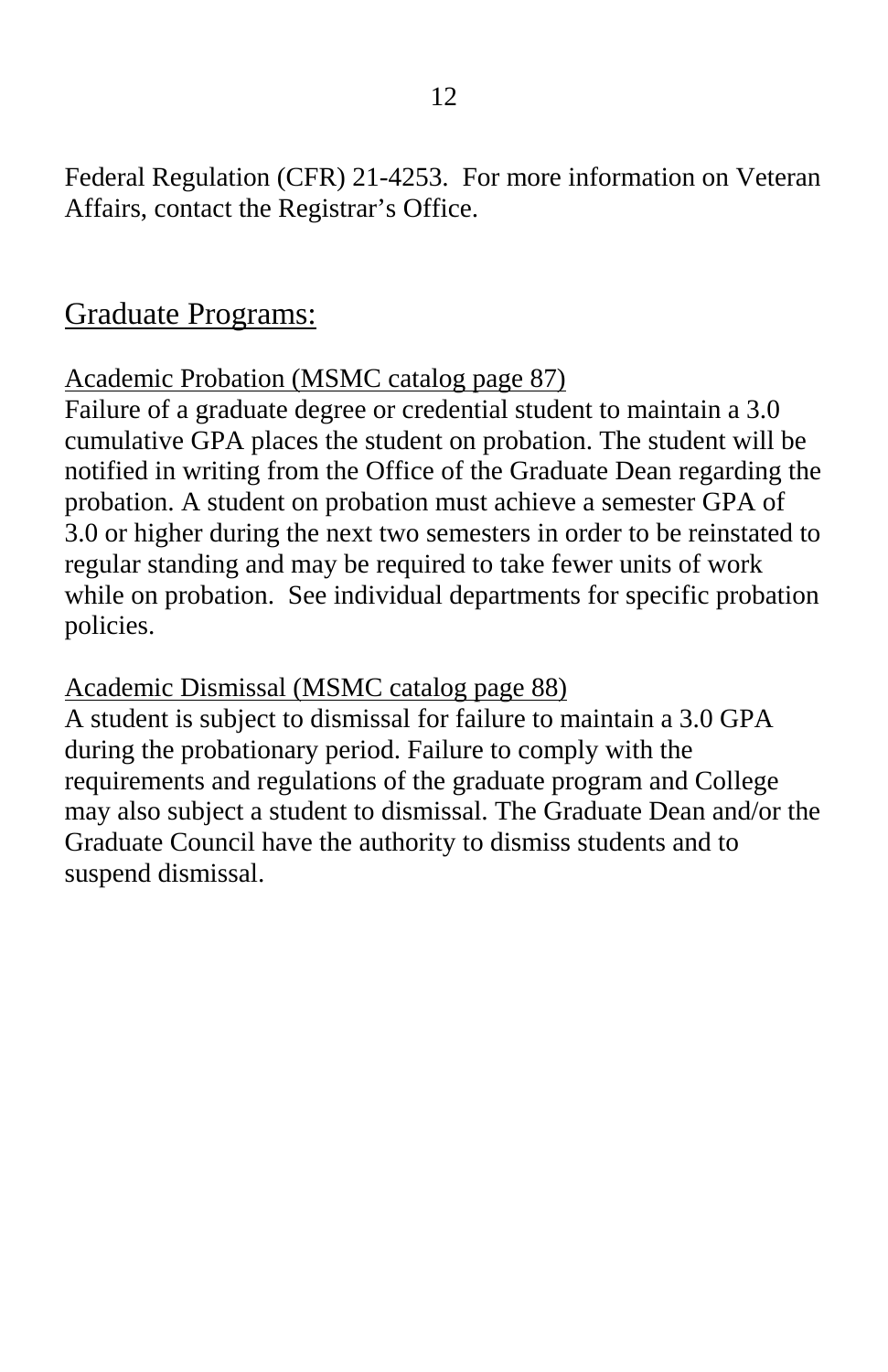#### **GENERAL STUDIES REQUIREMENTS**

The following are changes or additions to the Baccalaureate General Studies requirements. Unless noted, all other requirements are the same as published in the 2007-2008 Catalog (pages 58 - 66).

> VII. Quantitative Litaracy A. QL1 PHI 5 Introduction to Logic (3) *Correction: Previously listed as satisfying one QL unit.*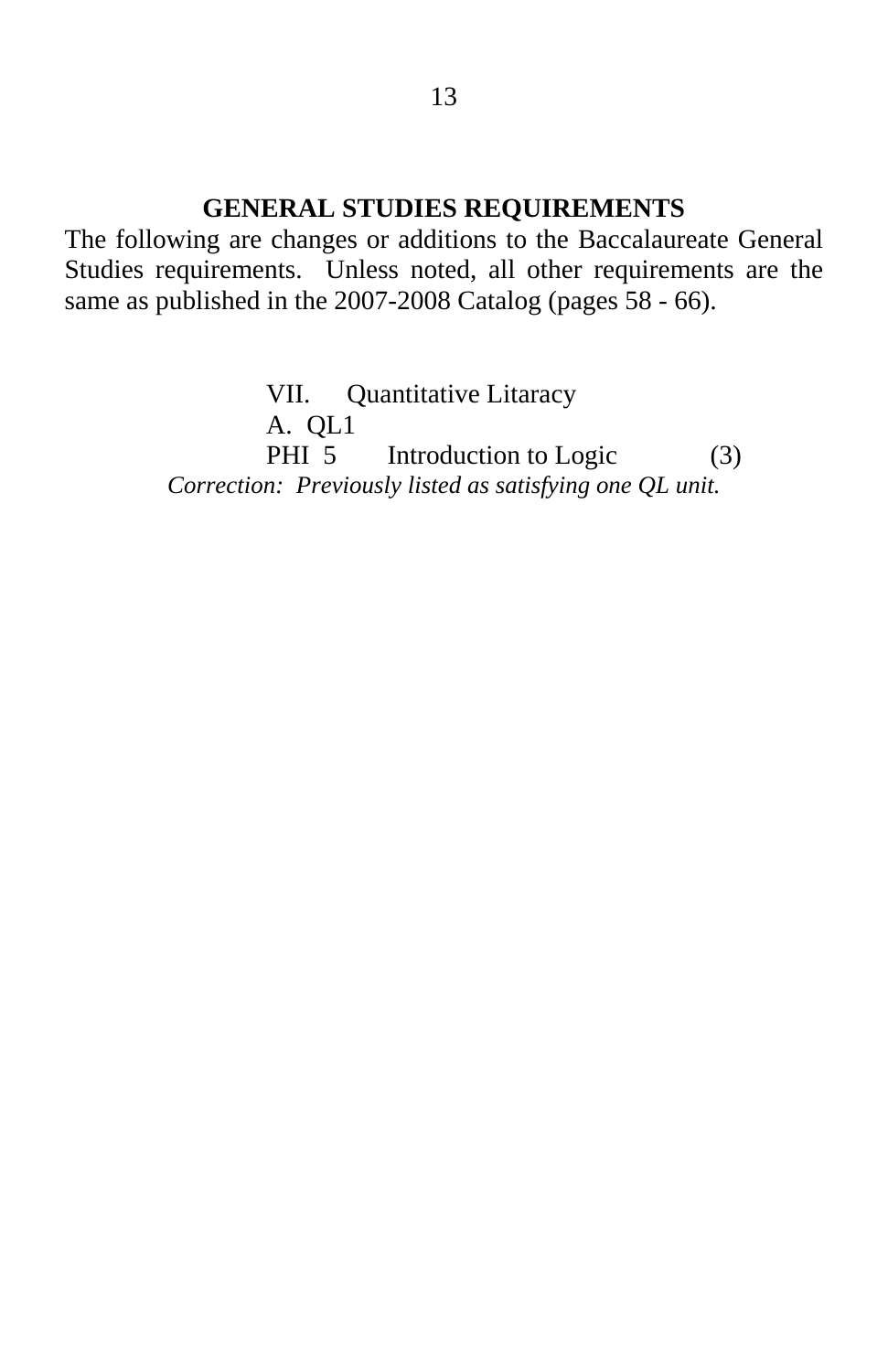## **Academic Support Services Updates**

## **Student Affairs**

## **Career Services (MSMC Catalog page 52) Associate Program**

Career Services provides students with the opportunity for individual counseling to assist with skills assessment, resume writing, and interviewing techniques. Professional staff members are available to help students research information on career positions, as well as internship and volunteer options. In addition, the Career Services staff fosters on-going relationships with a variety of organizations and corporations in order to develop internship and employment opportunities for students.

A variety of events are offered through Career Services. Annual events include an etiquette dinner, a major options workshops series, and a faculty panel discussion addressing graduate studies. Alumnae career panels focusing on different majors and occupations are held throughout the school year. All students are encouraged to enroll in the one unit Career Planning Seminar course that is required for business majors, or the Career Exploration course designed for undeclared or major changers. Pre-health majors are required to take the Careers in Health course.

Career Services maintains several web-based resources including the Mount Career Network. This on-line job posting system provides students with access to full-time and part-time job listings, as well as volunteer and internship opportunities. Additional resources include an on-campus career resource library consisting of books on interviewing, resume writing, major and career options, and job search.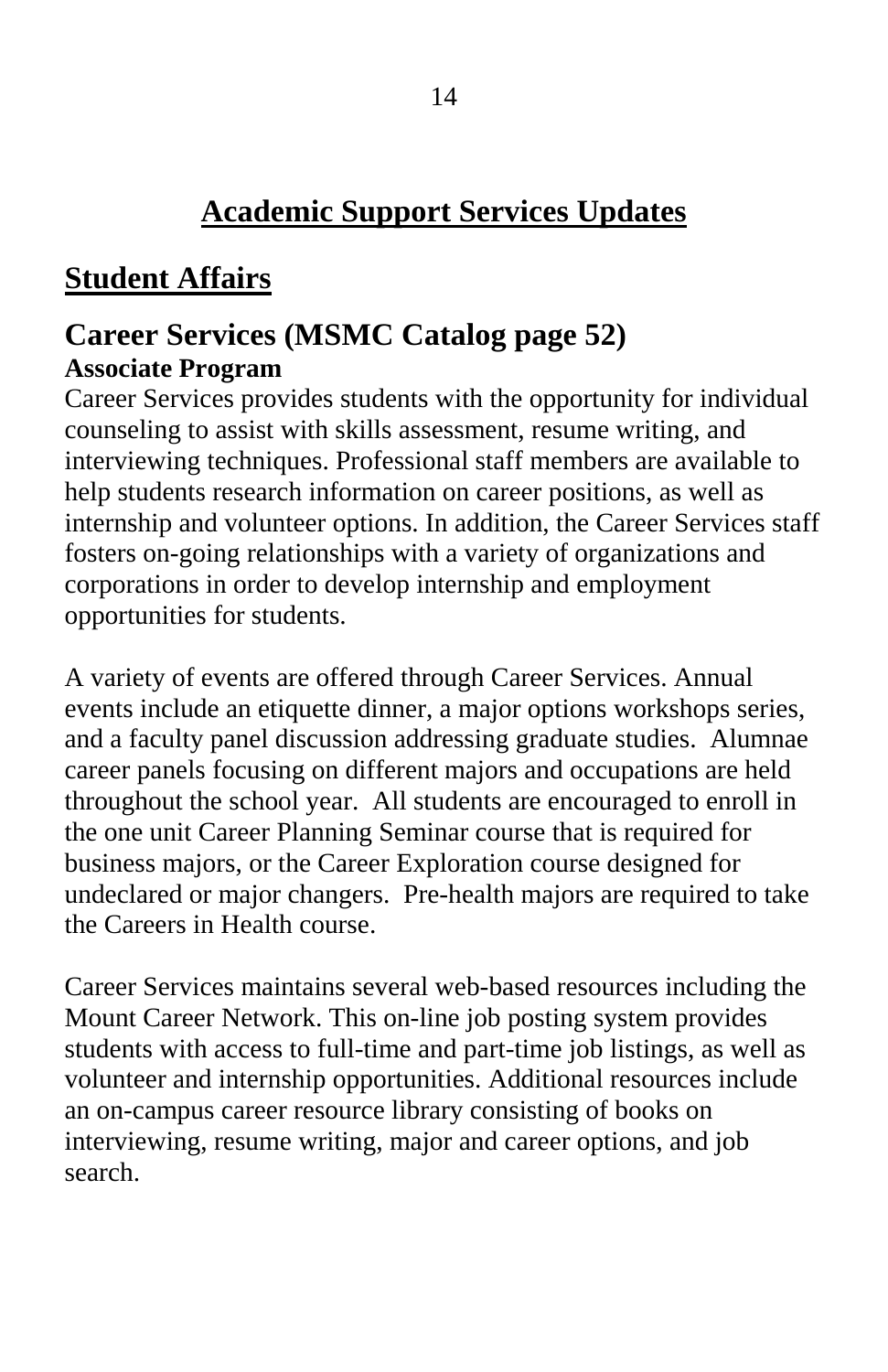### **Career Services (MSMC Catalog page 74) Baccalaureate Program**

Career Services provides students with the opportunity for individual counseling to assist with skills assessment, resume writing, and interviewing techniques. Professional staff members are available to help students research information on career positions, as well as internship and volunteer options. In addition, the Career Services staff fosters on-going relationships with a variety of organizations and corporations in order to develop internship and employment opportunities for students.

A variety of events are offered through Career Services. Annual events include an etiquette dinner, a major options workshops series, and a faculty panel discussion addressing graduate studies. Alumnae career panels focusing on different majors and occupations are held throughout the school year. All students are encouraged to enroll in the one unit Career Planning Seminar course that is required for business majors, or the Career Exploration course designed for undeclared or major changers. Pre-health majors are required to take the Careers in Health course.

Career Services maintains several web-based resources including the Mount Career Network. This on-line job posting system provides students with access to full-time and part-time job listings, as well as volunteer and internship opportunities. Additional resources include an on-campus career resource library consisting of books on interviewing, resume writing, major and career options, and job search.

## **Residence Life (MSMC Catalog page 54 & 76)**

Living on at Mount St. Mary's Chalon and Doheny campus can be an enjoyable experience, providing a unique opportunity for individual and group participation in residence hall life. Living and learning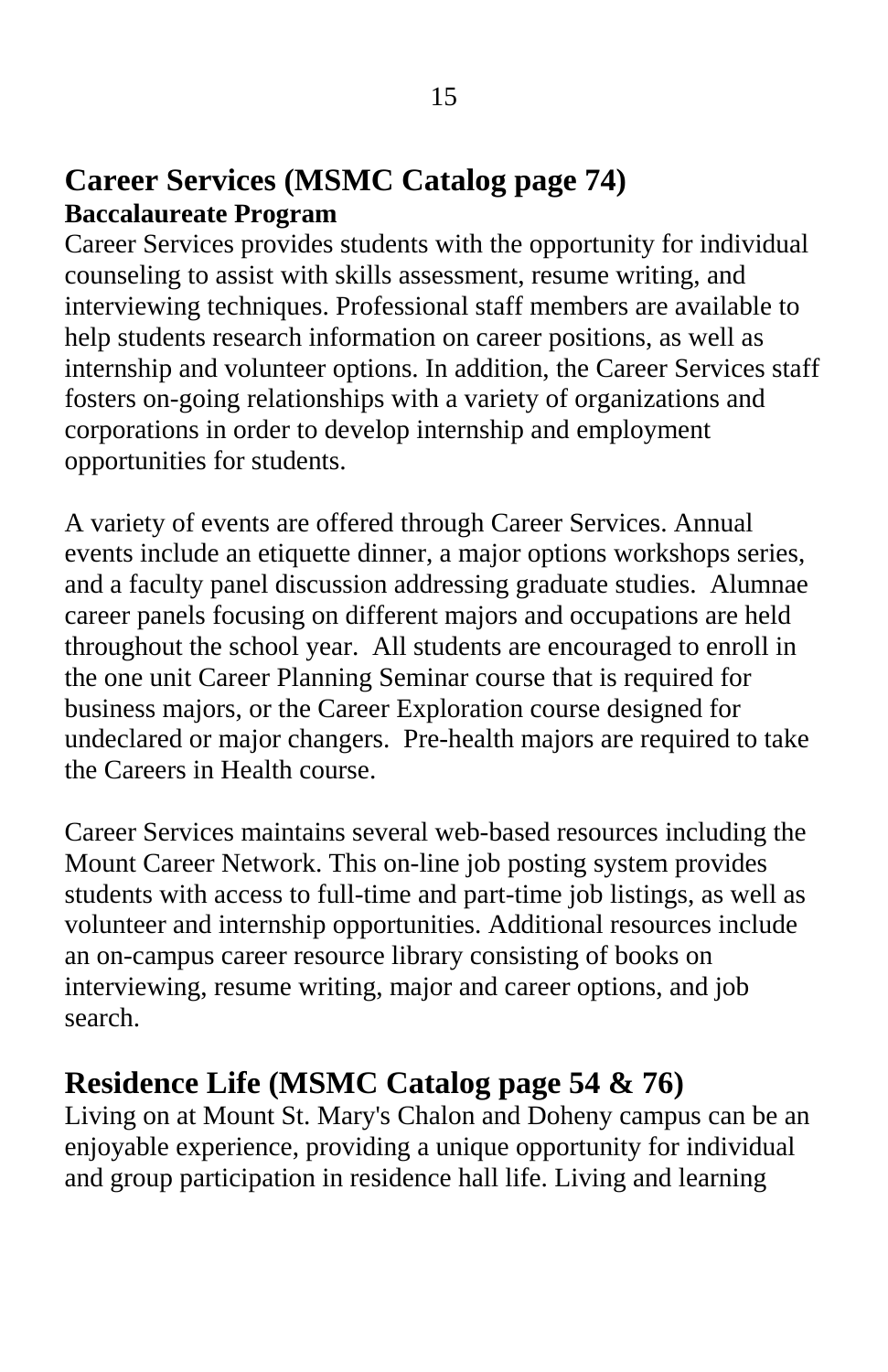occur throughout the residence hall system and life in the halls complements the academic life of the classroom. Living in the Residence Halls provides opportunities to participate in many activities. A variety of programs and services will be available to you, allowing you to develop personally, spiritually, intellectually, socially, and culturally. Only full-time traditional undergraduates may live in undergraduate housing.

Student residence life is largely self-regulated, under the direction of the Residence Life Staff composed of the Director, Assistant Directors, Administrative Assistant, Graduate Housing Assistant, Head Resident Assistants and Resident Assistants.

For more detailed information on Residence Life guidelines, see the Student Handbook.

An off-campus housing referral listing is available through the Student Activities and Commuter Services Office.

## **Counseling and Psychological Services (CPS)**

## (MSMC Catalog page 75 & 53)

MSMC recognizes that emotional health and personal growth are essential components of a successful academic experience. The mission of Counseling and Psychological Services is to enhance the emotional growth of students by promoting balanced lifestyles, positive self-esteem and essential life skills with an emphasis on the development of the whole person. Counseling and Psychological Services provides psychological counseling services and psychoeducational programs for students, as well as responsive consultation to the college community. In counseling, students discuss issues such as stress, anxiety, depression, academic concerns, family and relationship problems, grief, loneliness, eating issues, alcohol/drug problems, dating violence and self-esteem difficulties.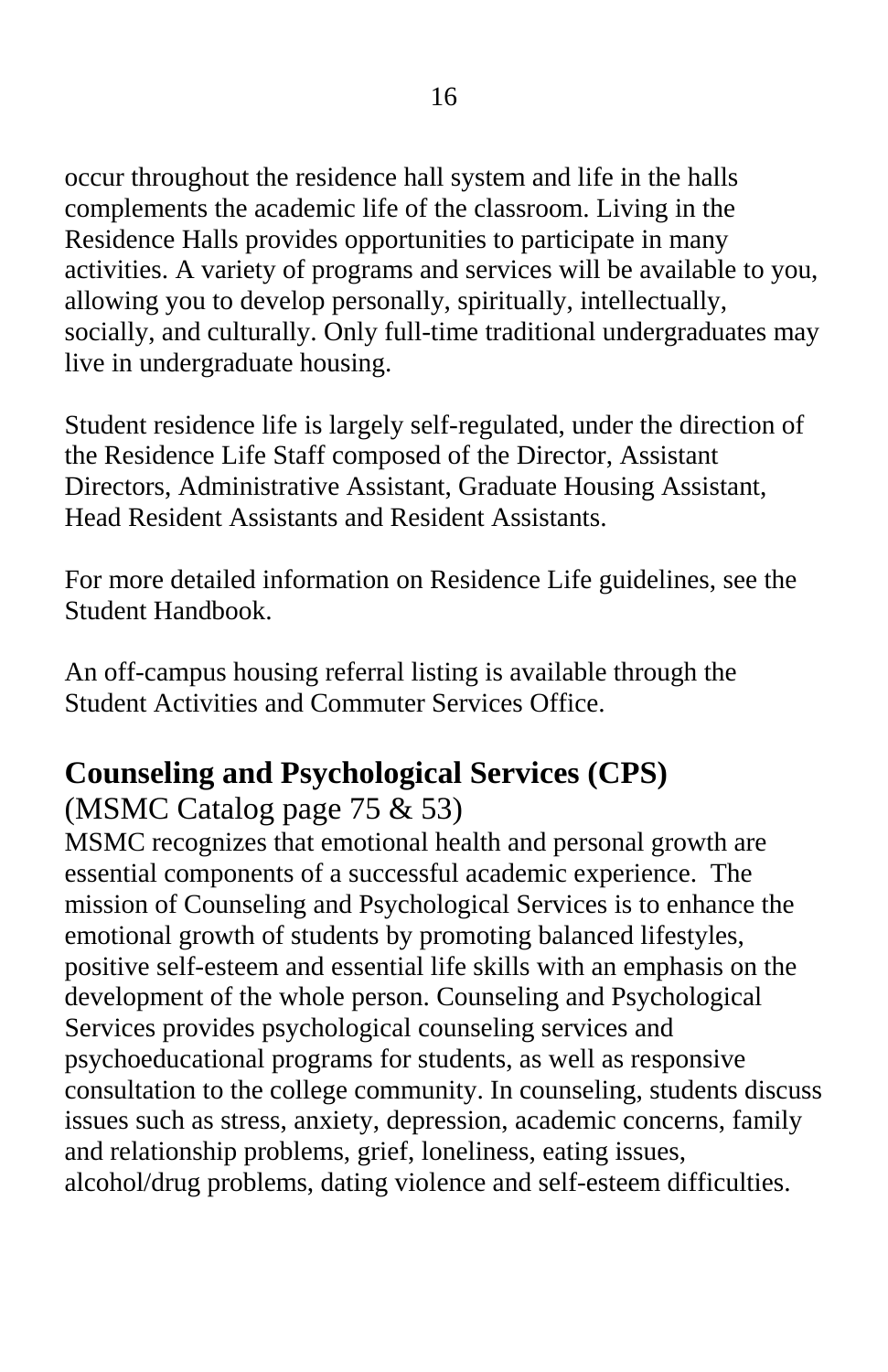After the initial appointment, a recommendation will be made for individual counseling, group sessions, or referrals to services in the community. Our counseling is short-term, including up to twelve sessions per academic year. Counseling services are available to fulltime traditional undergraduates, accelerated nursing students, and physical therapy graduate students.

All sessions are confidential in keeping with professional ethics and state laws. No information about students is shared with their families, the faculty, college administrators, or anyone else without the student's written permission. The only exception to this policy is when limited disclosure is required by law to protect the student or someone else from harm. Counseling and Psychological Services is staffed by licensed psychologists and advanced doctoral level interns.

## **Student Activities and Commuter Services (SACS)**

## (MSMC Catalog page 77)

The Student Activities Office coordinates numerous co-curricular events, programs and activities on campus. SACS provides students of Mount St. Mary's College a variety of options for involvement through participation in student clubs, student government, and other leadership opportunities. It is a great resource for certifying organizations, planning events, fundraising and publicity for student organizations. Opportunities to explore the Los Angeles area available through Weekend Programming and Ticket Office which offers discount tickets to movie theaters and themes parks.

The Associated Student Body is also housed in the SACS Office. ASB is the student governing body which is comprised of an Executive Board, the Senate, and the Student Activities Council. The Senate provides students with the opportunity to participate in various College committees and to play an important role in the College's decision making process. The Student Activities Council sponsors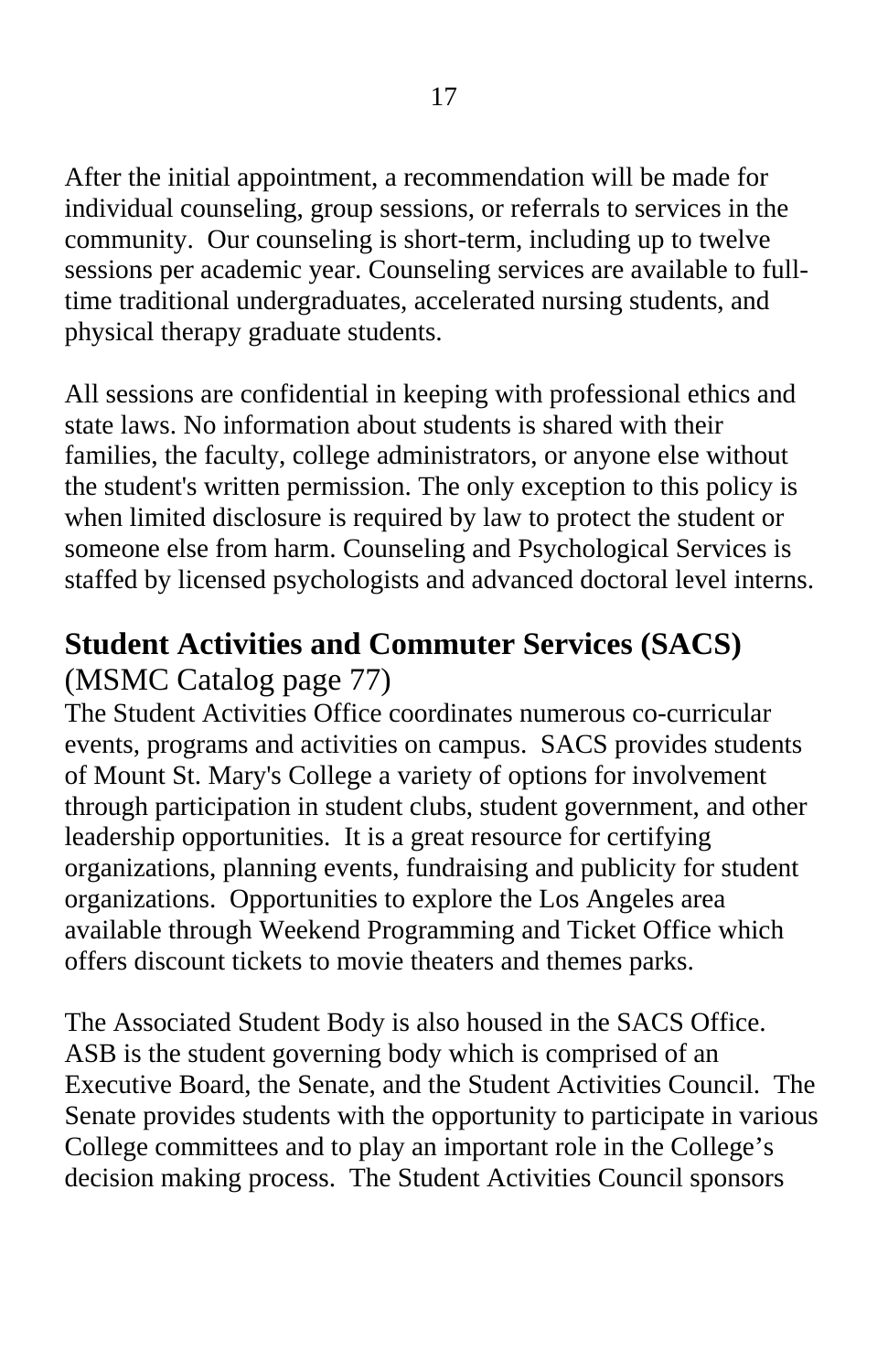many campus-wide events such as Blood Drives, Lighting of the Circle, and Spring Carnival.

Commuter students are an active and vital part of the Mount St. Mary's College community. SACS is dedicated to meeting the needs of commuter students by providing various programs and services. These services include off-campus housing referrals, lockers, a carpool program, designated carpool parking, Commuter Café, social events and fax service.

## **Short-term Loans (MSMC Catalog page 76)**

Two short-term loans are available to full-time, traditional undergraduate students. Please see details below for each loan.

Academic Emergency Loan: This loan is available during the first two weeks of each semester to current, full time, traditional undergraduate students holding 12 units or more to assist them with academic expenses.

Students may borrow up to \$150 per semester through this loan for academic expenses only (such as books). Applications are available at the Student Affairs Office, H200. Applications will be reviewed by a loan officer and a meeting may be required. Applications may take up to 2 business days to be processed.

The Nancy Manning Emergency Loan: This loan is available to students enrolled at the Chalon campus who have attended classes for one semester. This loan is granted to students in need of immediate assistance with educational, housing, transportation or medical expenses. Loans are available up to a maximum of \$50 per semester and must be repaid within 30 days from date requested.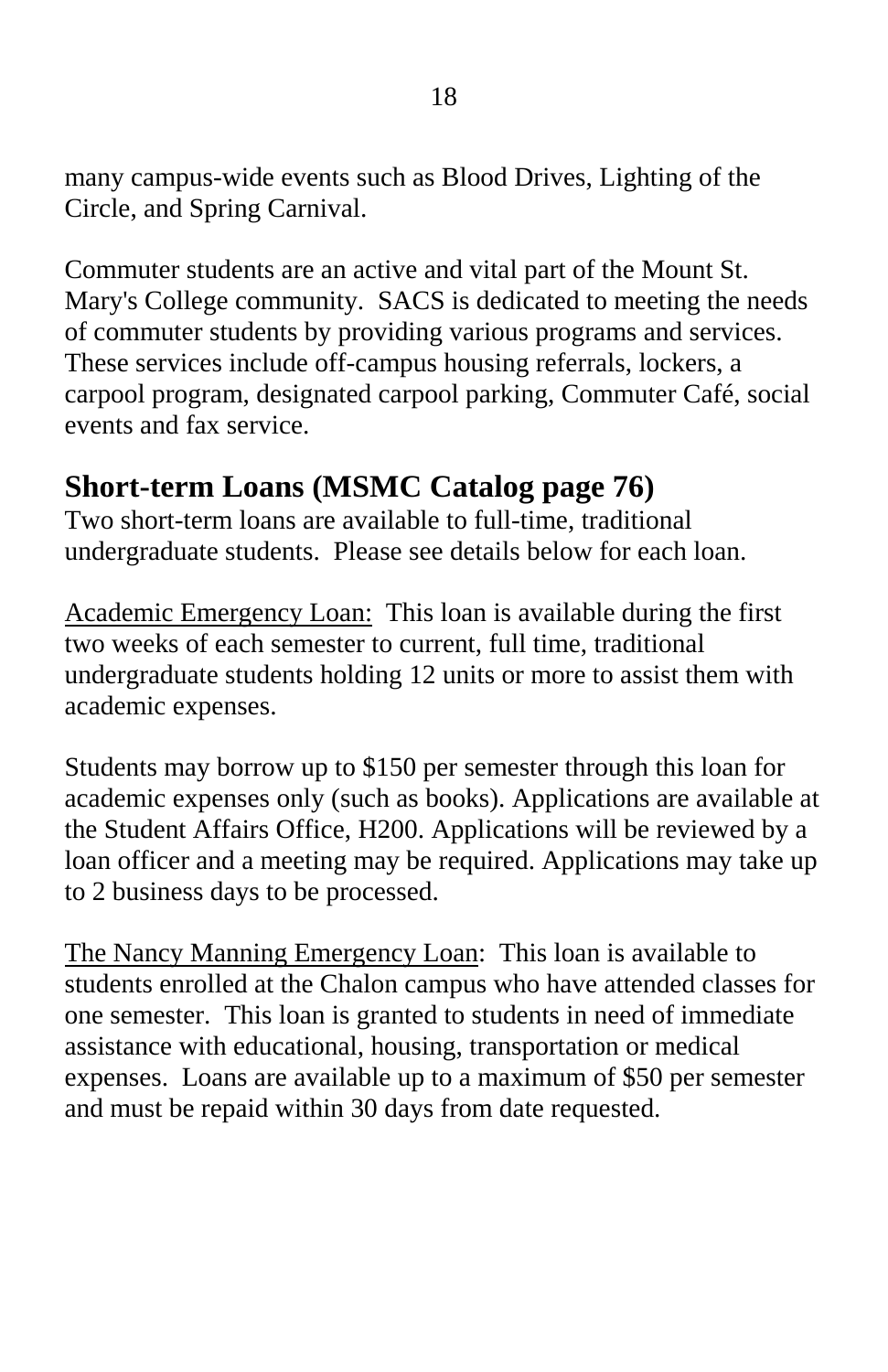The Nancy Manning Loan is interest-free if repaid by the due date. Failure to repay the loan by the due date will result in a \$5.00 late fee and interest at the rate of seven percent (7%) per annum thereafter. For further information, please stop by the Student Activities and Commuter Services Office, H110.

# **Service Learning and Community Engagement**

## (MSMC Catalog page 52 & 74)

In the spirit of the mission and strategic planning of Mount St. Mary's College, community engagement opportunities exist to offer MSMC students off-campus service and learning experiences at community organizations that promote human and community development. Service-Learning faculty, Career Services staff, the Women's Leadership Program, and the office of Community Engagement work collaboratively with MSMC students to promote healthy, socially-just communities in the greater Los Angeles area. In order to gain knowledge and understanding, assess their own learning through reflection and structured experiences, and become life-long committed advocates for social justice in our world, all Mount students are encouraged to participate in a variety of community engagement and service-learning opportunities.

## **Women's Leadership Program**

## (MSMC Catalog page 56 & 78)

The Women's Leadership Program offers many opportunities for leadership skill building and development in order to prepare students as leaders in their communities and future careers. Students are encouraged to develop and strengthen their personal, team, group, and citizen leadership skills throughout their time at the Mount. The program supports students in developing leadership skills through cocurricular activities, workshops, internships, and participation in national conferences.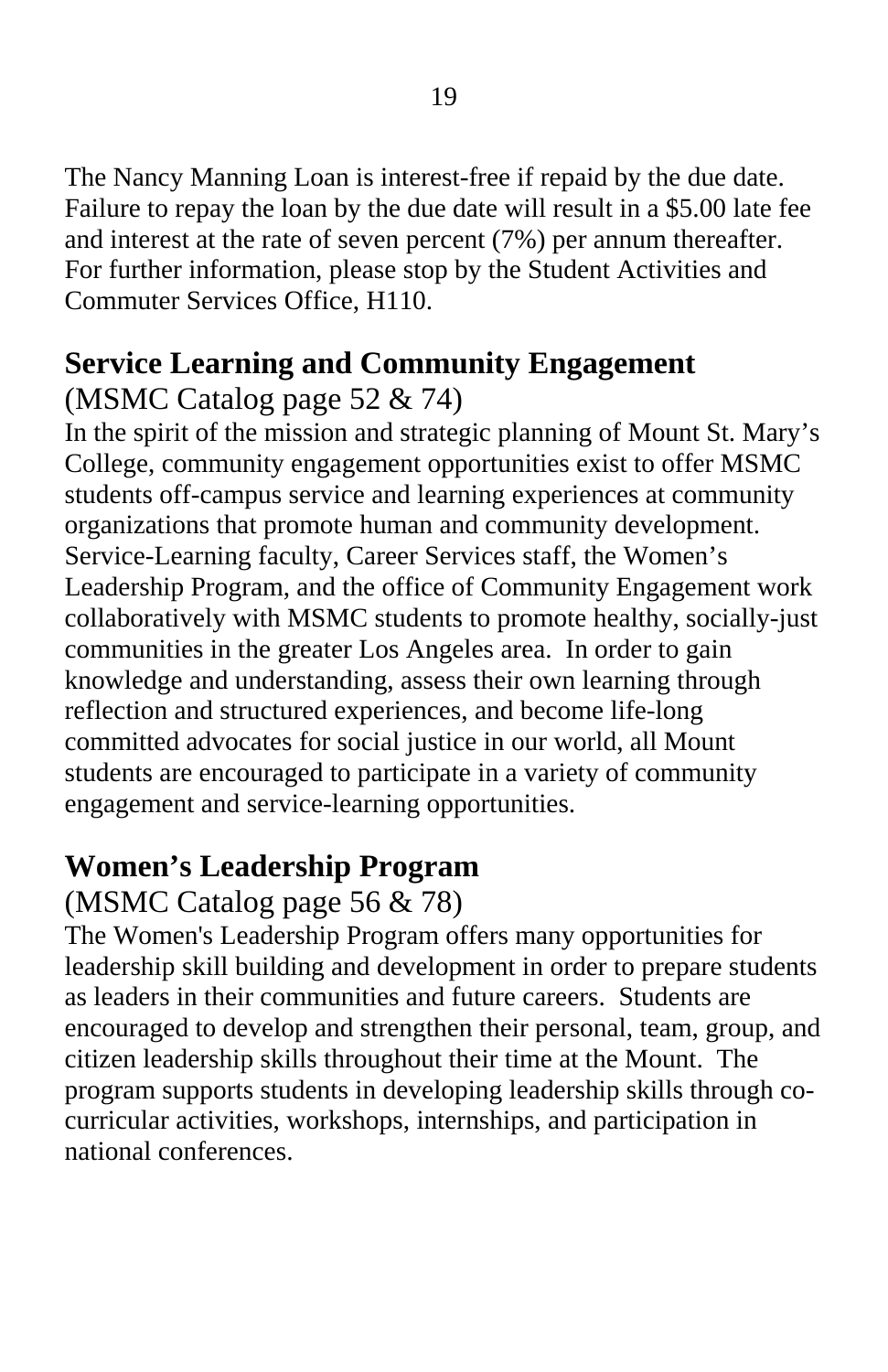All MSMC students have the opportunity to document their cocurricular activities in the form of a Leadership Transcript. Students who are part of the Leadership program have opportunities to develop their leadership potential by taking courses and participating in group service projects and other developmental experiences.

The following courses in Leadership are taught by program staff: LWS 1A: Introduction to Leadership Concepts – Fall LWS 1B: Orientation Leader Training – Spring LWS 10: Introduction to Leadership and Women's Studies – Spring

## **Orientation / First-Year Seminar**

## (MSMC Catalog page 54)

The Orientation program is designed to assist entering students with their transition to Mount St. Mary's College and to enhance their success at college. Orientation includes an introduction to both the academic and student life aspects of the college and provides for the interaction of new students with faculty, staff, and current students. Orientation for new first-year students is held in July with separate activities for parents. Orientation activities include a movie night and service-learning project. In addition, placement testing, advisement, and course registration are available.

First-year students continue their orientation to the college in SPR 85 (Introduction to College Studies), a one-unit seminar course taught in the fall semester. This class is designed to facilitate the transition from high school to the college environment and provides opportunities to become more familiar with college resources, policies and procedures, study skills, and other strategies for college success.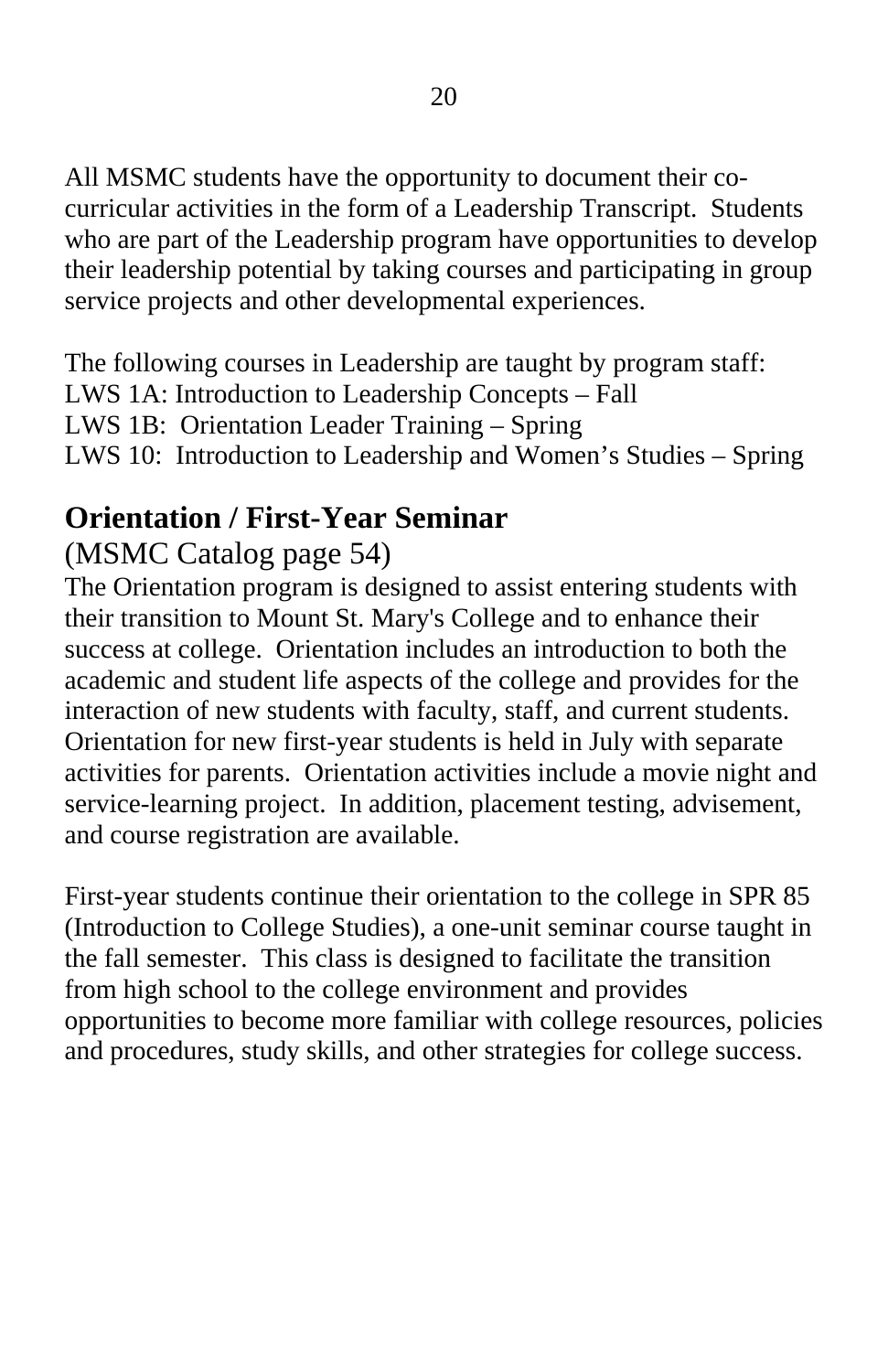## **Orientation / First-Year Seminar**

### (MSMC Catalog page 76)

The Orientation program is designed to assist entering students with their transition to Mount St. Mary's College and to enhance their success in college. Separate orientation programs specifically designed for new and transfer students are held in the summer. Orientation includes an introduction to both the academic and student life aspects of the college and provides for the interaction of new students with faculty, staff, and current students. Orientation for new first-year students is held in July with separate activities for parents. Orientation activities include a movie night and service-learning project. In addition, placement testing, advisement, and course registration are available. Students entering for the spring semester are provided a one-day orientation program.

First-year students continue their orientation to the college in SPR 85 (Introduction to College Studies), a one-unit seminar course taught in the fall semester. This class is designed to facilitate the transition from high school to the college environment and provides opportunities to become more familiar with college resources, policies and procedures, study skills, and other strategies for college success.

## **Commuter Services (MSMC Catalog page 52)**

Commuter students are an active and vital part of the Mount St. Mary's College community. Commuter Services is dedicated to meeting the needs of commuter students by providing various programs and services. These services include off-campus housing referrals, lockers, a carpool program, a Commuter Lounge in the Wigwam, social events and more. Please contact Commuter Services for more information.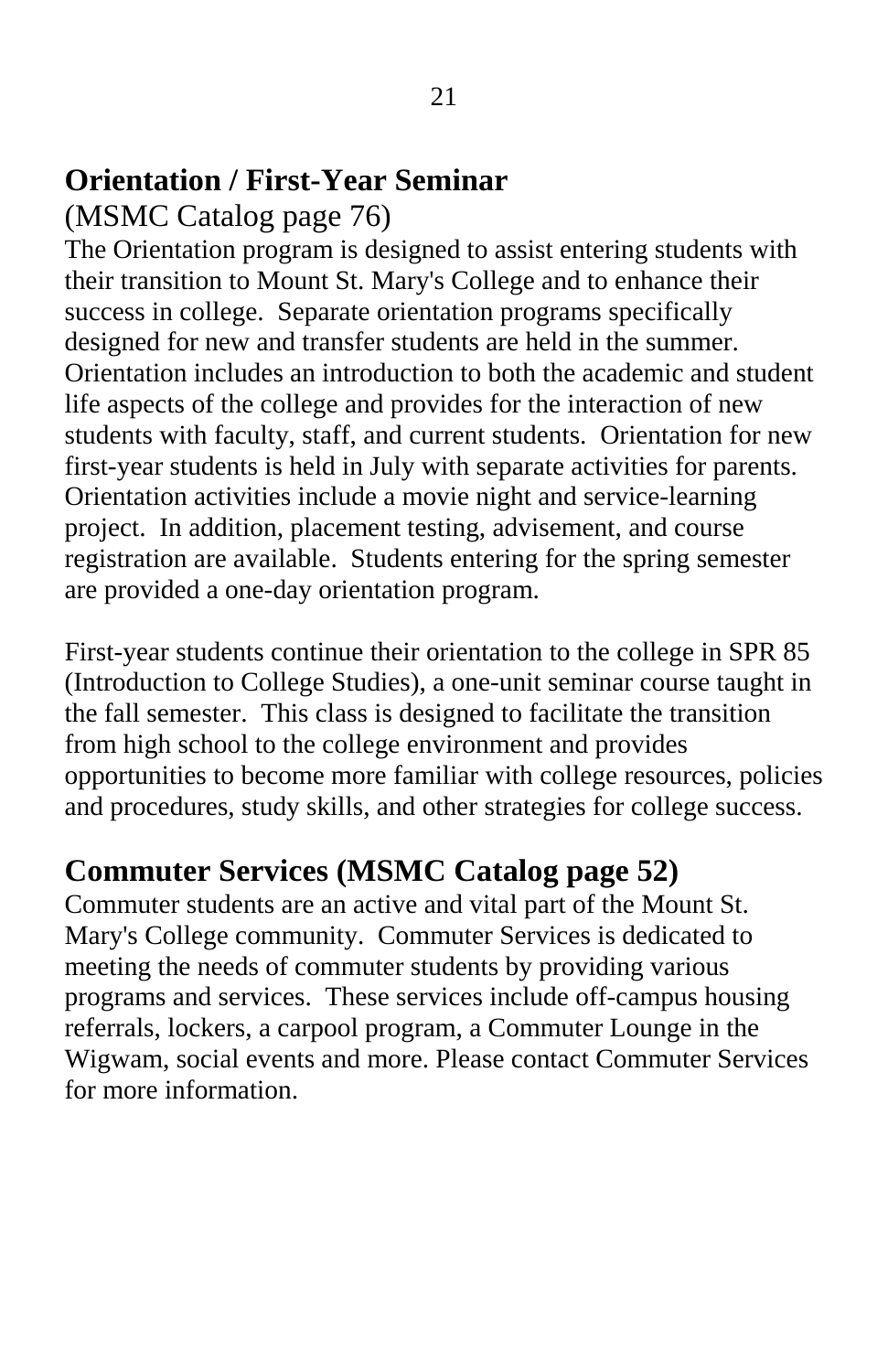## **Program and Department Updates**

## **Education Department (MSMC Catalog, page 142)**

### **Early Childhood Education Program**

#### **Core Courses**

| EDU 31 Introduction to Early Childhood Education: Profession and |     |
|------------------------------------------------------------------|-----|
| Programs                                                         | (3) |
| EDU 32 ECE: Observation and Curriculum Planning                  | (3) |
| EDU 33 Visual and Performing Arts for the Young Child            | (3) |
| EDU 36 Emergent Math and Science Experiences in Preschool        |     |
| Classroom                                                        | (3) |
| EDU 37 Infant and Toddler Development and Care                   | (3) |
| EDU 39 Supervised Field Work: Preschool (taken during last       |     |
| semester)                                                        | (6) |
| PSY 12 Child/Human Development                                   | (3) |
| PSY 36 Language and Literacy Development in the Young Child      | (3) |
| SOC 6 Family, Child, and Community                               | (3) |

#### **Professional Clear "Fifth Year" Credential /Masters Program**

Teachers with a preliminary teaching credential who work in private schools where an induction program is not available are eligible to participate in the MSMC Professional Clear Teacher Preparation Program and may complete this program in conjunction with a Master of Science in Education degree. The credential program is approved by the California Commission on Teacher Credentialing and Mount St. Mary's College will recommend you for the credential upon completion of the program. The credential program and the Masters degree program require 30 units of graduate coursework including the four advanced courses listed below (12 units). The remaining 18 units are selected from the coursework offered for the Master of Science in Education enabling candidates to complete the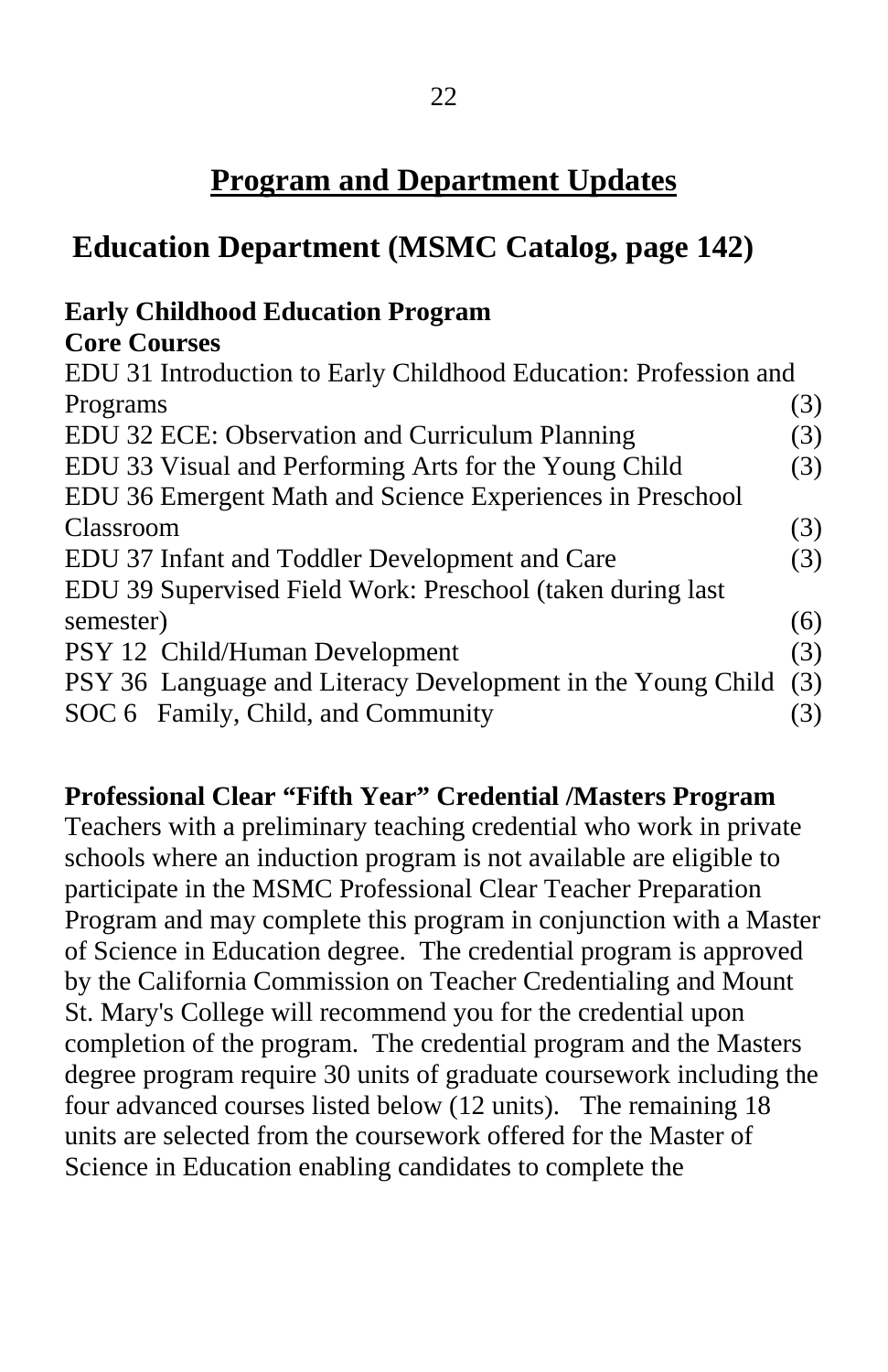requirements for the Professional Clear Credential and a Master of Science in Education degree concurrently.

#### **Required Advanced Professional Clear Courses – 12 units**

|                | EDU 270B Special Populations: Supporting Educational |     |
|----------------|------------------------------------------------------|-----|
|                | <b>Equity and Access</b>                             | (3) |
|                | EDU 213B Healthy Environments for Student Learning   | (3) |
|                | EDU 205 Applied Technologies for Educators           | (3) |
| <b>EDU 289</b> | <b>English Learners: Supporting Educational</b>      |     |
|                | <b>Equity and Access</b>                             | (3) |
|                |                                                      |     |

**Required Masters Project Courses – 6 units**  EDU 200 Research Methods (3) EDU 296 Masters Project (3)

#### **Electives – 12 units**

While elective courses may be selected from any of the graduate education course offerings, the following courses are recommended. Teachers may also apply for transfer of up to six semester units of graduate credit for courses taken in their content area at an accredited institution of higher education.

| <b>EDU 240</b> | Curriculum Design and Evaluation                                | (3) |
|----------------|-----------------------------------------------------------------|-----|
| <b>EDU 242</b> | Creating Inclusive and Motivating Classroom                     |     |
|                | <b>Environments for All Students</b>                            | (3) |
|                | EDU 245A/B Formative Assessment Induction Portfolio Review(3-3) |     |
| <b>EDU 246</b> | <b>Grant Writing for Classroom Resources</b>                    | (3) |
| <b>EDU 272</b> | <b>Classroom Management for Students with</b>                   |     |
|                | Learning and Behavior Prob.                                     | (3) |
| <b>EDU 275</b> | Literacy Instruction for Struggling                             |     |
|                | <b>Readers and Writers</b>                                      | (3) |
| <b>EDU 299</b> | Special Topics in Education                                     | (3) |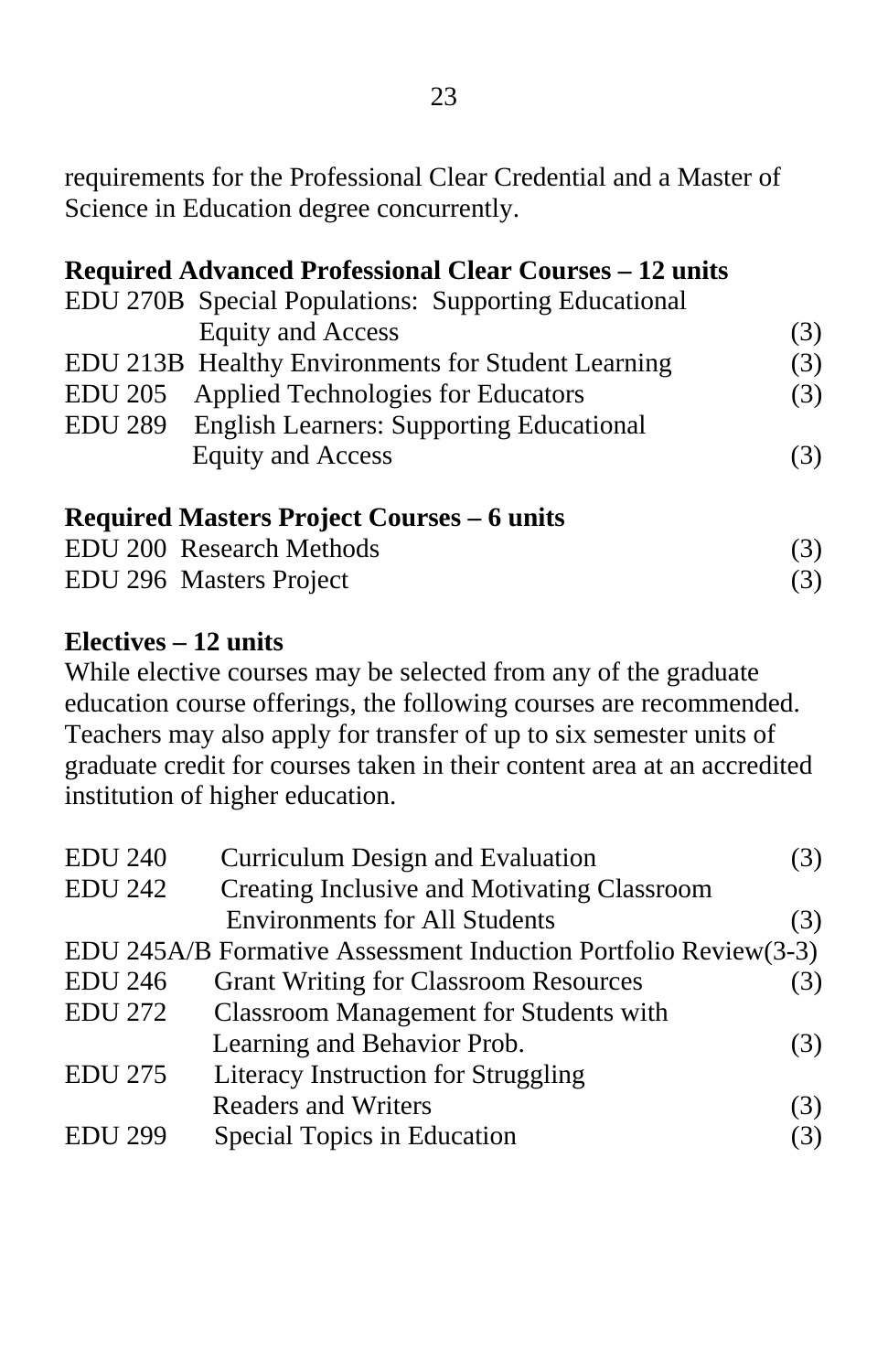### **M.S. in Education with an Emphasis in Instructional Leadership**

The Instructional Leadership program is a 30-unit program that prepares experienced teachers for leadership roles in curriculum and instruction.

#### **Required Courses (18 units)**

| <b>EDU 240</b>  | Curriculum Design and Evaluation                      | (3) |
|-----------------|-------------------------------------------------------|-----|
| <b>EDU 241</b>  | <b>Effective Practices for Coaching and Mentoring</b> |     |
|                 | <b>Teachers</b>                                       | (3) |
| <b>EDU 242</b>  | Creating Inclusive and Motivating Classroom           |     |
|                 | <b>Environments for All Students</b>                  | (3) |
| <b>EDU 243</b>  | Teacher Leadership in Professional Development        | (3) |
| <b>EDU 200</b>  | <b>Research Methods</b>                               | (3) |
| <b>EDU 296A</b> | <b>Masters Project Proposal Seminar</b>               | (1) |
| <b>EDU 296B</b> | <b>Masters Project Seminar</b>                        | (2) |

#### **Recommended Electives (12 units)**

While elective courses may be selected from any of the MSMC graduate education course offerings, the following courses are recommended. Teachers may also apply for transfer of up to six semester units of graduate credit for course taken in their content area at an accredited institution of higher education.

|                | EDU 244A/B National Board Preparation Seminar      | $(3-3)$ |
|----------------|----------------------------------------------------|---------|
| <b>EDU 245</b> | <b>Grant Writing for Classroom Resources</b>       | (3)     |
| <b>EDU 275</b> | <b>Literacy Instruction for Struggling Readers</b> |         |
|                | and Writers                                        | (3)     |
| <b>EDU 272</b> | Classroom Management for Students with Learning    |         |
|                | and Behavior Problems                              | (3)     |
| <b>EDU 276</b> | Content Area Instruction for Students with         |         |
|                | <b>Special Needs</b>                               | (3)     |
| <b>EDU 289</b> | <b>English Learners: Supporting Educational</b>    |         |
|                | <b>Equity and Access</b>                           |         |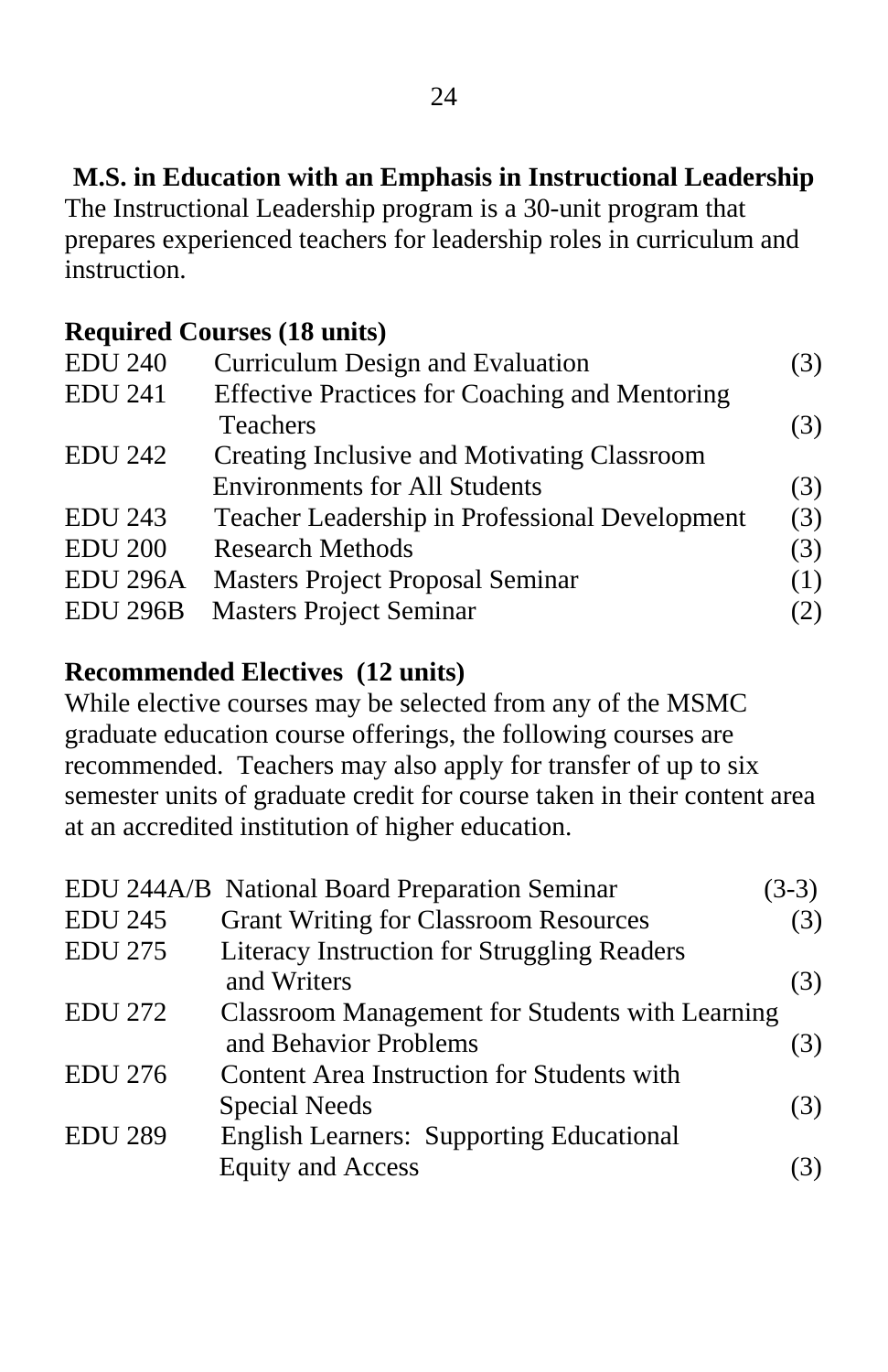## **French Studies (MSMC Catalog page 185) Department Affliation: Language and Culture**

French remains the most widely spoken European language outside or English. It remains the language of refinement and culture, but also of diplomacy and business particularly in the European Community.

The department offers majors and a minor . Either major can be completed alone or with another major or minor. The Minor in French Studies can be tucked to any other major.

**Prerequisites:** FRE 1 and FRE 2 – or Language Fulfillment Alternative (p.67)- fulfill the GS language requirement and are prerequisites for majors and minors.(8 units).

#### **I. Major: French Studies with International Emphasis**

The major in French Studies with International Emphasis combines language proficiency with an additional global dimension. This major is designed to familiarize students with the French culture while acquiring an understanding of the world and its complexity.

| 1. Core Courses required for Majors and Minors |     |
|------------------------------------------------|-----|
| FRE 3 &,4 Intermediate French                  | (6) |
| CUL 107 Theory & Practice of Culture           | (3) |
| FRE 101 Writing Lab                            | (3) |
| FRE 112 History & Civilization of France       | (3) |

*2. Additional courses required for the French with International Emphasis*  FRE 126 French Masterpieces OR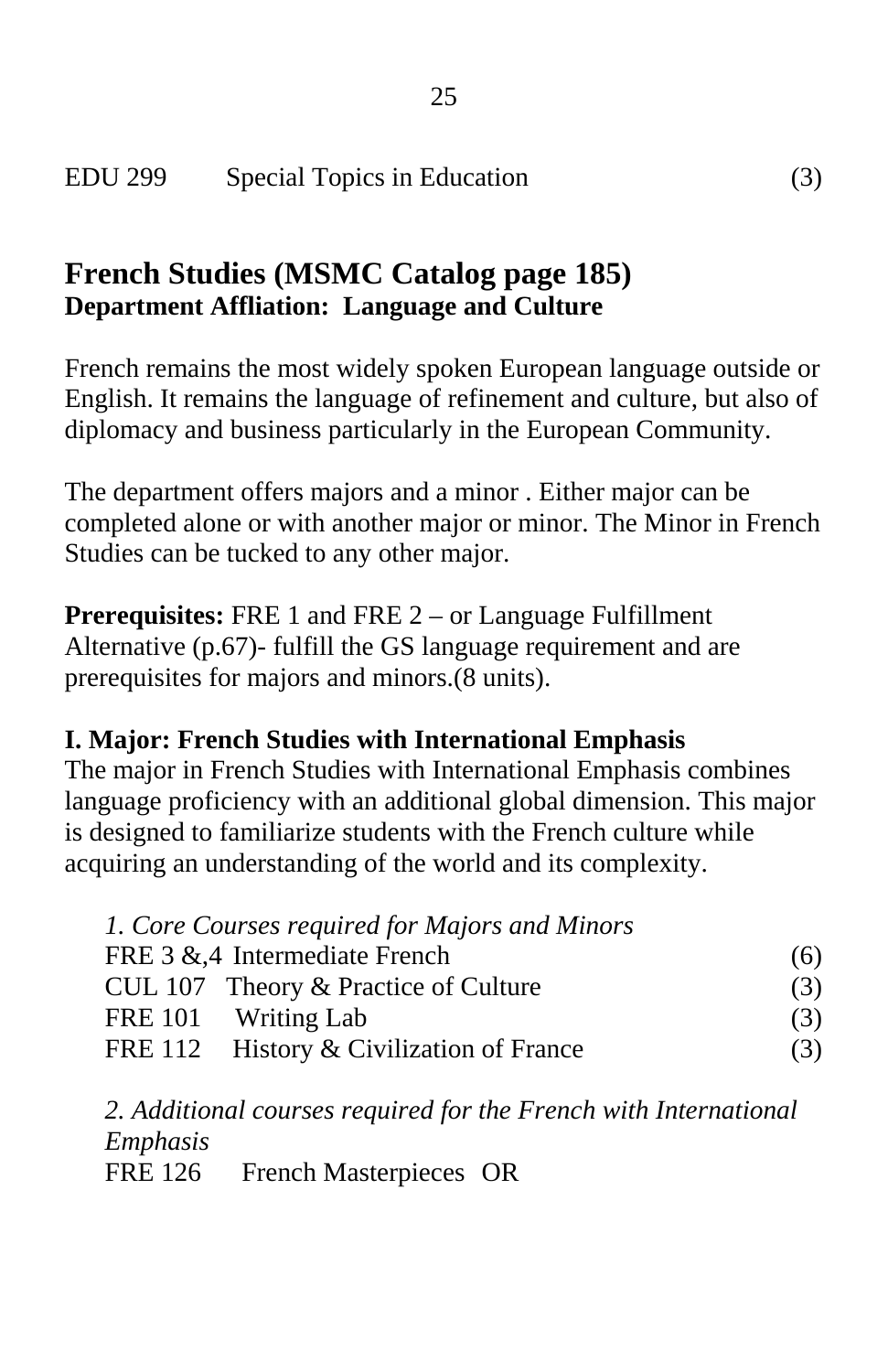|                 | CUL108 World Literature in Translation |     |
|-----------------|----------------------------------------|-----|
| <b>HIS 003</b>  | History of the World                   | (3) |
|                 | ECO 112 World Economic History         |     |
|                 | OR.                                    |     |
|                 | POL 131 International Relations        | (3) |
| 3. Study Abroad |                                        | (3) |
|                 | Internship Abroad                      |     |

Scholarships will be made available for the Internship abroad. Total units for the Major: 38 including prerequisites.

#### **II. Major: French Studies**

The focus of this major is on language, literature and the culture of France and the francophone world.

| <b>Same Prerequisites</b><br>$I_{\cdot}$              | (8)  |
|-------------------------------------------------------|------|
| Same Core Courses as above<br>Н.                      | (15) |
| III. Additional upper division courses French Studies |      |
| FRE 116 Contemporary Culture and Politics             | (3)  |
| FRE 124 Literary Masterpieces                         | (3)  |
| FRE 128 Twentieth Century Literary Trends             | (3)  |
| FRE 191 Senior Thesis                                 | (3)  |
| Plus 2 additional upper division courses              | (6)  |

Total units for the Major in French Studies : 41 including prerequisites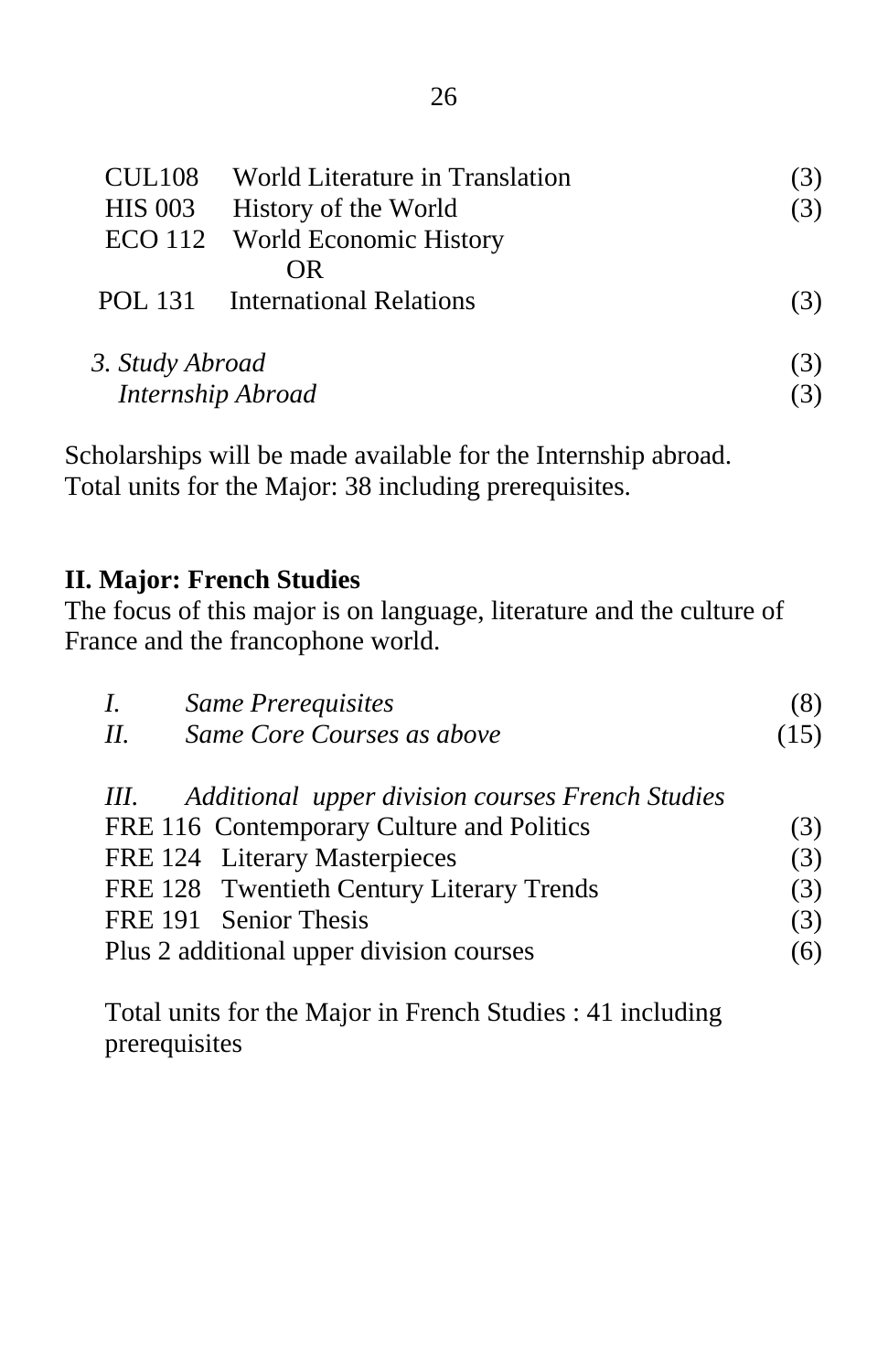#### **IV. Minor: French Studies**

The minor in French studies is designed for students who wish to acquire language and culture proficiency in French. It is designed to be easily added to any other major.

| I. Same Core Courses as above |  |
|-------------------------------|--|
|                               |  |

### *II. An additional 3 upper division courses* (9)

Total units for the Minor in French Studies:  $24 + 8$  prerequisites = 32

## **History & Political Science Department (MSMC Catalog page 192)**

As a subfield in Political Science, International Relations is concerned with political and diplomatic interactions between states-as well asthe formation and impact of international institutions, the role of nonstate actors in international politics, and the interactions of domestic and international political actors, groups and institutions. The International Relations minor here at MSMC is designed to give students a deeper understanding of relations between states and a broader understanding of political systems outside of the United States. Students are required to take courses in both International Relations theory and in comparative policy analysis, global issue areas, and regional studies. A total of 6 upper division classes (18 units) in International Relations or Comparative Politics are required to complete the minor.

In addition, students are encouraged, but not required, to complete a foreign language requirement- above and beyond the general studies requirement. Upper division courses not listed below may be approved by the International Relations Advisor. International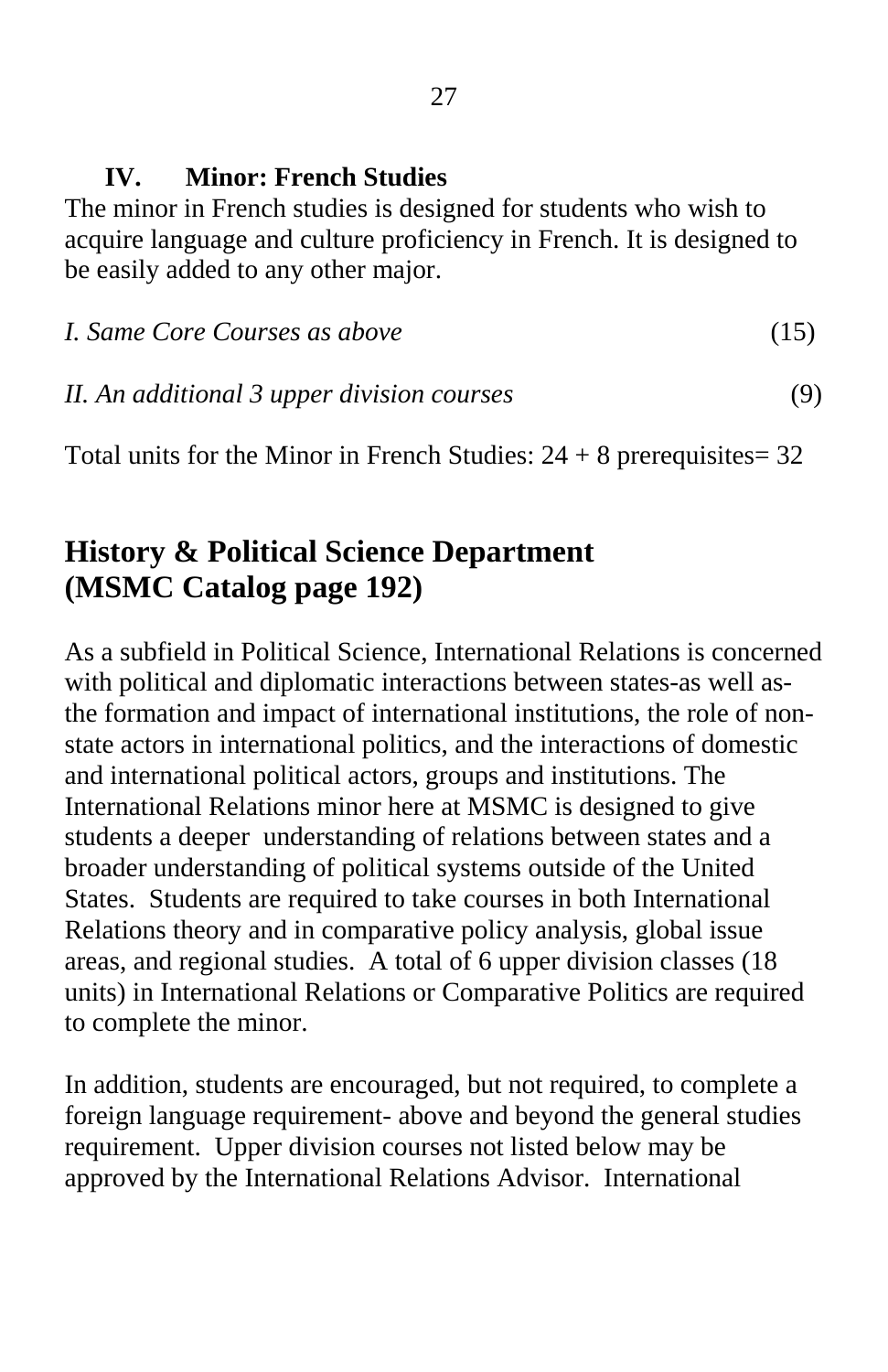Relations students are also strongly encouraged to take advantage of study abroad opportunities and travel courses. Travel courses and study abroad may be considered for credit towards the minor. Participation in world politics simulation courses -while not requiredis an integral part of the International Relations experience here at Mount St. Mary's College, and students are encouraged to participate.

## **Pre-requisites:**

Political Science 2 Introduction to Comparative Government

### **Upper division course requirements:**

## **A. Theory (3 units)**

Students must take Pol 131 (3 units), plus 3 units from the remaining Theory courses:

> Pol 131 International Relations Theory; Plus Pol 130 International Political Economy, or Pol 150 International Security, or Pol 142 International Conflict and Cooperation.

## AND

And, 4 (12 units) courses from section B:

### **B**. **Policy Analysis/Regional Studies/Issue Areas (12 units)**

- Pol 122 Middle East Politics
- Pol 123 African Politics
- Pol 124 Latin American Politics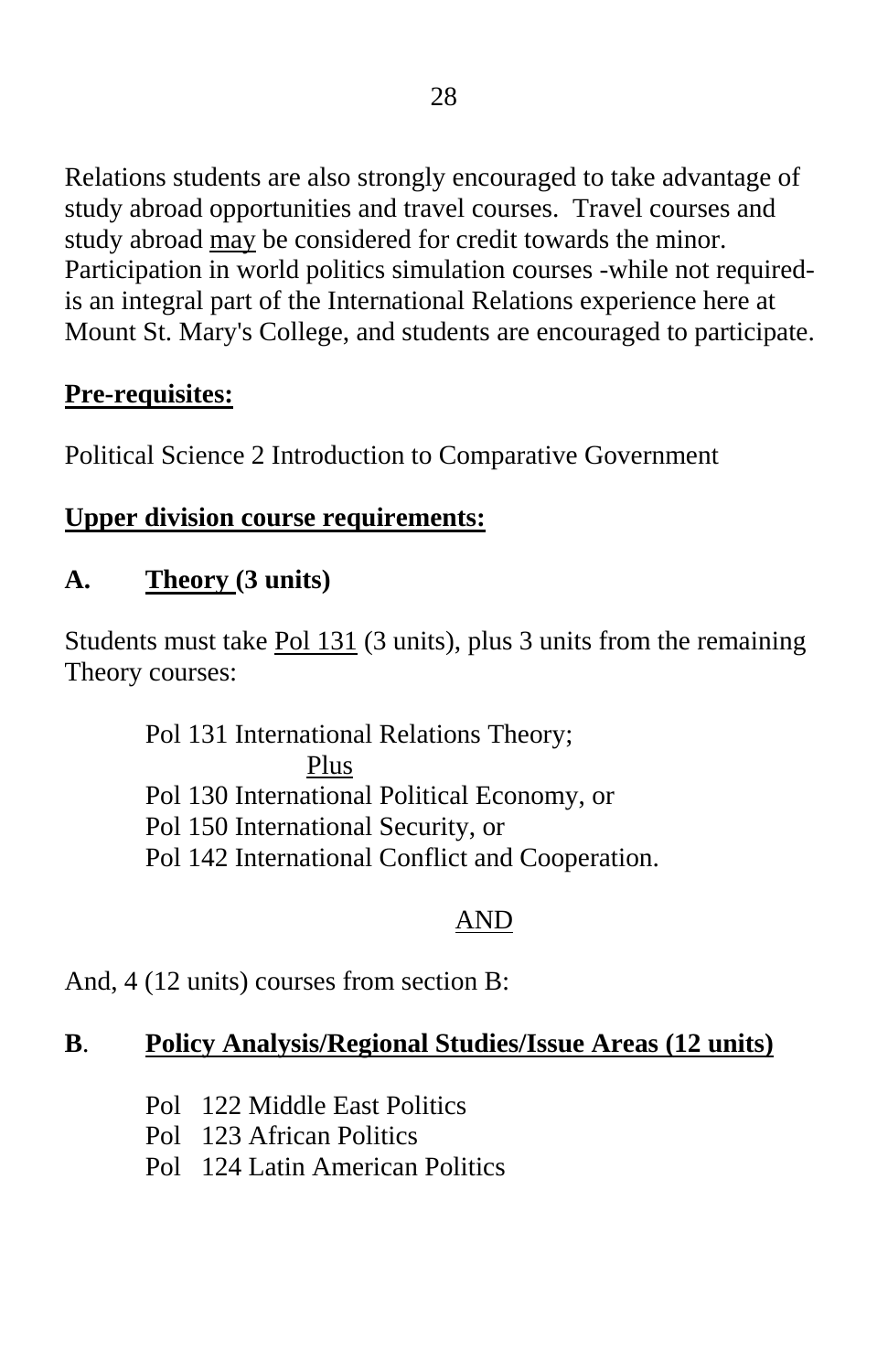- Pol 125 US Foreign Relations
- Pol 126 Politics of Former Soviet Union
- Pol 128 Politics of Globalization and Interdependence
- Pol 132 Political and Economic Development
- Pol 135 Selected Problems in International Relations
- Pol 137 Ethnic Conflict and Civil War
- Pol 138 International Law
- Pol 140 North/South Relations
- Pol 144 Politics of Europe and European Union
- Pol 145 Politics of South East Asia
- Pol 146 Military in Politics
- Pol 147 Women and Development
- Pol 148 Refugees and International Migration
- Pol 149 Comparative Foreign Policy
- Pol 151 Humanitarian Intervention
- Pol 154 US/Mexican Relations

#### Or

Students may also apply a maximum of 6 units from regional History courses towards the international relations minor

- His 147 Europe: The Age of Imperialism
- His 150 Introduction to Asian History
- His 112 Economic History of Europe
- His 113 History and Civilization of Spain
- His 124 History of the Middle East
- His 130 Colonial Latin America
- His 151 History of Modern Japan
- His 152 History of Modern China
- His 154 History of Modern Mexico
- His 162 History and Civilization of Latin America
- His 178 Diplomatic History of the U.S.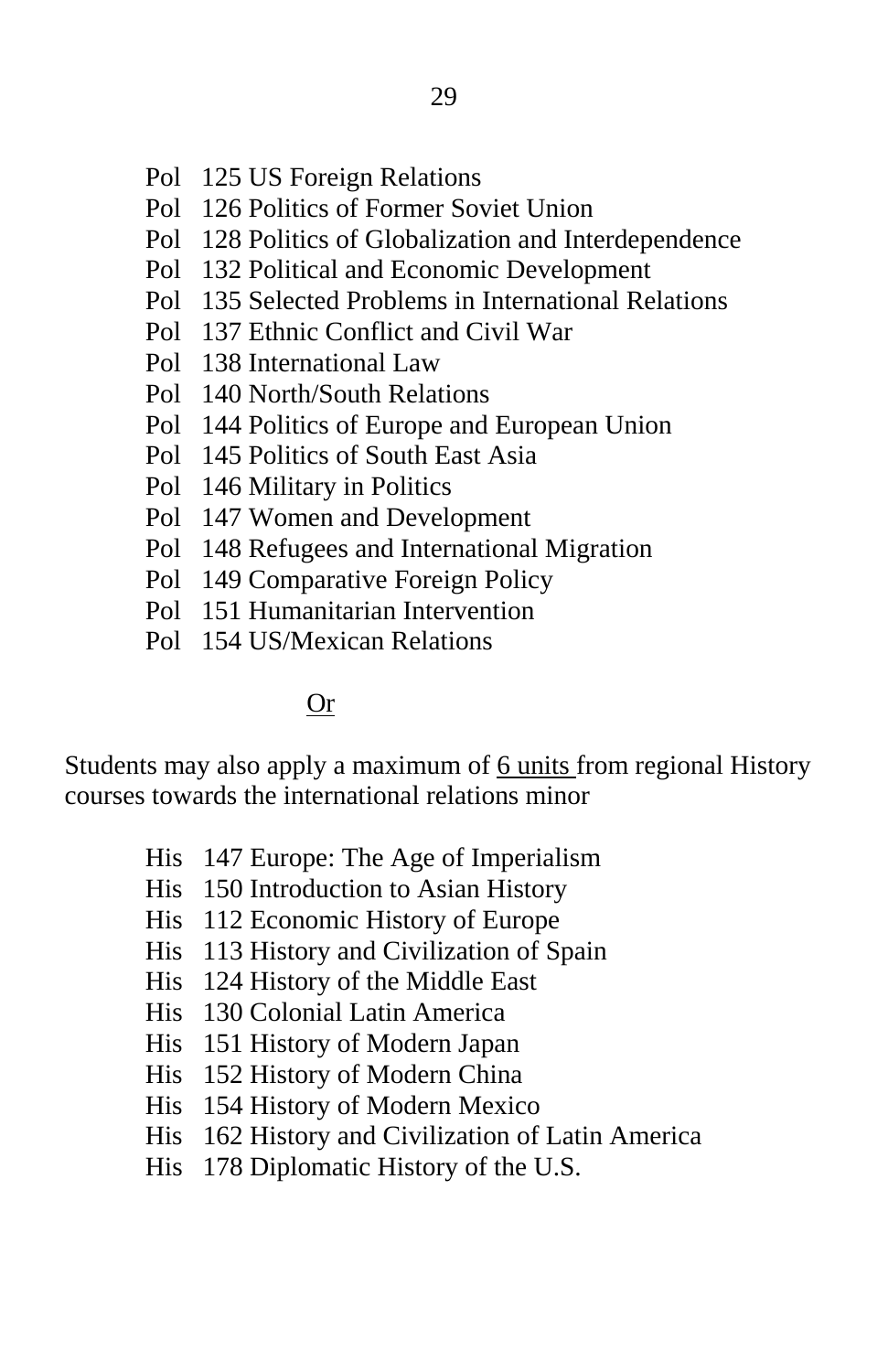## **Liberal Arts Department (MSMC Catalog page 211)**

**A.A. Degree** 

| <b>Liberal Art Program requirements include:</b> |     |
|--------------------------------------------------|-----|
| Literature (unit correction)                     | (3) |
| Religious Studies (omitted from catalog)         | (3) |

### **Mathematics Department (MSMC Catalog page 216) Departmental Affiliation: Physical Sciences and Mathematics**

While offering students an opportunity to study mathematics as part of a liberal education, the mathematics major serves as excellent preparation for work in fields such as actuarial science, computer science, statistics, secondary teaching, business, or graduate study. Coupled with courses in chemistry and biology, a degree in mathematics also provides excellent preparation for entrance into schools of medicine, dentistry, or optometry.

#### **Courses Required for a B.A. Degree in Mathematics**

#### **Lower Division:**

|                  | Math 5ABC Calculus I/II/III                                         | (4,4,4) |
|------------------|---------------------------------------------------------------------|---------|
| CIS <sub>2</sub> | Introduction to Computer Programming                                | (3)     |
| MTH <sub>8</sub> | <b>Transition to Higher Math</b>                                    | (3)     |
| PHY 11AB         | Mechanics/Electricity, Magnetism, and Optics                        | (4,3)   |
| PHY 1BL          | <b>Physics Laboratory</b>                                           | (1)     |
|                  | Students who can demonstrate their proficiency in any of the above  |         |
|                  | courses may enroll in the next course in the sequence. Students who |         |
|                  | need further preparation in algebra and elementary functions should |         |
|                  | take MTH 1, College Algebra, before MTH 5A.                         |         |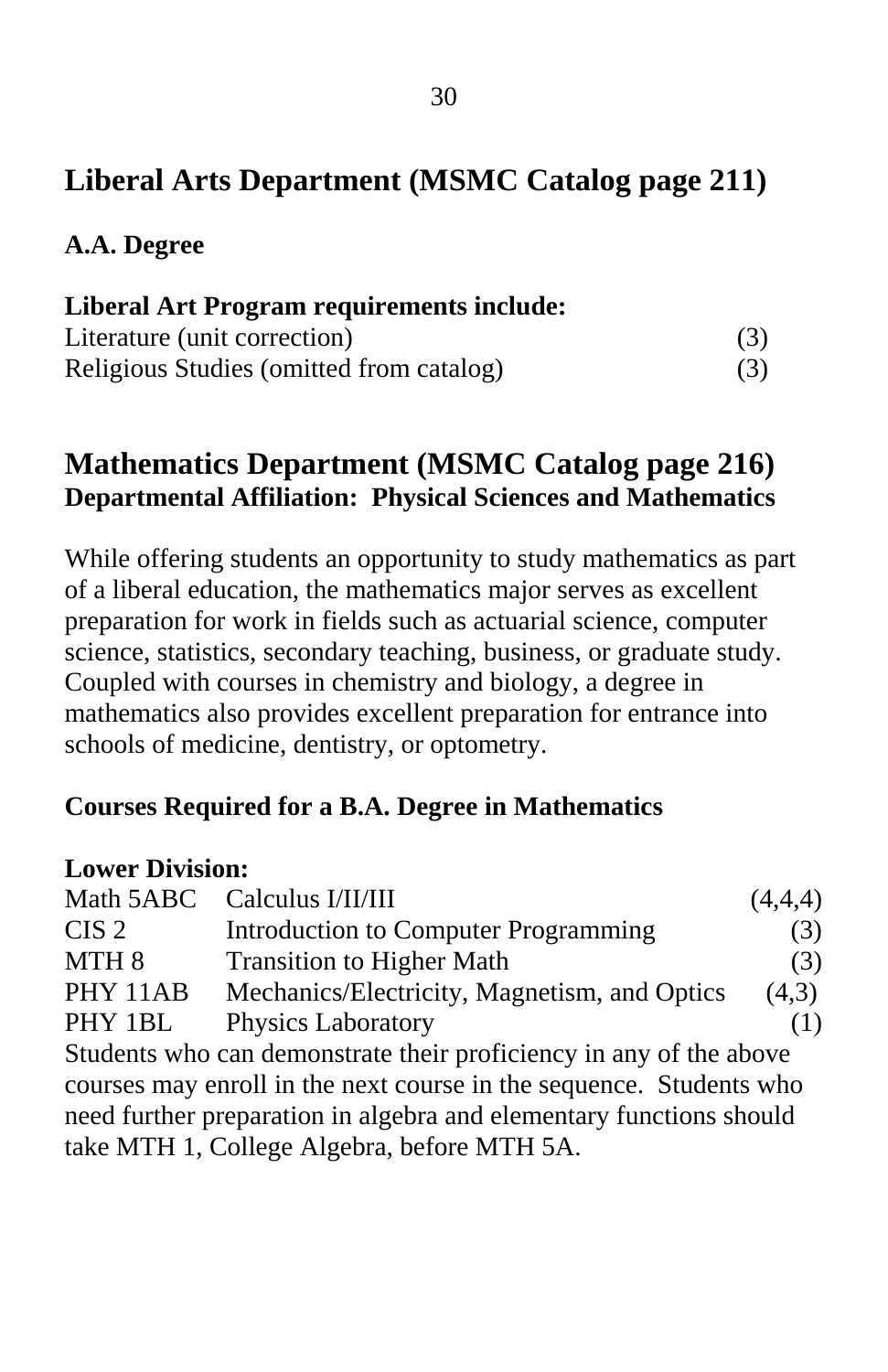### **Upper Division:**

| <b>MTH 102</b>    | <b>Advanced Calculus</b>      | (3) |
|-------------------|-------------------------------|-----|
| <b>MTH 103</b>    | Linear Algebra                | (3) |
| <b>MTH 111</b>    | Abstract Algebra              | (3) |
| <b>MTH 113</b>    | Probability and Statistics    | (3) |
| <b>MTH 119</b>    | Differential Equations        | (3) |
| <b>MTH 128A</b>   | <b>Numerical Analysis</b>     | (3) |
| Twelve units from |                               |     |
| <b>MTH 101</b>    | Topics in Geometry            | (3) |
| <b>MTH 104</b>    | Number Theory                 | (3) |
| <b>MTH 105</b>    | <b>Complex Analysis</b>       | (3) |
| <b>MTH 120</b>    | <b>Discrete Mathematics</b>   | (3) |
| <b>MTH 128B</b>   | <b>Numerical Analysis</b>     | (3) |
| <b>MTH 140</b>    | <b>History of Mathematics</b> | (1) |
|                   | Total unite in Mathematica    |     |

# **Total units in Mathematics:**

Plus general studies requirements and electives totaling 124 semester units, including foreign language requirement. An overall GPA of 2.0 in major courses is required for the degree.

### **The Minor in Mathematics**

| A minimum of seven courses including the following:               |         |
|-------------------------------------------------------------------|---------|
| MTH 5ABC Calculus I/II/III                                        | (4,4,4) |
| MTH 103 Linear Algebra                                            | (3)     |
| At least 3 additional upper-division courses (or MTH 8) chosen in |         |
| consultation with the student's advisor.                          |         |

#### **The Minor in Computer Programming Lower Division:**

| понстрания.            |                                      |       |
|------------------------|--------------------------------------|-------|
|                        | MTH 5AB Calculus I/II                | (4,4) |
| $CIS$ 2                | Introduction to Computer Programming | (3)   |
| <b>Upper Division:</b> |                                      |       |
| MTH 125                | Programming                          | (3)   |
|                        |                                      |       |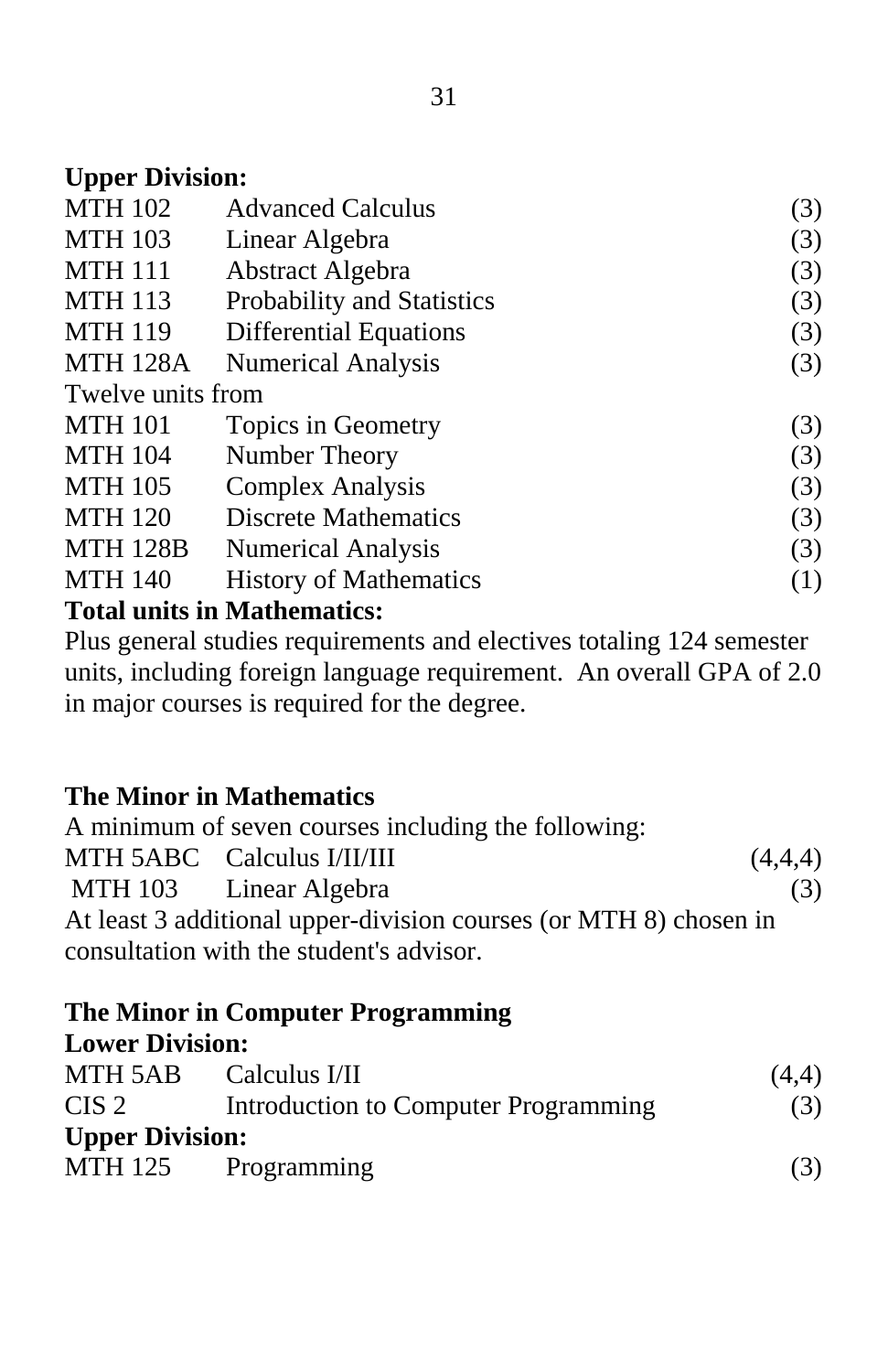Two additional upper division courses chosen in consultation with the student's advisor from the following:

| MTH 120 | Discrete Mathematics                                          | (3)   |
|---------|---------------------------------------------------------------|-------|
|         | MTH 128AB Numerical Analysis                                  | (3,3) |
|         | MTH 135 Structure and Comparison of Programming Languages (3) |       |

## **Nursing Department (MSMC Catalog page 228)**

#### **Associate in Arts Degree in Nursing Updates: (MSMC Catalog page 233)**

#### **Admission Policy**

In addition to meeting the general college admission requirements, a candidate must meet a cumulative GPA of 2.50 in all transferable college work, a GPA of 2.5 in all transferable science courses, and have completed prerequisite college level chemistry, general psychology and English 1A, or equivalent courses, with a grade of C or better.

#### **Academic Policy**

**Dosage Calculation Examination: Accurate calculation of drug dosages is a skill that is necessary for the safe and effective practice of nursing.** Serious harm to a client can result from math errors. Incorrectly calculated or measured dosages are the leading cause of error in the administration of medications. A drug error is a violation of a client's rights. Therefore, it is extremely important that nurses and nursing students demonstrate competence in such calculations. A dosage calculations exam will be given regularly throughout the curriculum. A minimum 100% score is required on this test. If a score of less than 100% is achieved, a second test will be given. The second test must be passed with 100% proficiency to remain in this course. If unsuccessful on the second attempt the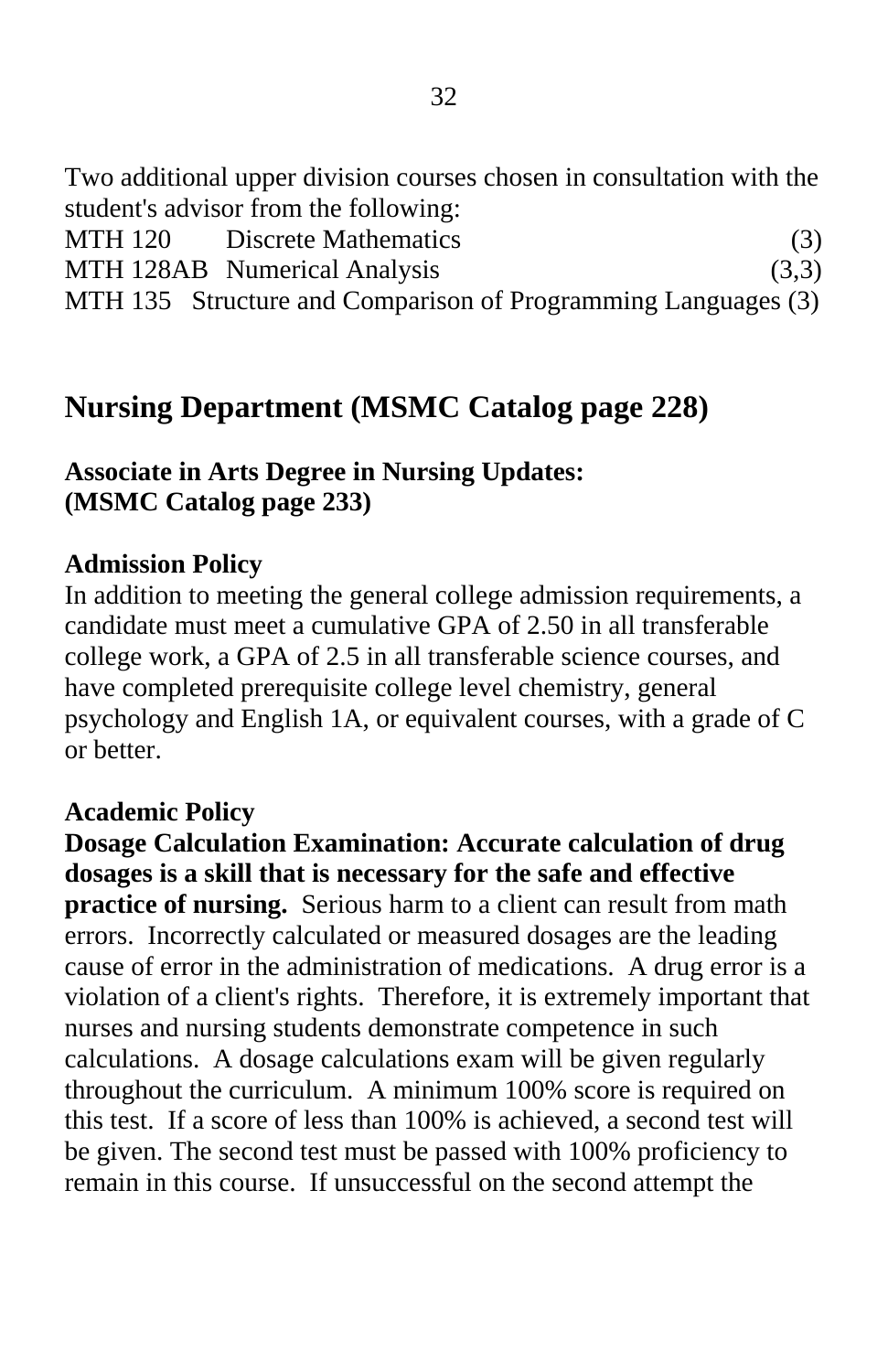student must drop the theory, skills lab, and clinical courses for that session. If in a subsequent course the math proficiency test is not passed at the 100% benchmark, the student may be disqualified from the program.

### **Bachelor of Science Degree in Nursing Updates: (MSMC Catalog page 240)**

#### **Admissions Policy**

In addition to meeting the general admission requirements, acceptance into the Department of Nursing is determined by the Nursing Department Admissions Committee, based on nursing admission requirements and space availability. Therefore, admission to Mount St. Mary's College (MSMC) does not constitute admission to the nursing program. In order to be eligible for review for admission to the nursing program, applicants must be admitted to the College and then fulfill nursing admission requirements. Admission to the sophomore nursing courses is considered for fall semester only. Nursing Department admission is determined through a selective application process which involves evaluation of the strength of each student's academic preparation including: cumulative GPA, science GPA, successful demonstration of English competency, and department determined requirements.

The ATI Test of Essential Academic Skills (TEAS) test will be required for pre-nursing admission process. The TEAS was developed to measure basic essential skills in the academic content area domains of Reading, Mathematics, Science, and English and Language Usage. The results of the test will be part of your admission evaluation. Preparation tools are available for students through the online site [www.atitesting.com/onlinestore](http://www.atitesting.com/onlinestore).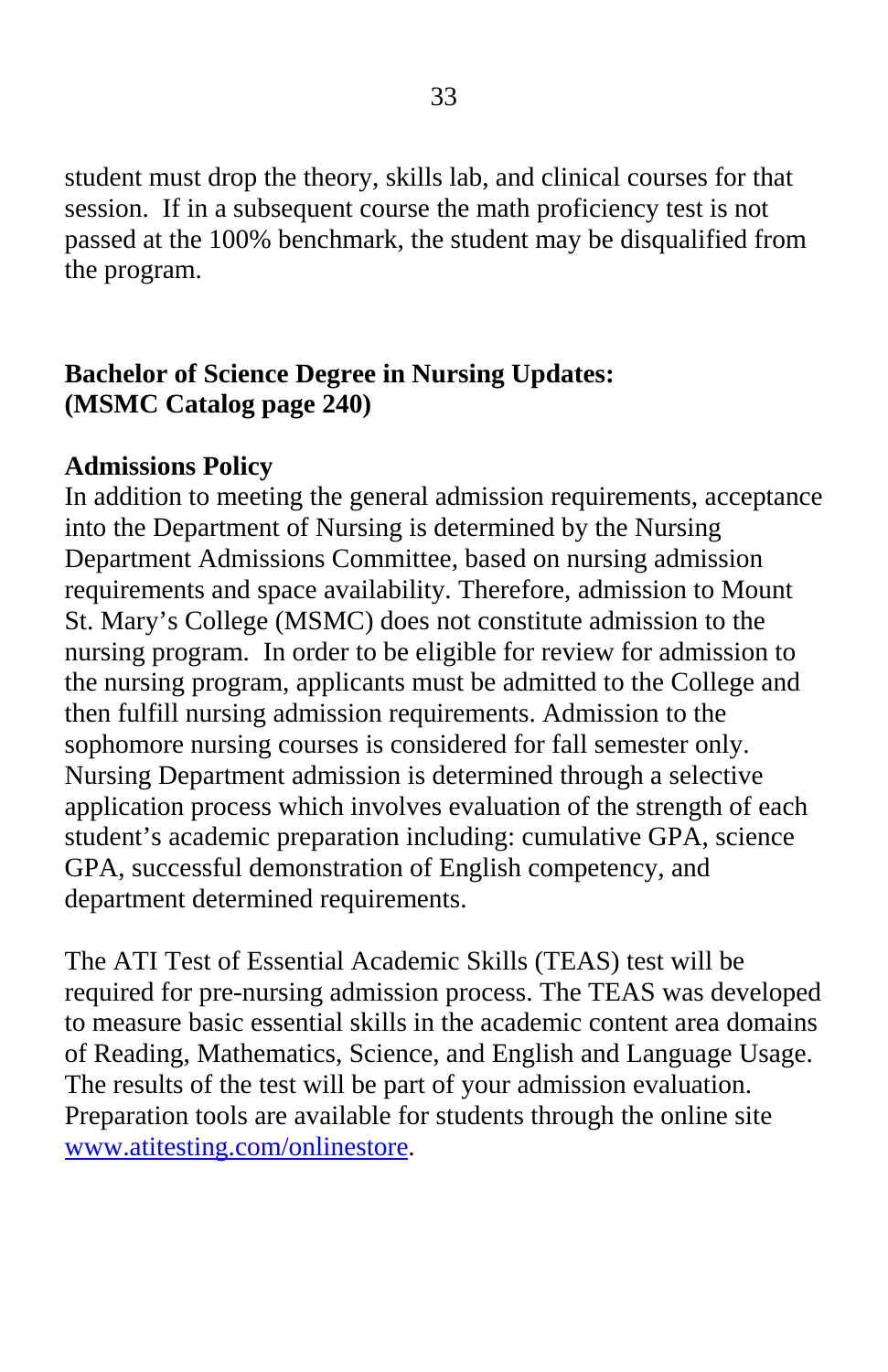#### **Academic Policies**

A departmental math exam is not longer required by the BSN program. The TEAS test will now be required.

## **Physical Therapy Department (MSMC Catalog page 269)**

This post-baccalaureate degree program offers professional education based on a foundation of liberal arts and sciences. It is a three-year (9 semester) program of academic rigor requiring full time study throughout the curriculum. Concentration on the basic and clinical sciences is integrated with physical therapy patient/client management principles and procedures. The total educational experience of the student involves life-long learning, and the physical therapy curriculum facilitates this value throughout the student's acquisition of knowledge and development of intellectual skills, professional behaviors, cognitive abilities, and practice competencies. The program design provides early and continual integration of clinical experiences that foster maximum development of the student's clinical thought processes, and provides opportunities for mastery of the personal and skill-based competencies requisite for entry-level practice. The Physical Therapy Department is committed to providing an education that enables graduates to be generalist practitioners of the highest quality. The learning environment nurtures students to become skilled professional practitioners, possessing the skills of clinical reasoning and effective communication education. Students experience and discover the person and service-oriented aspects of health care including:

• An understanding of the holistic nature of health, integrating body, mind, spirit and emotion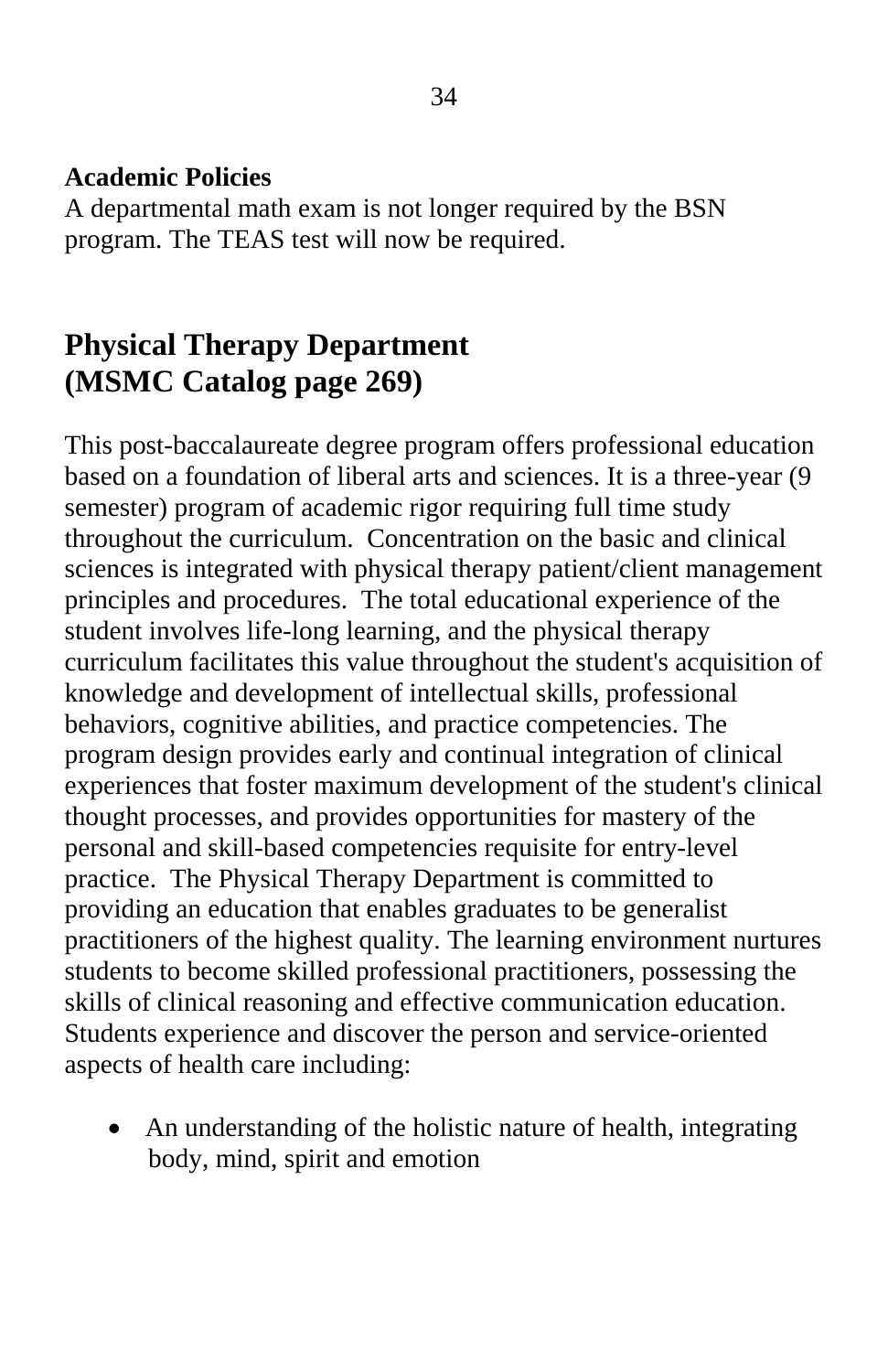- An understanding of human beings and their inherent dignity, and their diverse cultures and ethnicity
- A respect for the role of compassion and communication in health and healing
- A respect for the role of mutual trust and responsibility in patient relationships
- An ethical basis for decision making

As integral members of the health care team, graduates impart their knowledge and skill through competent and compassionate patient care, enlightened education, scholarly activity and research, quality consultation and a commitment to life-long learning and professional development.

The program is accredited by the Commission on Accreditation in Physical Therapy Education, the official accrediting body for Physical Therapy Education Programs. Upon successful completion of all clinical and academic requirements, the degree of Doctor of Physical Therapy is awarded. Graduates are eligible for licensure in all fifty states, the District of Columbia, and Puerto Rico.

### **Required Documents Include:**

- Transcripts: one official copy from each college attended
- Three recommendations (academic, physical therapist, and interpersonal skills assessment)
- Statement of Interest as well as evidence of physical therapy experience
- Admission Interview required (scheduled upon preliminary review of the application)
- Official GRE Score Report or TOEFL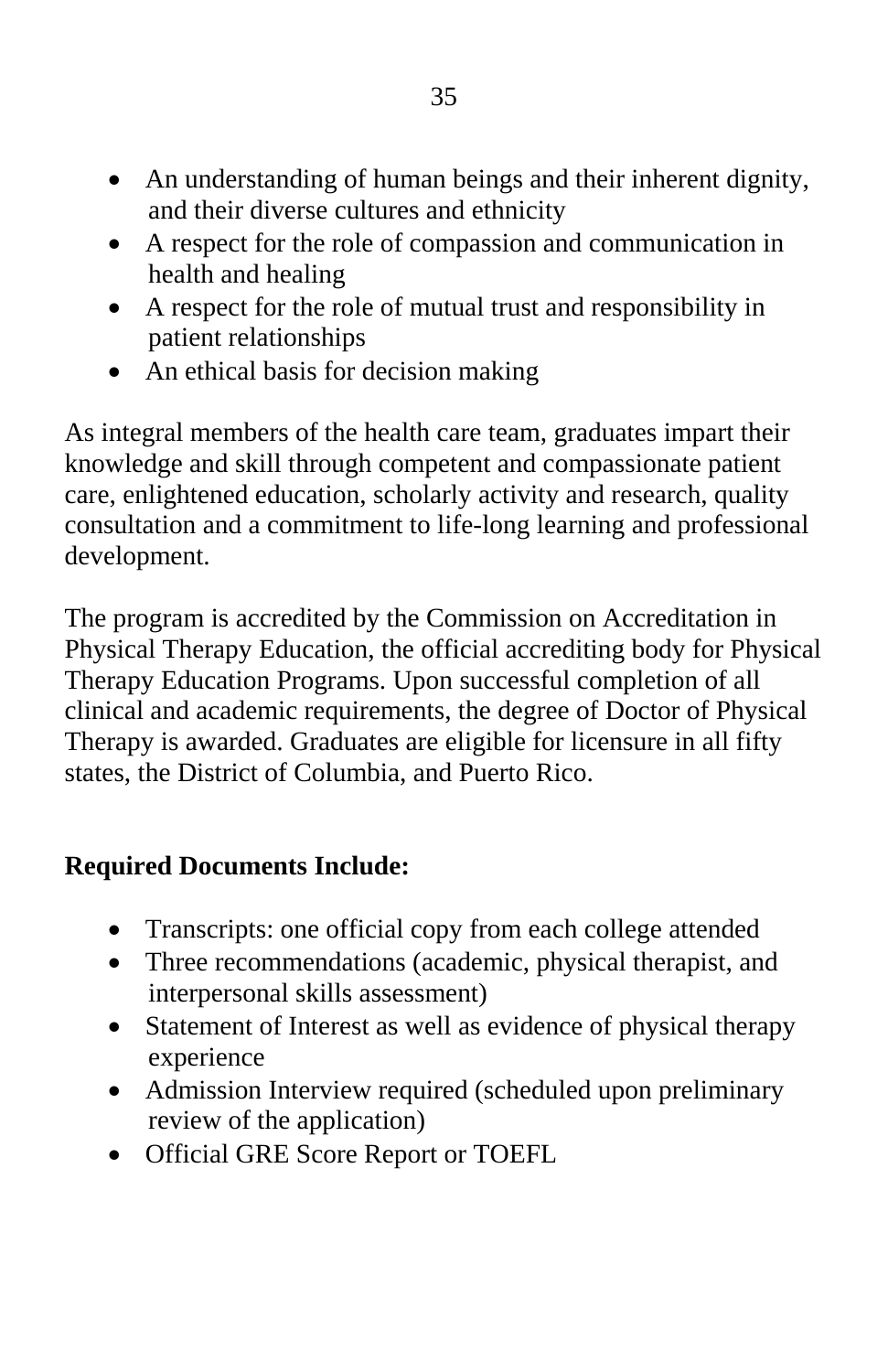### **Admission Requirements:**

- Cumulative Grade Point Average (for the last 30 units of study) of 3.0 on a 4.0 scale.
- Pre-requisite Grade Point Average for all science courses of 3.0 on a 4.0 scale.
- Composite Score of 1000 on the Verbal and Quantitative sections of the Graduate Record Examination.
- Knowledge of the profession attained preferably by paid or volunteer clinical experience including outpatient and inpatient settings.
- Demonstration of satisfactory written and oral communication skill (essay and interview).
- For applicants whose first language is other than English, a TOEFL score of at least 550.
- Acceptable recommendations: one from an academician with direct knowledge of the applicant's academic ability; one from a physical therapist who can address the applicant's clinical potential and communication skills; and one from an individual who can address the applicant's problem solving skills
- Submission of completed application with all official transcripts, recommendation forms, Graduate Record Examination results, and the \$75.00 application fee. Admission decisions for Fall begin the previous October. For guaranteed consideration, documents must be received by December 1.
- Admission decisions are made within 2 weeks of application and interview.

### *Prerequisite Coursework*

To be acceptable, letter grades of C or higher are required. All prerequisite courses must be taken on a graded basis. All science courses must have laboratories. The requirements presented are on the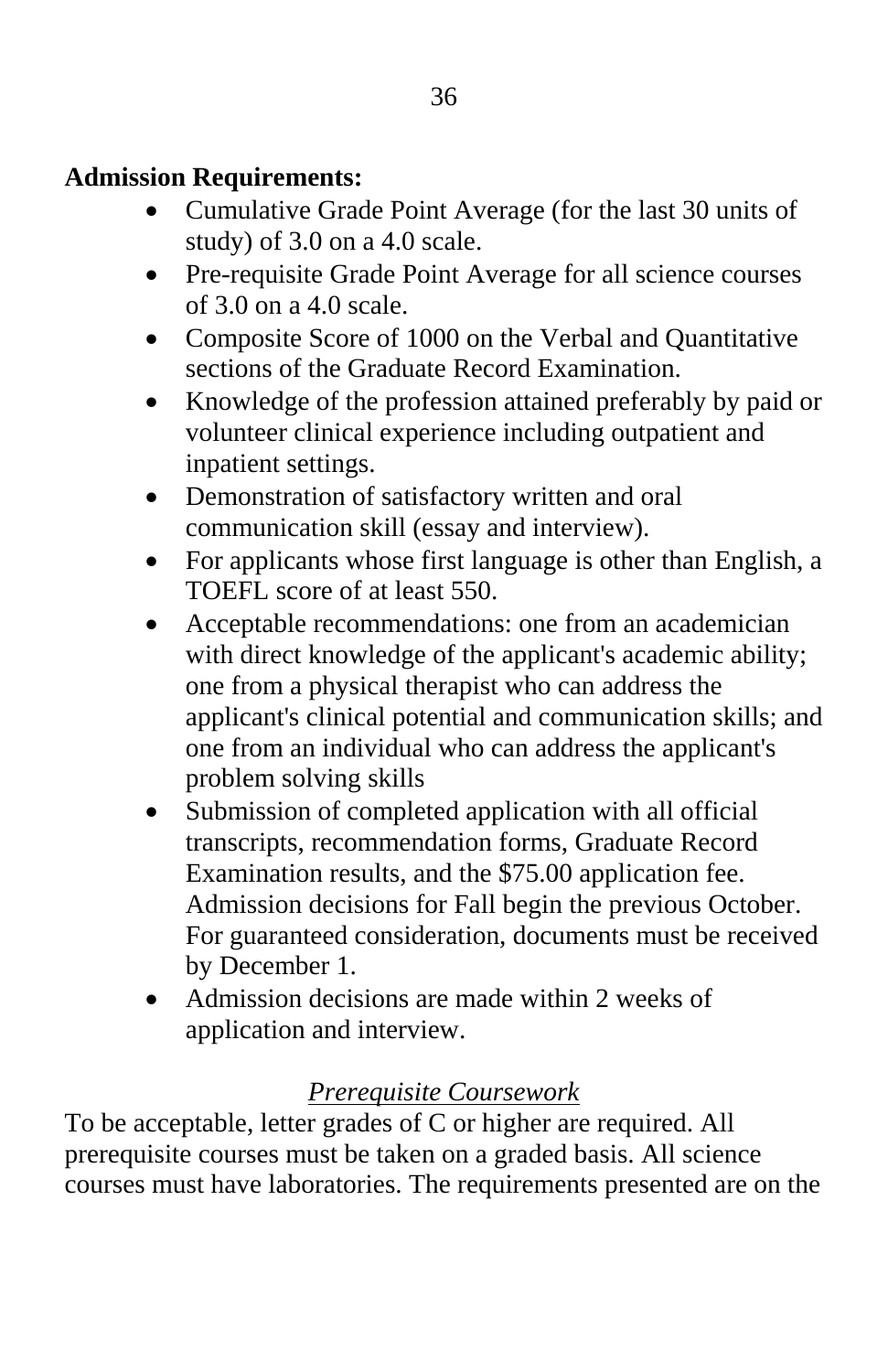semester system. If the applicant has attended an institution which is on the quarter system, it must be recognized that three quarter units are equivalent to two semester units. Prerequisite science courses must have been taken within the last ten (10) years at an accredited college or university in the United States. Introductory courses are not accepted for credit toward prerequisite course work. All applicants must show evidence of satisfactory completion of the following courses:

Biology (General) 2 semesters (8 units) Upper division science (3 units) Chemistry: 2 semesters (8 units) Communication: 1 semester written (3 units), 1 semester speech (3 units) Human Anatomy: 1 semester (4 units) Human Physiology: 1 semester (4 units) Physics: 2 semesters (8 units) Psychology: 3 semesters (9 units): general, two elective Statistics: 1 semester (3 units)

#### **Recommended (not required):**

Computer Science/Literacy Critical Thinking **Ethics** Gerontology Kinesiology Motor Learning/Development

All courses must be completed by the summer prior to enrollment in the program.

Admissions decisions are made on a rolling basis. To be considered for priority admission, applications must be submitted directly to the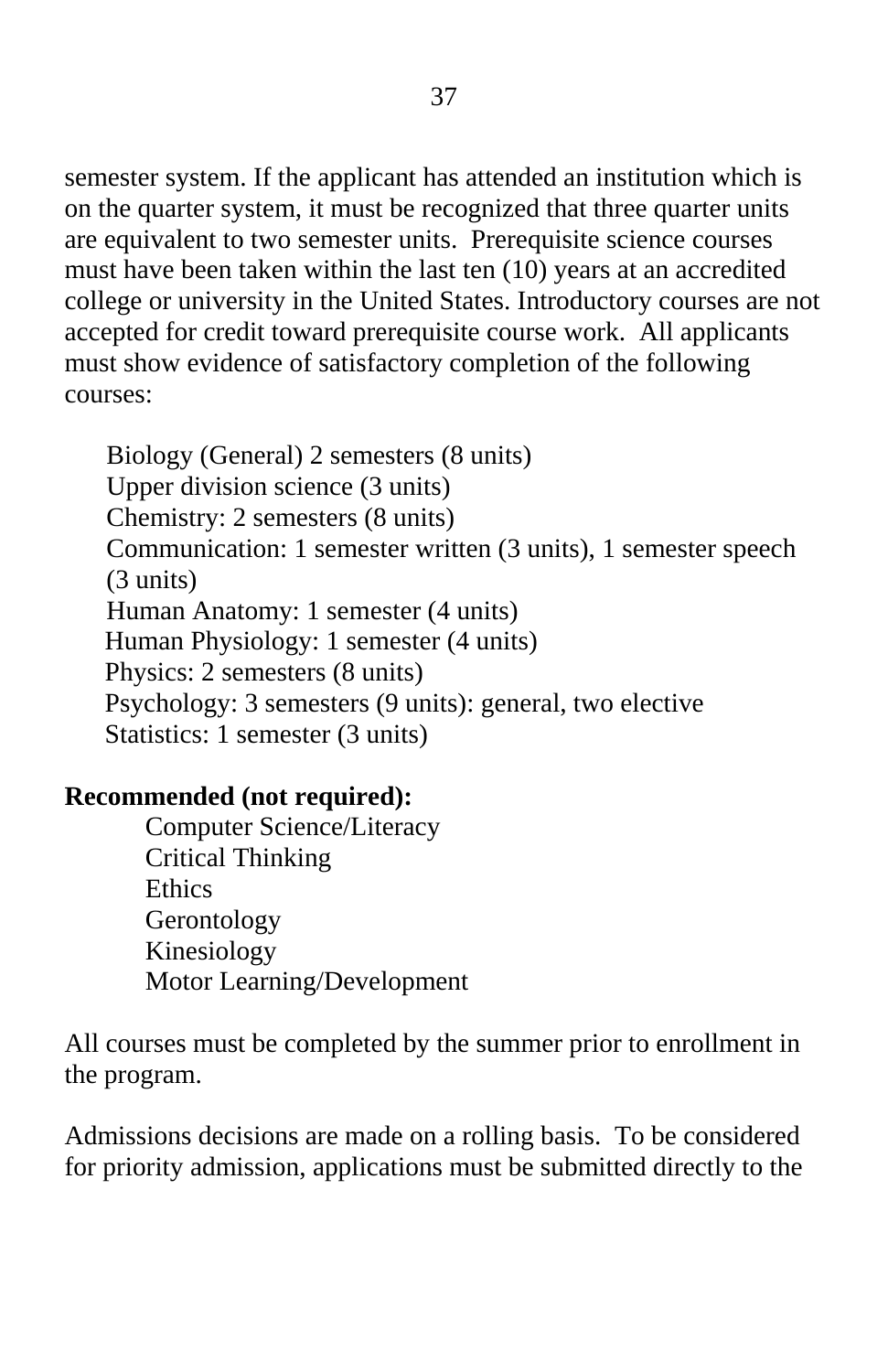Office of Graduate Admissions and must be postmarked by or before December 1 of the year prior to intended enrollment. Applications will be processed only when the application fee is paid and all transcripts, GRE scores, and letter of recommendation forms are received.

The Physical Therapy Admission Committee retains discretionary authority in the application of all the criteria for admission and their decision is final. Applicants will be notified of their status within 2 weeks of application and interview. Applicants for admission are considered on the basis of the qualifications of each student without regard for race, religion, sex, age, national or state origin. Individuals who have received their Baccalaureate degree outside of the United States must have their credentials and transcripts evaluated by a recognized credential evaluation agency before the application for admission to the DPT degree program will be considered.

Clinical facilities are utilized throughout California and the United States.

#### *Financial Arrangements*

Students are responsible for the financing of their education. Information and assistance is available and should be directly requested from the Office of Student Financing. For the tuition expenses for the DPT program, see the tuition expense section at the beginning of this catalog, or on the College website at http://www.msmc.la.edu.

#### *Requirements for the Professional Program*

The Doctor of Physical Therapy program offers the student an entrylevel professional degree. As such, to remain in the program, the student must achieve grades of C or higher in all didactic physical therapy course work. A grade point average of 3.0 is required in each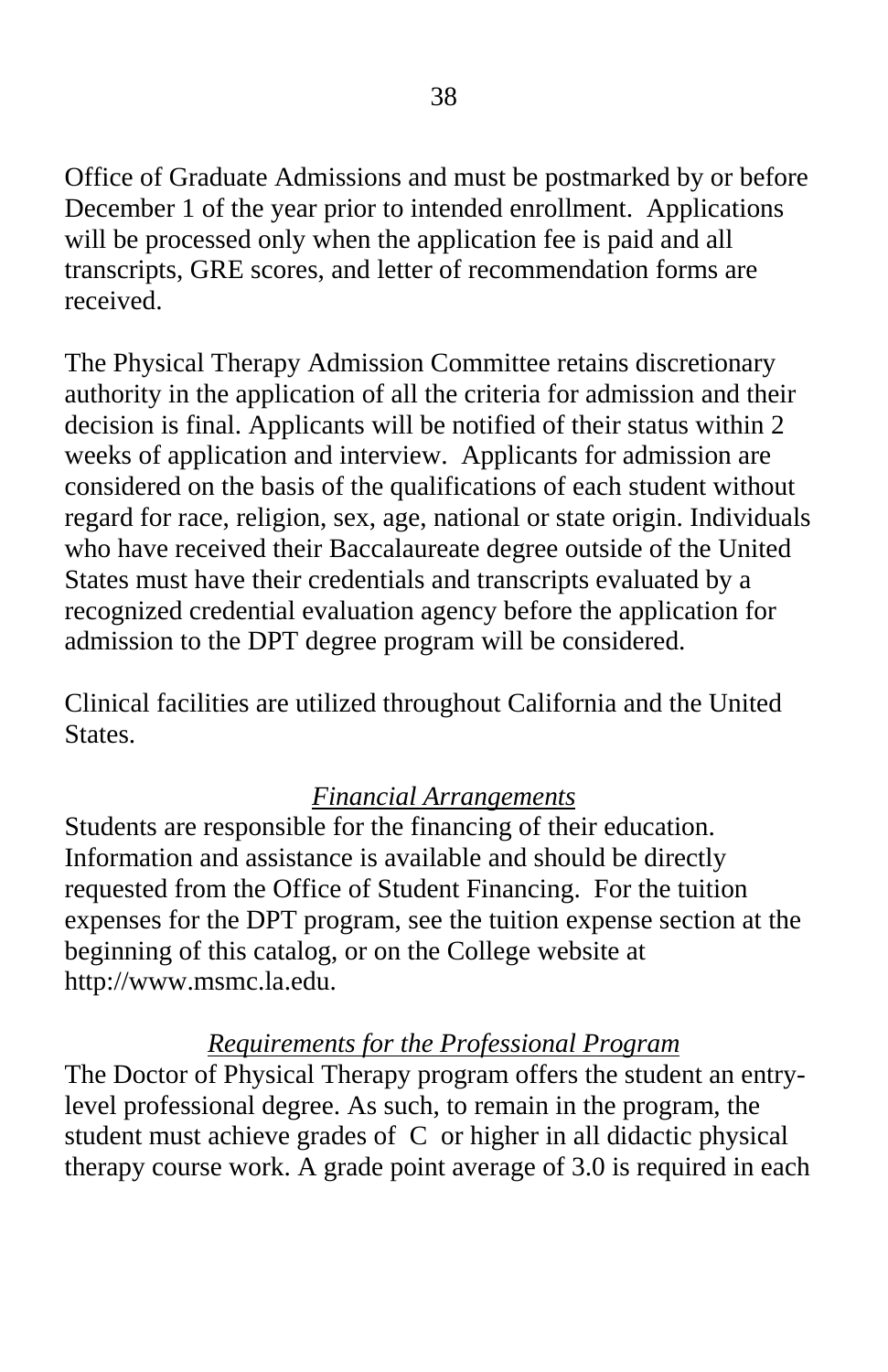semester for continuation in the program. The letter grade of C- in one course results in suspension from the program until the course is repeated and a letter grade of C or higher is achieved. One repeat of a course is permitted. Letter grades of two or more C-s or Ds or one F results in dismissal/disqualification from the program. Clinical education is graded on an A, B or NC basis. The student must receive a grade of B for each clinical affiliation. A student may not be advanced to the next component of the curriculum until a grade of B is attained. More than one failed clinical affiliation results in dismissal from the program. A cumulative average of less than 3.0 in any given semester will result in academic probation. Two sequential semesters of academic probation will result in dismissal from the program. In order to remain in the program, the student must obtain a 3.0 cumulative GPA by the end of the academic semester immediately following the semester that resulted in probation status. If student performance in a clinical setting is deemed unsatisfactory or unsafe according to the standards of the facility, the College, the accrediting agency, or the state, the student may be suspended or disqualified from the program.

Before enrollment and at the beginning of the second and third years, students must submit written evidence of a chest x-ray, current immunization and a physical examination. Health information must be current and on file with MSMC's Student Health Services for the length of the program. Students are also responsible for fulfilling additional requirements of clinical affliation sites. Students are responsible for their own housing and transportation during clinical affiliations. During all clinical aspects of the program, students are required to carry health insurance and malpractice insurance.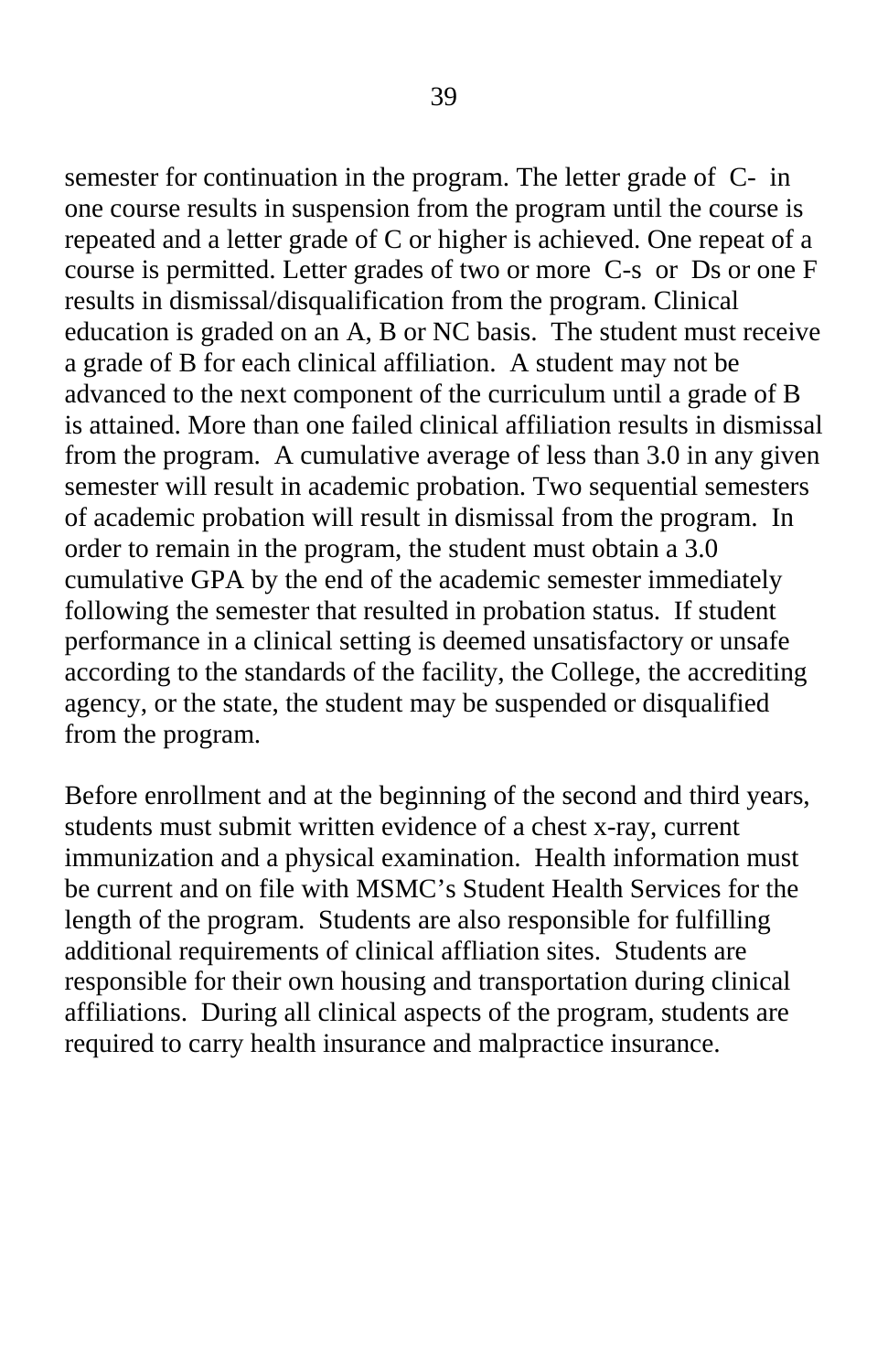## **Psychology Department**

The following changes have been made:

**Master in Counseling Psychology (MSMC Catalog page 295):**  Specialization name change to: Human Services and Community Counseling

### **Spanish Studies (MSMC Catalog page 345) Department Affliation: Language and Culture**

#### **Spanish Studies with Translation Emphasis**

**Prerequisites:** Spa 1 and Spa 2 (8 units) or Language Fulfillment Alternative (p.67)

|                                                    | 1. Core Courses required for Majors and Minors |     |
|----------------------------------------------------|------------------------------------------------|-----|
|                                                    | SPA 3 & 4 Intermediate Spanish                 | (6) |
|                                                    | CUL 107 Theory & Practice of Culture           | (3) |
|                                                    | SPA 109 Writing Lab                            | (3) |
|                                                    | SPA 112 Civilization & Culture of Spain        | (3) |
| or                                                 |                                                |     |
| SPA 44/144 Civilization & Culture of Latin America |                                                | (3) |
| SPA.                                               | <b>Upper Division</b>                          |     |

|                    | 2. Additional courses required for the Spanish Emphasis in |     |
|--------------------|------------------------------------------------------------|-----|
| <i>Translation</i> |                                                            |     |
|                    | SPA 114 Translation                                        | (3) |
|                    |                                                            |     |

| <b>SPA</b> 114 | <b>Advance Translation</b> |  |
|----------------|----------------------------|--|
|----------------|----------------------------|--|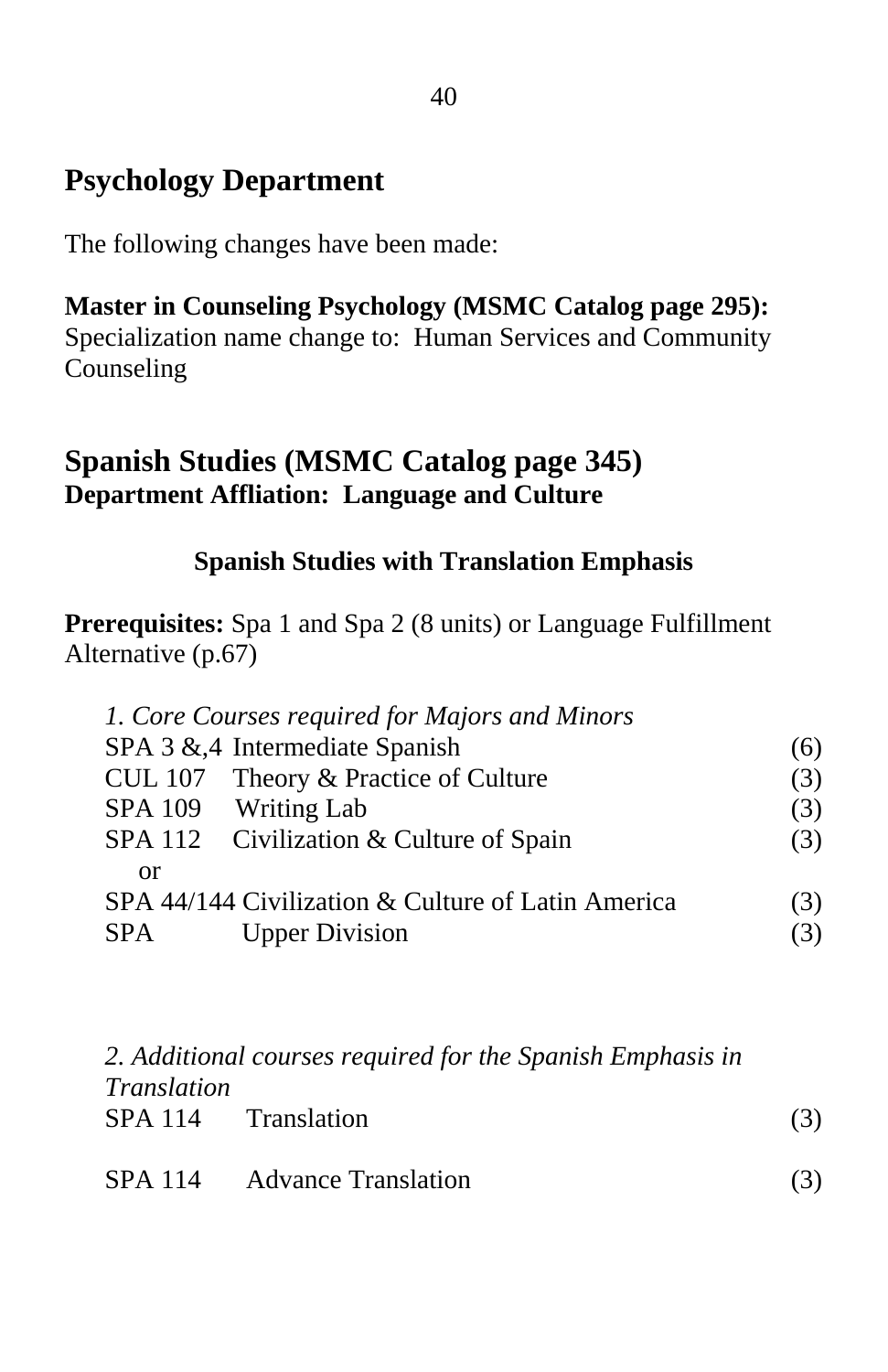## SPA 190 Internship (3)

Total units: 8 units prerequisites and 30 units.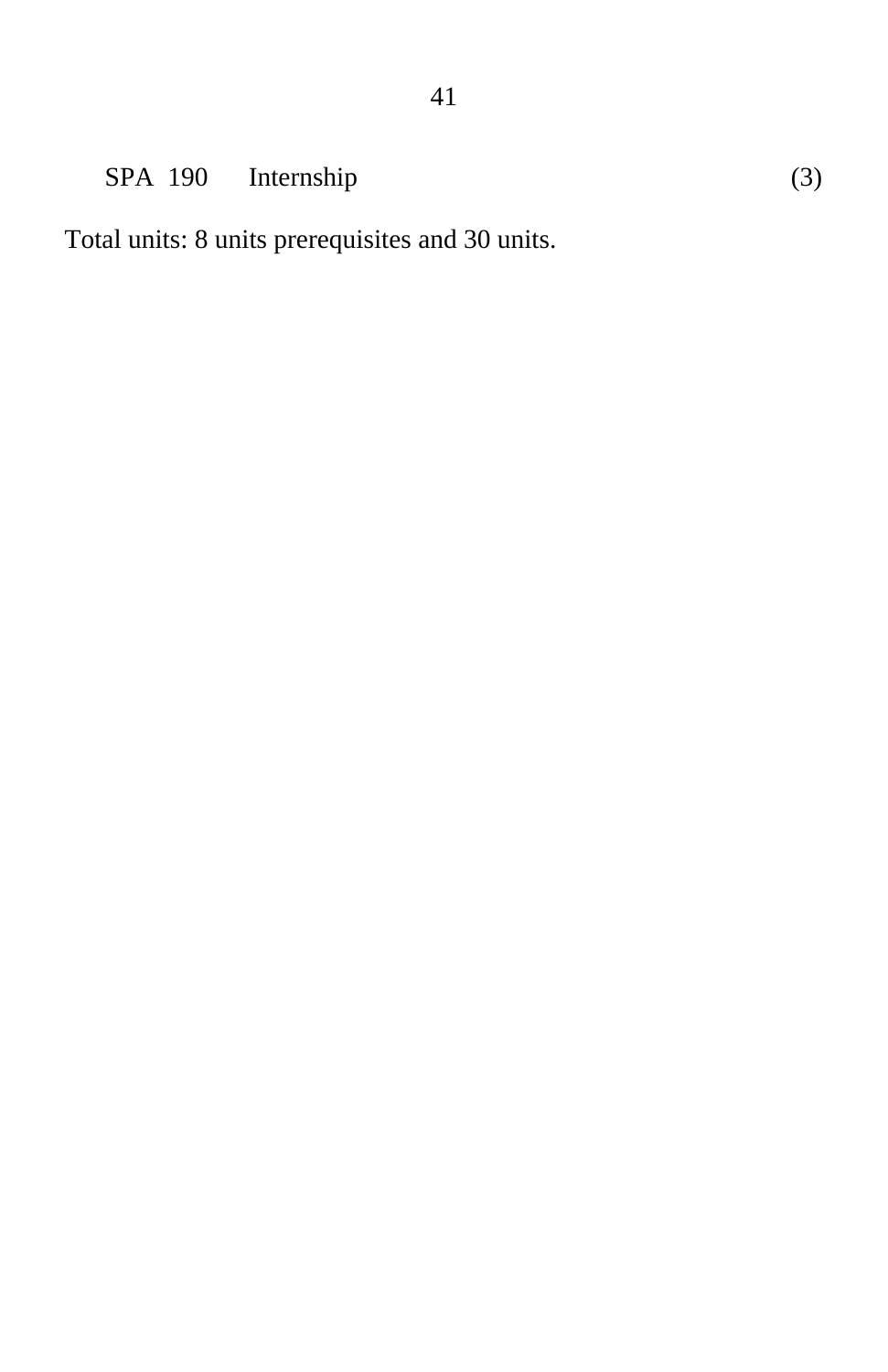## **Course Descriptions**

#### **CUL 108 World Literature in Translation (3)**

(New Course)

Explores world cultures through short stories and novels from around the world in translation.

#### **EDU 213B: Healthy Environments for Student Learning (3)**  (Change in Course Description)

This advanced course addresses major concepts and principles related to creating a supportive, healthy environment for student learning. Teachers will identify health and safety factors that influence student well-being. They will become knowledgeable about school and community resources that support health and safety including accident prevention strategies, violence prevention, conflict resolution, the adopted health curriculum, and school and community health and mental health resources. Teachers will also investigate strategies for building a classroom climate of trust and respect where students can develop positive social skills. They will practice means for working constructively with students, families, and community members to create safe school environments that respect the rights of teachers and students. All course assignments will be applied to the teaching assignment. Course assignments require application of principles in the teacher's current teaching context. *Prerequisite: Preliminary teaching credential*. *Approved by the California Commission on Teacher Credentialing for the Level II health requirement for the Fifth Year Professional Clear Credential, meets requirements for Induction Standard 18.* 

#### **EDU 205: Applied Technologies for Educators (3)**

(Change in Course Description)

This course is an advanced seminar in which teachers study the pedagogical implications of technology in education and gain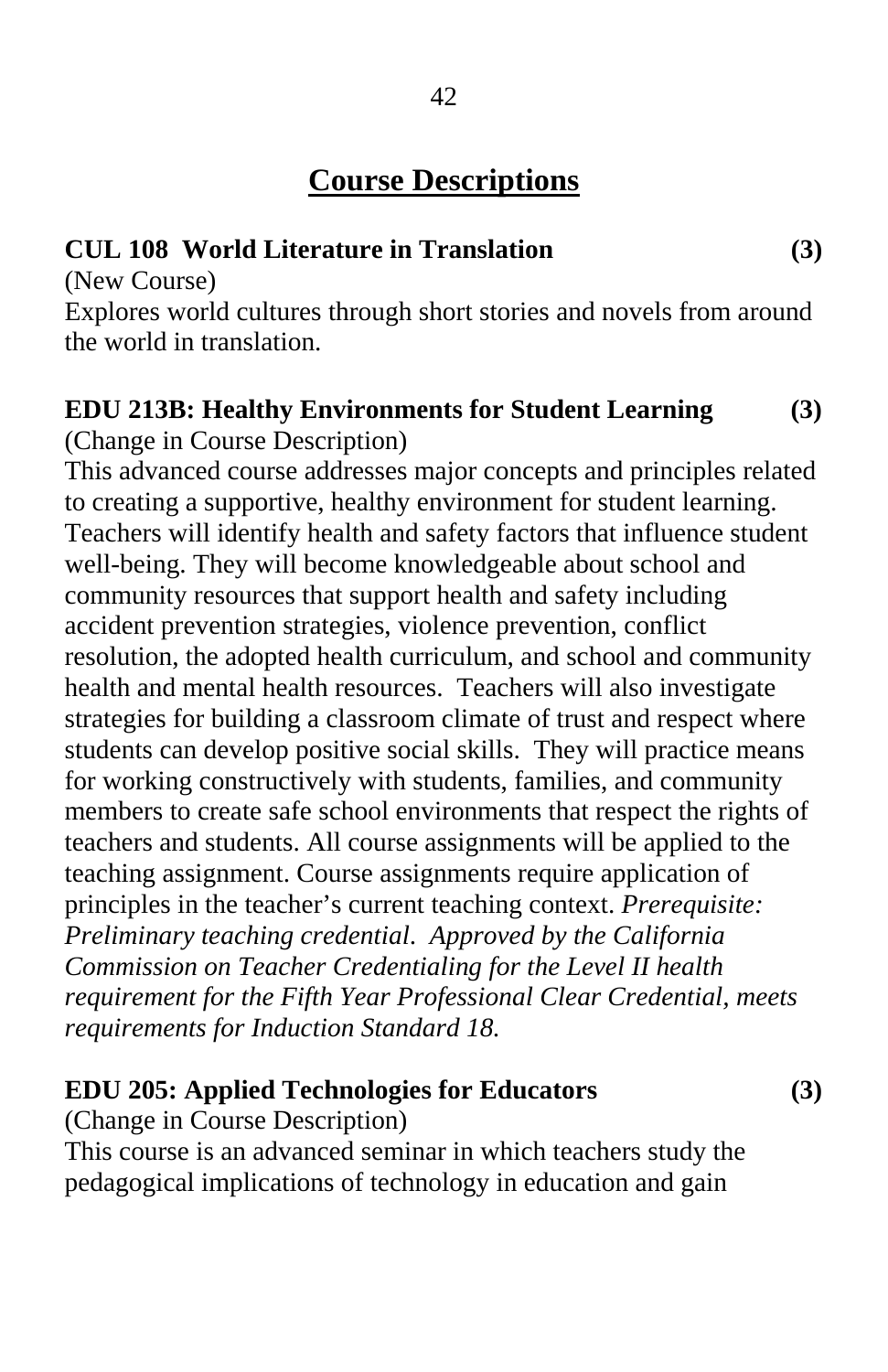practical experience in integrating technology into classroom instruction. In addition to applying common software (word processing, spreadsheets, database, multi-media) to educational objectives, teachers will be engaged in projects utilizing collaborative dialogue tools (email, discussion groups), teleconferencing, internet research, electronic portfolios and distance learning. Teaching media literacy for the critical use of resources obtained through technology will be emphasized. Course assignments require application of principles in the teacher's current teaching context. *Prerequisite: Preliminary credential and demonstration of general technological knowledge and skills. Approved by the California Commission on Teacher Credentialing for the Level II technology requirement for the Fifth Year Professional Clear Credential, meets requirements for Induction Standard 16.* 

#### **EDU 270B: Special Populations: Supporting Educational Equity and Access Special Populations (3)**

(Change in Course Description)

This course reviews the historical and philosophical significance of special education and the education of gifted and talented students and effective practices for meeting these students needs in a general education environment. The legal and administrative framework for the education of exceptional learners in California is addressed with an emphasis on the policies and procedures in the candidate's school district for identifying and providing services for these students. Coursework will emphasize the development of positive, inclusive classrooms with differentiated instruction designed to enable all students to achieve at high performance levels. All course requirements will be applied in the teacher's current teaching assignment. *Prerequisite: Preliminary teaching credential. Approved by the California Commission on Teacher Credentialing for the Level II special populations requirement for the Fifth Year*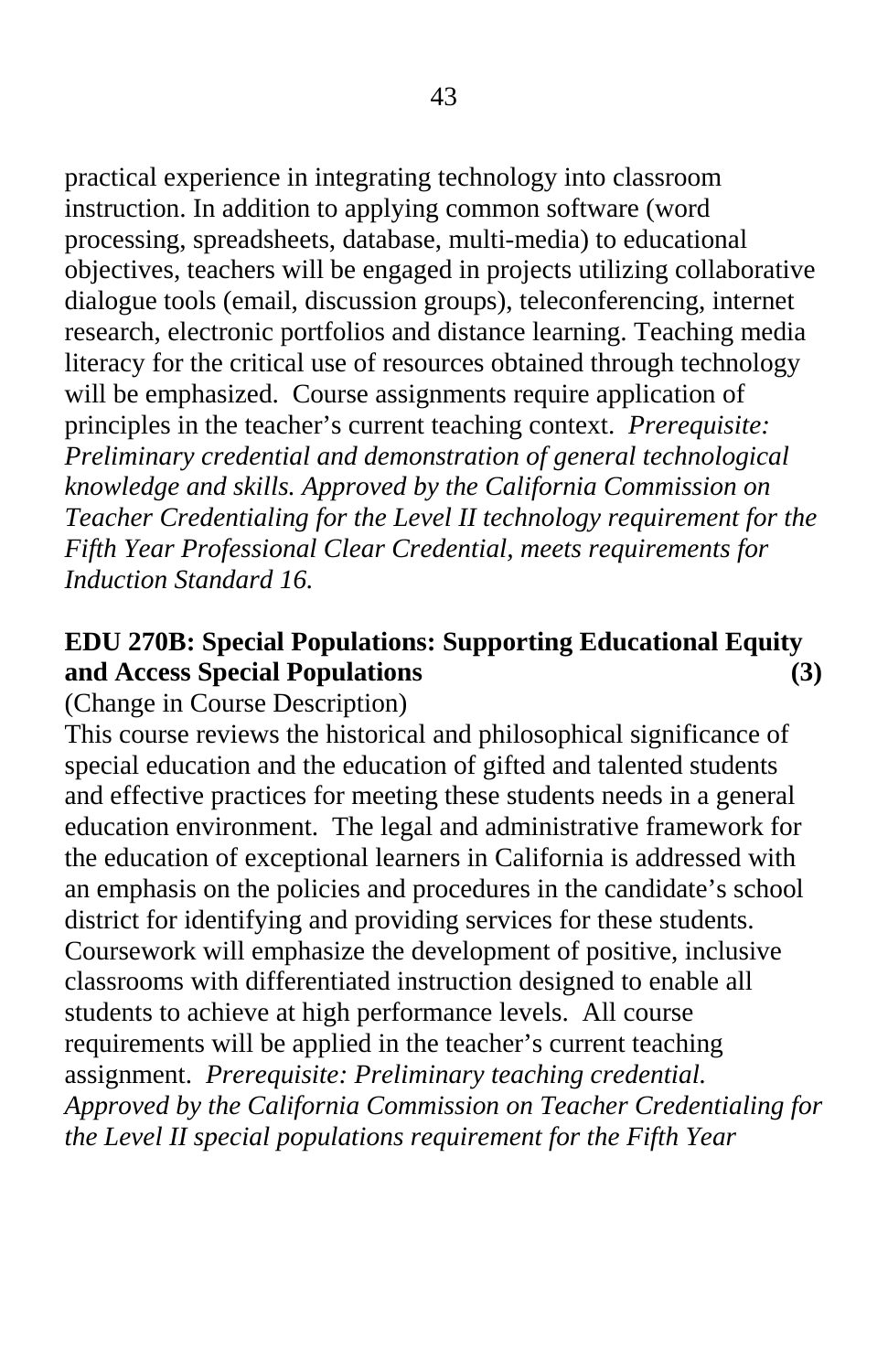#### *Professional Clear Credential, meets requirements for Induction Standard 20.*

#### **EDU 289 English Learners: Supporting Educational Equity and Access (3)**

(Change in Course Description)

This advanced course for teachers reviews the historical and philosophical issues related to the education of linguistically diverse students. This course focuses on the delivery of specialized instruction for English learners that will support equity in access to the core curriculum. Teachers will become knowledgeable about the demographics related to English language learners, instructional programs, school organizational structures, and resources designed to meet the needs of English learners, particularly those in their own district. They will develop skills in designing, implementing and evaluating instructional programs to support English language development and access to the core academic curriculum for English learners. Teachers will learn strategies useful for English Language Development and Specially Designed Academic Instruction in English. Teachers will learn to use assessments of English learners, including the California English Language Development Test, to diagnose students' language abilities relative to the core academic curriculum and plan appropriate instruction. Course assignments require application of principles in the teacher's current teaching context. Teachers will also develop practices that foster an inclusive environment for English learners. *Prerequisite: Preliminary teaching credential*. *Approved by the California Commission on Teacher Credentialing for Level II English language learner requirement for the Fifth Year California Professional Clear Credential, meets requirements for Induction Standard 19.*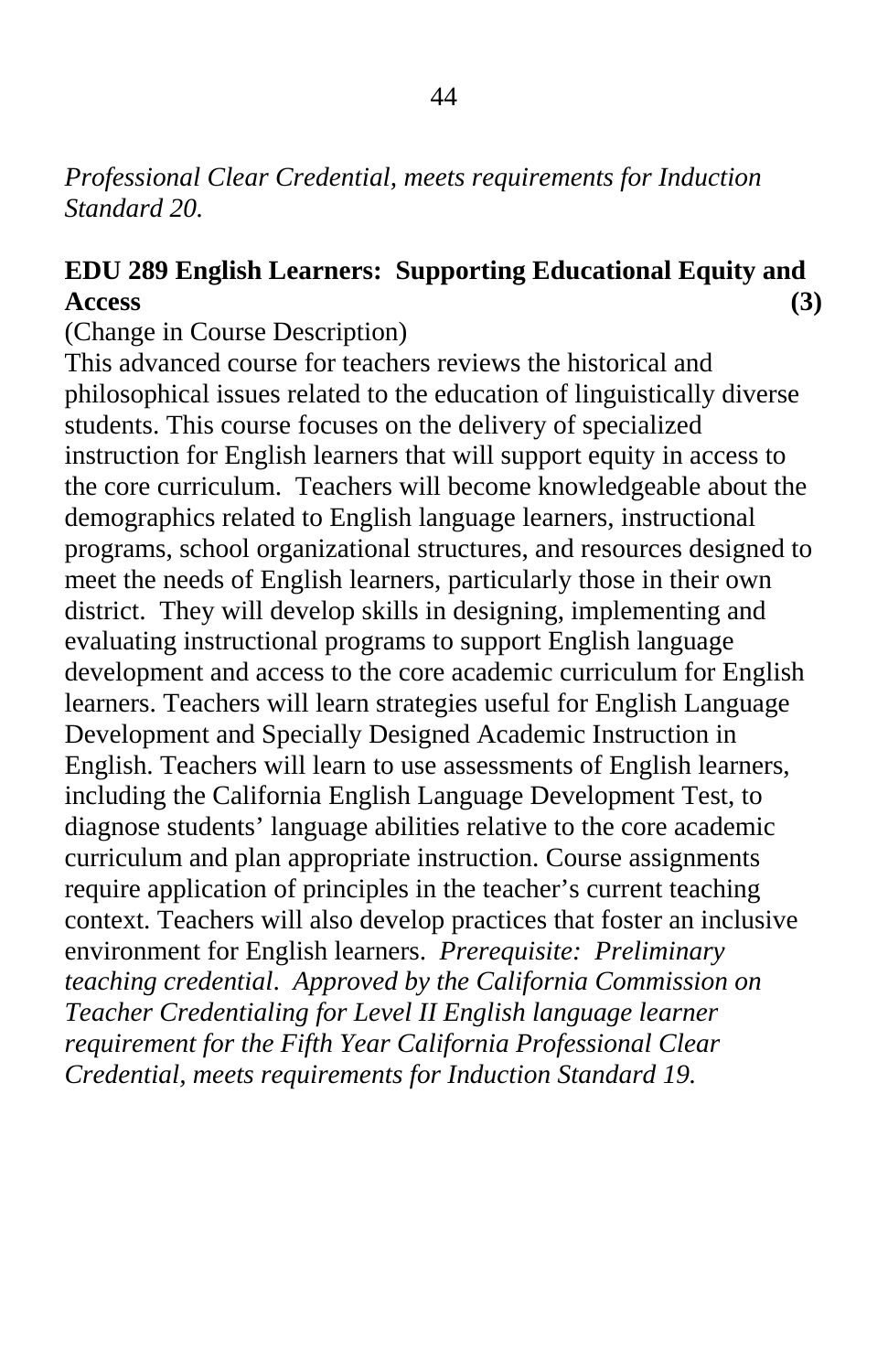## **EDU 240 Curriculum Design and Evaluation (3)**

(New Course)

This course prepares teachers to take leadership roles in curriculum and program design. Using principles of *Understanding by Design,* teachers will identify standards-based student outcomes and design curricula that will enable students to reach those academic goals. These curriculum design skills will be used to critically analyze and adapt existing curricula as well as design new curricula. Teachers will develop skills in formative and summative program evaluation to examine the effects of curriculum innovation on student performance and modify curricula based on those findings. *Prerequisite: Preliminary Teaching Credential* 

### **EDU 241 Effective Practices for Coaching and Mentoring Teachers (3)**

(New Course)

This course will equip teacher leaders with the theoretical understanding and knowledge and skill necessary to coach and/or mentor first-year teachers as well as experienced teachers wishing to examine their practice. This course will focus on the development of the knowledge and skills to assist teachers in developing a cycle of reflective practice and improving their pedagogy. Teacher leaders will also learn and apply key features of adult learning and development. Additional topics will include building rapport among colleagues, conducting classroom observations, developing effective listening and questioning skills, providing constructive feedback to colleagues, and fostering a collaborative working environment among all stakeholders. Course content will include Formative Assessment Training and fieldwork for BTSA Induction Support Providers. *Prerequisite: Preliminary Teaching Credential and three years of teaching experience.*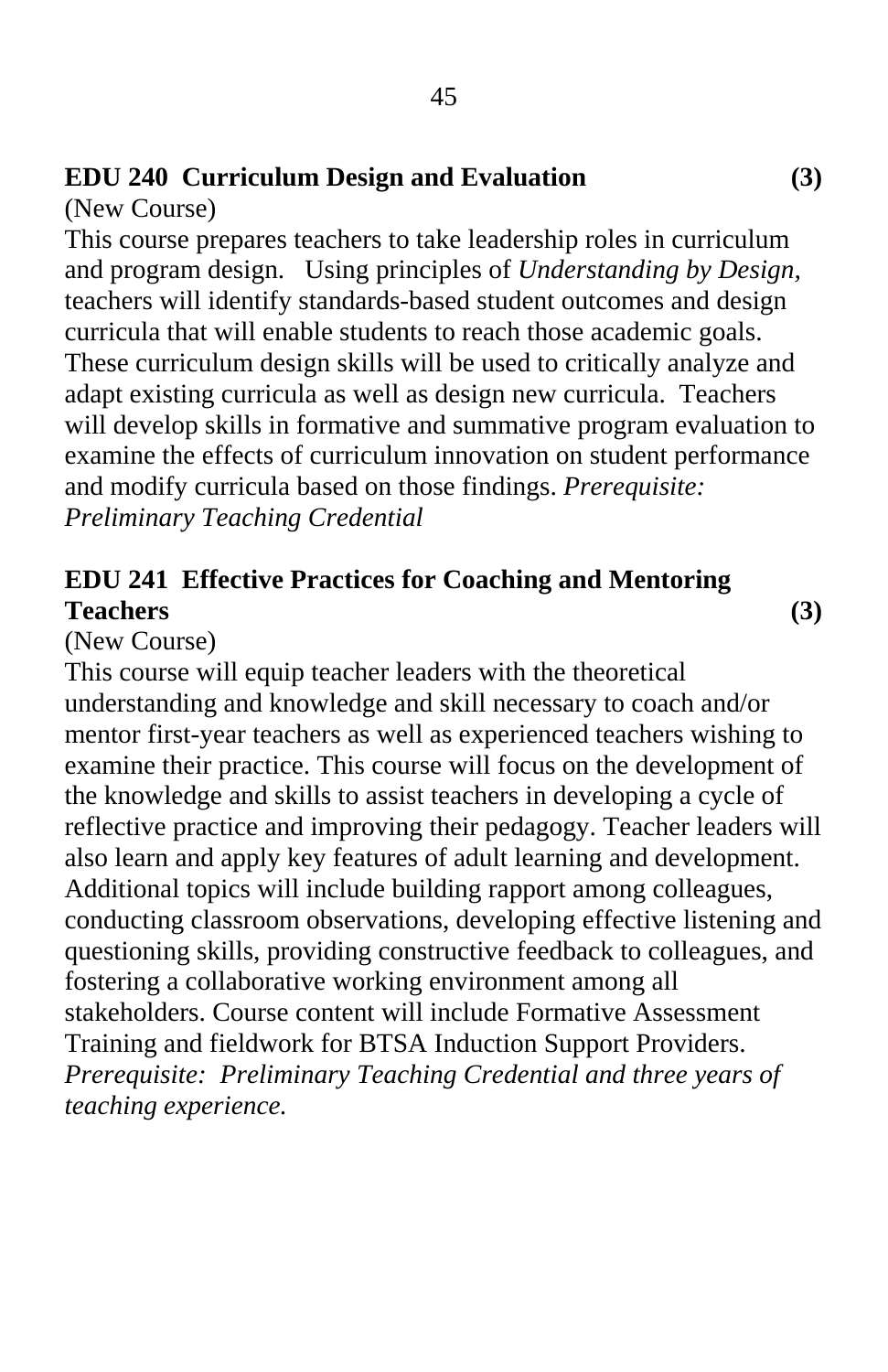### **EDU 242 Creating Inclusive and Motivating Classroom Environments for All Students (3)**

(New Course)

This course focuses on enhancing teachers' abilities to engage a diverse body of students, including those often described as reluctant learners, marginalized, or at risk of failure within our school system. Teachers will develop their capacity to increase student motivation through an examination of various theories linked to practical applications. For example, using principles of critical pedagogy, teachers will link curriculum to issues students face in their daily lives. Strategies learned will include those aimed at helping students build self-determination as they take responsibility for and think critically about their learning. Teachers will hone their pedagogy to enhance teacher-student relationships, maximize learning opportunities through cooperative and collaborative learning, differentiate instruction, and create an environment where all students can be successful. *Prerequisite: Preliminary Teaching Credential. Meets requirements for Induction Standard 17.* 

#### **EDU 243 Teacher Leadership in Professional Development (3)**  (New Course)

Teacher leaders are often asked to develop professional development activities in their areas of expertise. This course will provide a foundation in the design of professional development programs and effective pedagogy for adult learners. Teachers will conduct a needs assessment to determine the professional development needs for their school in a particular area, design and implement a professional development program to address these needs, and evaluate the effects of the program on teaching skills and student outcomes. In addition, teachers will develop their presentation and publication skills. *Prerequisite: Preliminary Teaching Credential and three years of teaching experience.*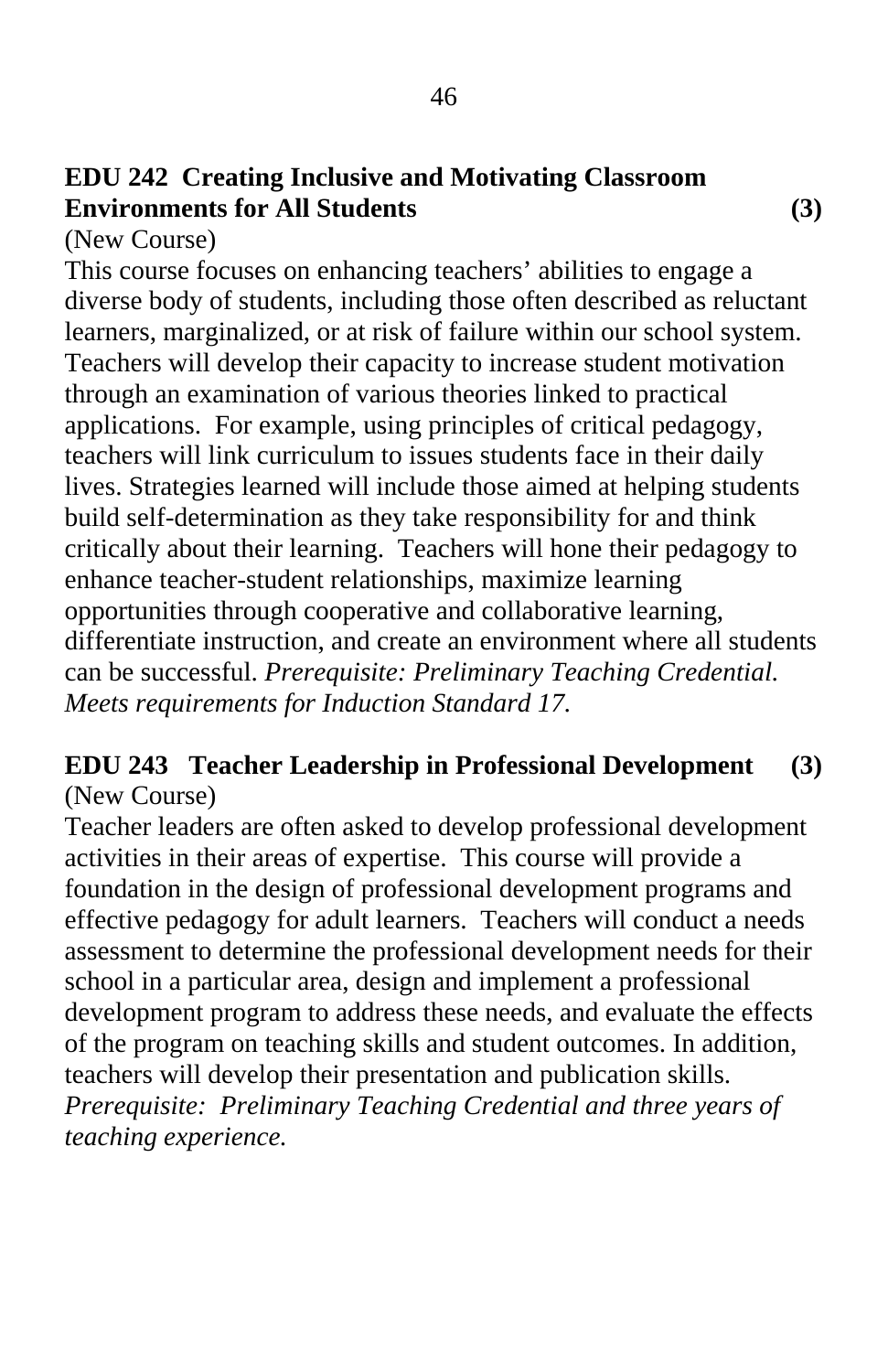Taught by a National Board certified teacher, this two-semester seminar will guide teachers through the preparation for the completion of the portfolio and assessment requirements for National Board certification in their discipline area. *Prerequisite: Preliminary Teaching Credential and three years of teaching experience* 

### **EDU 245A/B Formative Assessment Induction Portfolio Review (3-6)**

(New Course)

Teachers participating in an Induction Program may submit their final formative assessment induction portfolio for review for up to six graduate credit units. The portfolio is reviewed for credit according to an evaluation rubric available from the Education Department. The portfolio may be submitted for evaluation up to one year after completion of an induction program. An evaluation fee of \$200 is charged. *Prerequisite: Acceptance in the Professional Clear Teacher Preparation Program and participation in an approved Induction Program.* 

## **EDU 246 Grant Writing for Classroom Resources (3)**

#### (New Course)

Grant writing is often the only way to obtain much needed resources for classrooms, especially when implementing innovative curricula and programs. In this course, teachers will learn how to identify grant opportunities, design a project with defined student outcomes that meet the grant specifications, develop a budget, monitor grant implementation, and write a final grant report*. Prerequisite: Preliminary Teaching Credential.* 

### **EDU 296A Masters Project Proposal (1 - 2 units)**

Students work with their project advisor in this course to design a proposal for an action research project to be completed in their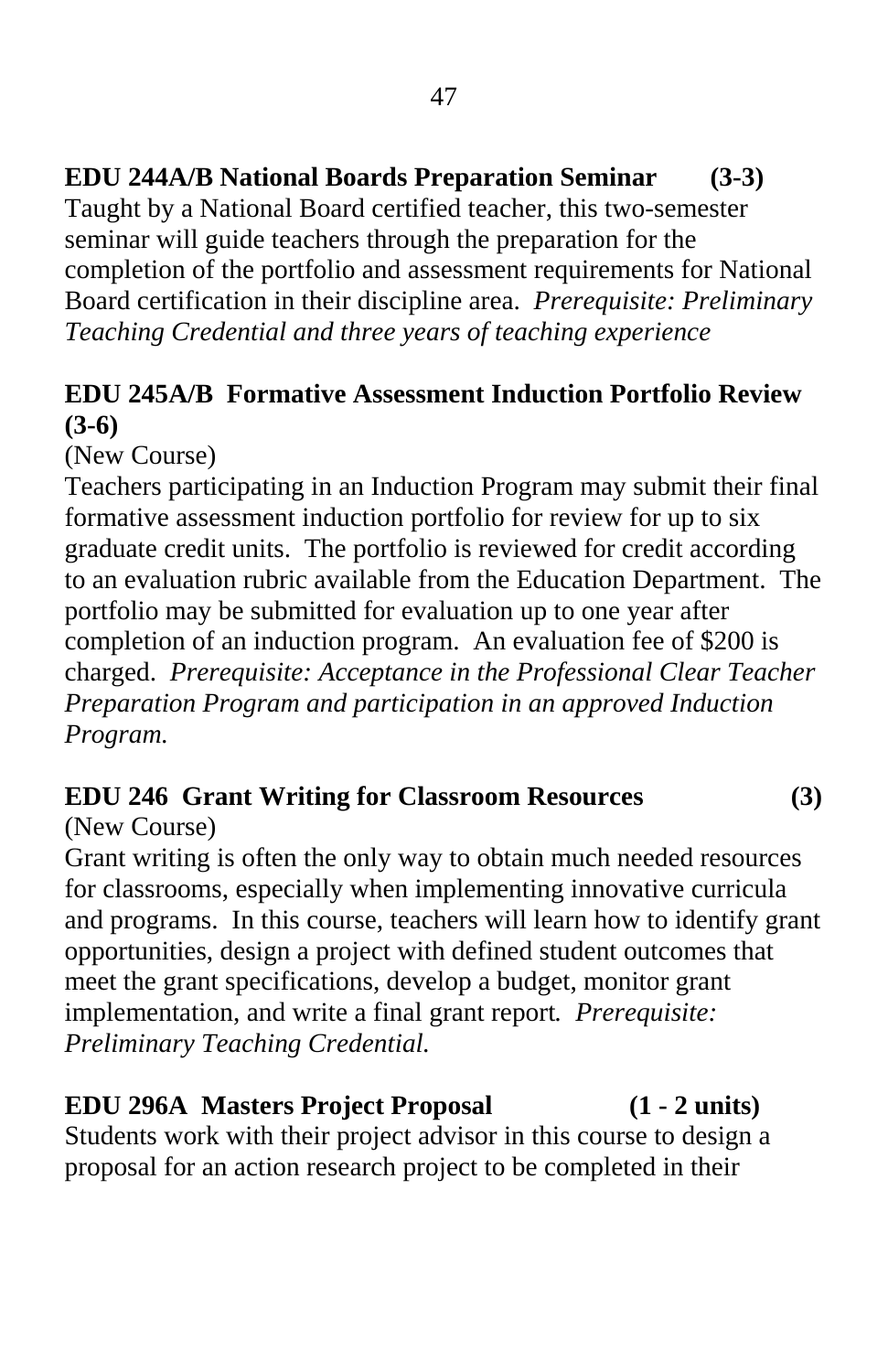classroom. The masters project provides an opportunity for the candidate to develop competency in researching an issue relevant to their teaching practice, designing and implementing a project focused on this issue that will improve their practice, and preparing and presenting a report of the research findings. *Prerequisite: Official score report with a passing score on all subtests of the required CSET subject matter examination and employment as a teacher.* 

#### **EDU 296B Masters Project (1 - 2 units)**

Candidates work with their project advisor in this course to implement their masters project proposal and write the final project report. *Prerequisite: EDU 200 and satisfactory completion of EDU 296A as evidenced by an approved masters project proposal.* 

### **EDU 323 Supervised Teaching Culminating Seminar: Special Education (2)**

(New Course)

This course is the final seminar in the Education Specialist Teacher Preparation Program. Taken concurrently with the supervised teaching fieldwork, it provides a culminating forum for discussion, reflection, and goal-setting toward developing professionalism as a teacher. Candidates develop a professional portfolio that documents their competence on the professional standards for Education Specialists. Included in the portfolio are Teacher Performance Assessment Tasks that are completed during the supervised teaching experience and evaluated by trained assessors.

## **ENG 1AB Freshman English (3)**  Completion with a grade of  $C(2.0)$  or better and a score of 4 or better on the Writing Exit test fulfills Communication Skills requirement in

writing for both the Associate and Baccalaureate degrees. Principles and practice of writing with attention to analytical reading. Includes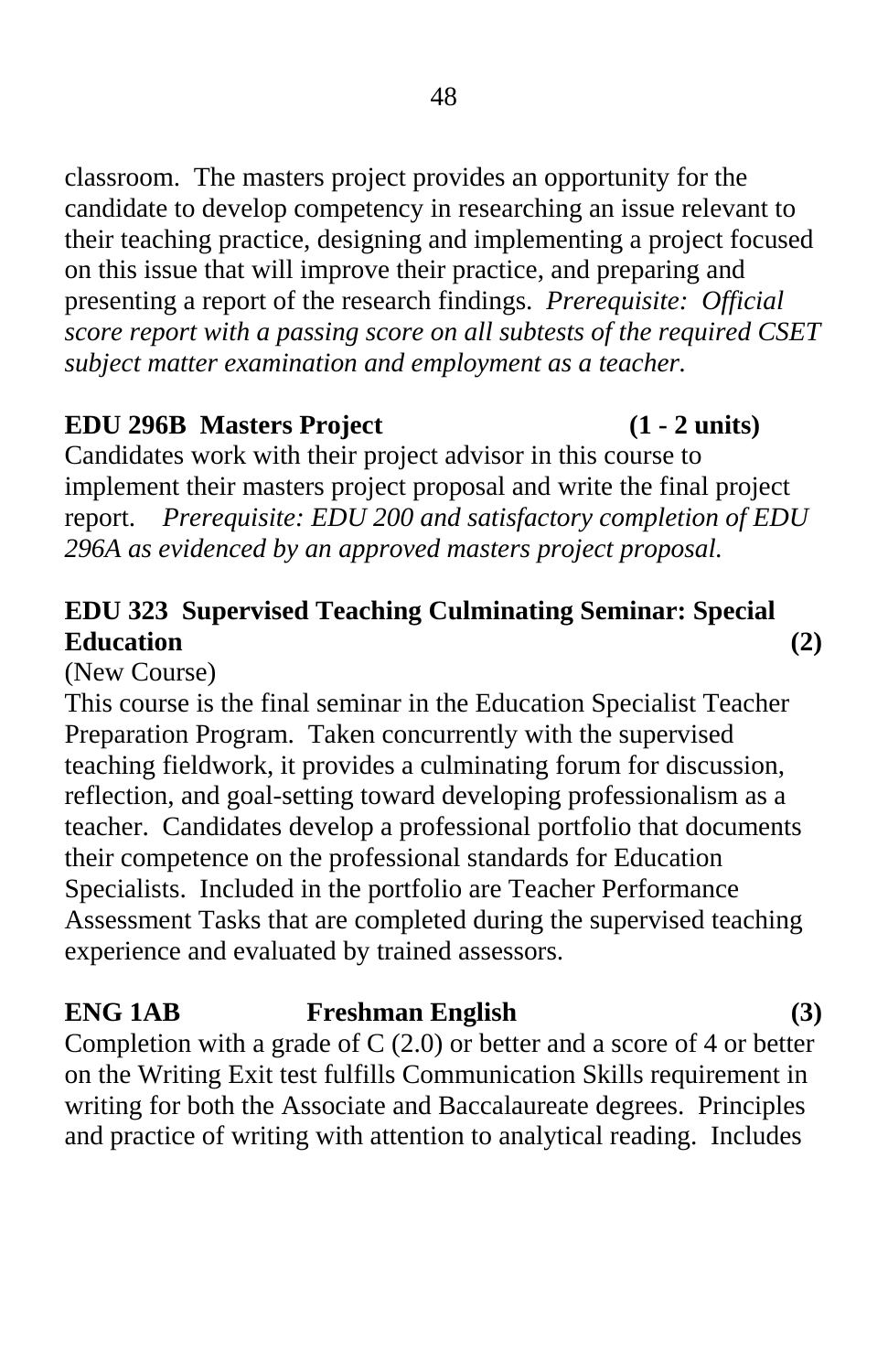discussion skills, library usage, research techniques, and an introduction to literature. *Completion with a grade of C or better.*

# **ENG 1C** Freshman English (3)

A critical-thinking version of ENG 1B that examines the principles of argumentation. Completion with a grade of C (2.0) or better and score of 4 or better on the Writing Exit test fulfills Communication Skills requirement in writing for both the Associate and Baccalaureate degrees; it also fulfills the Critical Thinking requirement for the Baccalaureate degree. *GS-IA, II Prerequisite: ENG 1A. Completion with a grade of C or better.*

### **MTH 8** Transition to Higher Math (3)

#### (New Course)

The goal of this course is to ease the transition from lower-division mathematics courses to upper-division mathematics courses. In this course students will gain experience working with abstract ideas at a nontrivial level and understanding and writing proofs, in order to achieve the sophisticated blend of knowledge, discipline, and creativity that we call "mathematical maturity." Topics include logic, finite and infinite sets, functions, and problem solving. *Prerequisite: MTH 5A* 

#### **MTH 30 Calculus for Business**  *Deleted*

#### **NUR 24E Nursing Elective (1)**

(New Course)

This course is offered to students during the summer session who need one unit of academic course work to be eligible for financial aid. The course focuses on the protection mode of the Roy Adaptation Model. The role of the nurse as patient advocate and environmental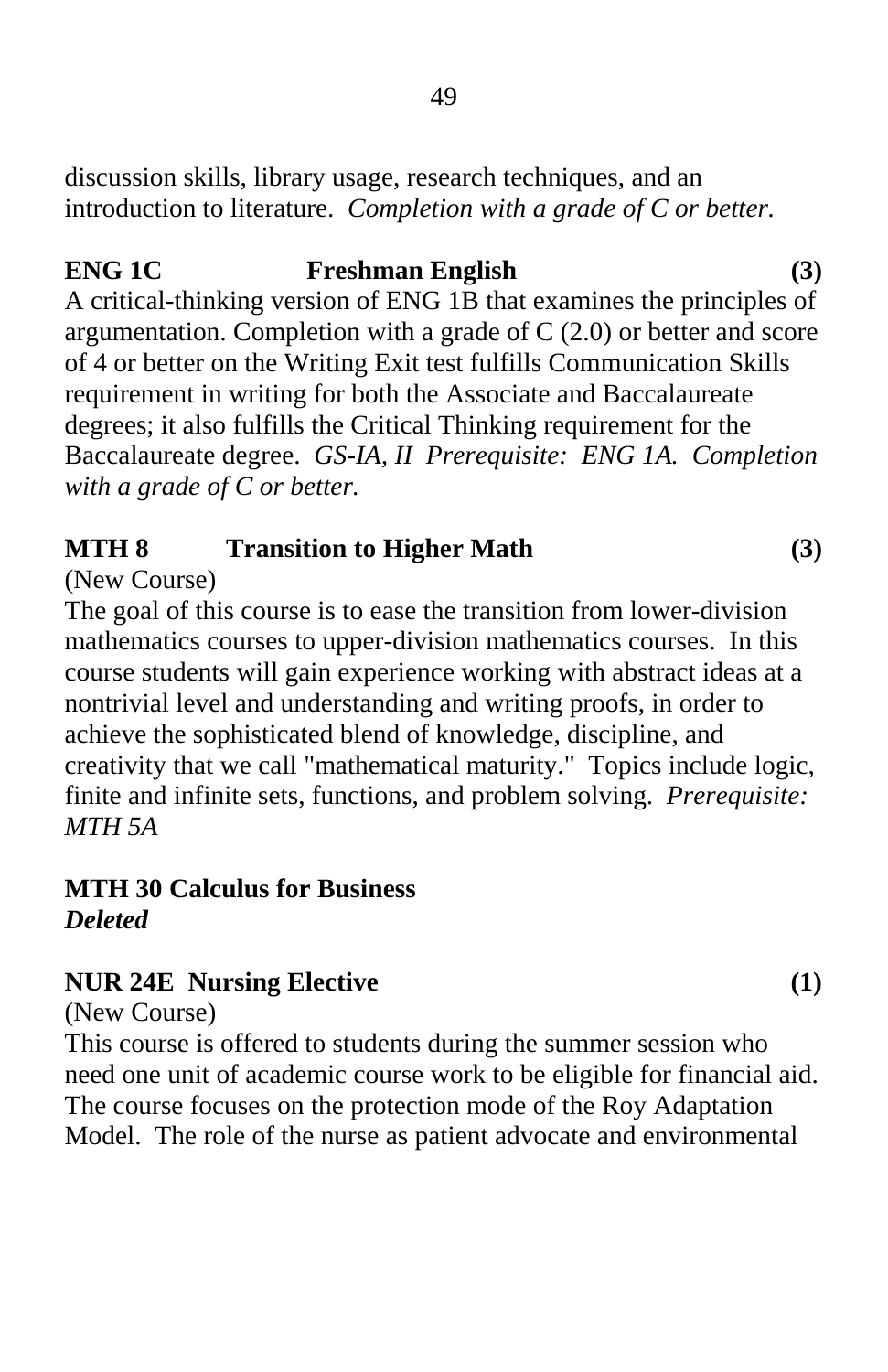safety issues are explored in the perioperative setting. Credit/No Credit. Must be enrolled with NUR 24 to be eligible for the course.

#### **NUR 190 Adaptive Nursing: Elder Adult (1.5)**

(Change in Course Description)

This one and a half unit gerontology course provides the senior levelnursing student with the principles of the Functional Consequences Theory as it relates to the Roy Adaptation Model. The student will apply both Models to the psychological and physiological functions of the older adult. Topics also include functional assessment, characteristics of today's older adults in the United States and issues regarding long-term care. Additionally, the student will carry out indepth research in a gerontology-related subject. This research will be presented in a formal paper.

### **NUR 191 Practicum: Elder Adult Clincal Conference**

(Change in Course Description)

This course provides each senior nursing student with the opportunity to practice gerontology nursing in an agency that services the older client. The Roy Adaptation Model and the Functional Consequences Theory are utilized to promote optimum health for the older client. The student will write a care plan with one modification for one older adult for which she/he is the caregiver. The student, depending upon the clinical agency, will practice either the role of the registered nurse case manager or the role of the registered nurse in a nurse run clinic. Conducting a teaching presentation for the older adult, the older adult's significant other/caregiver and/or the agency's staff will also be an integral part of the practicum.

### **PTH**

Integrative Seminars

PT 441 Integrative Seminar I (1)

PT 442 Integrative Seminar II (1)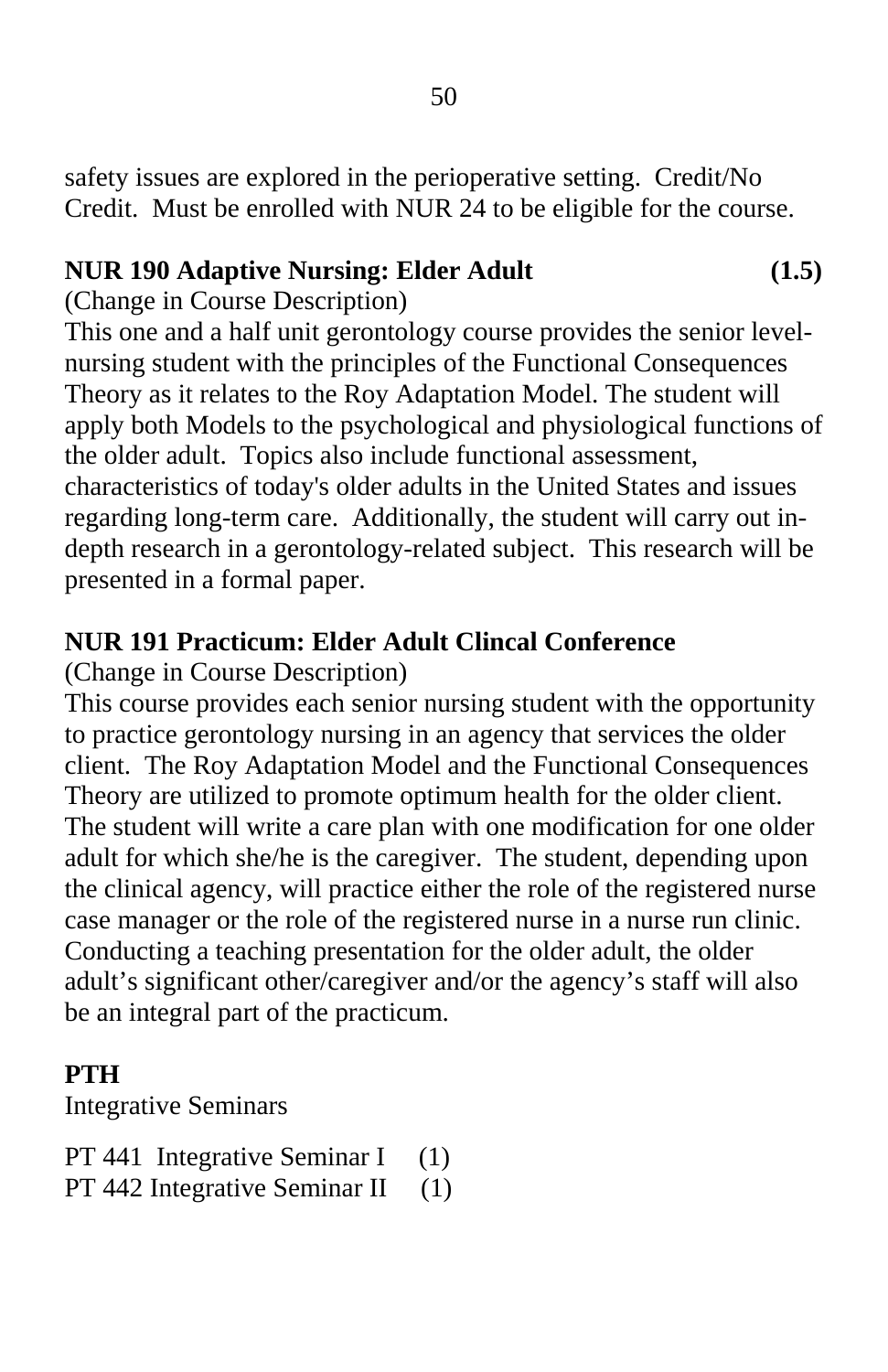PT 444 Integrative Seminar III (1)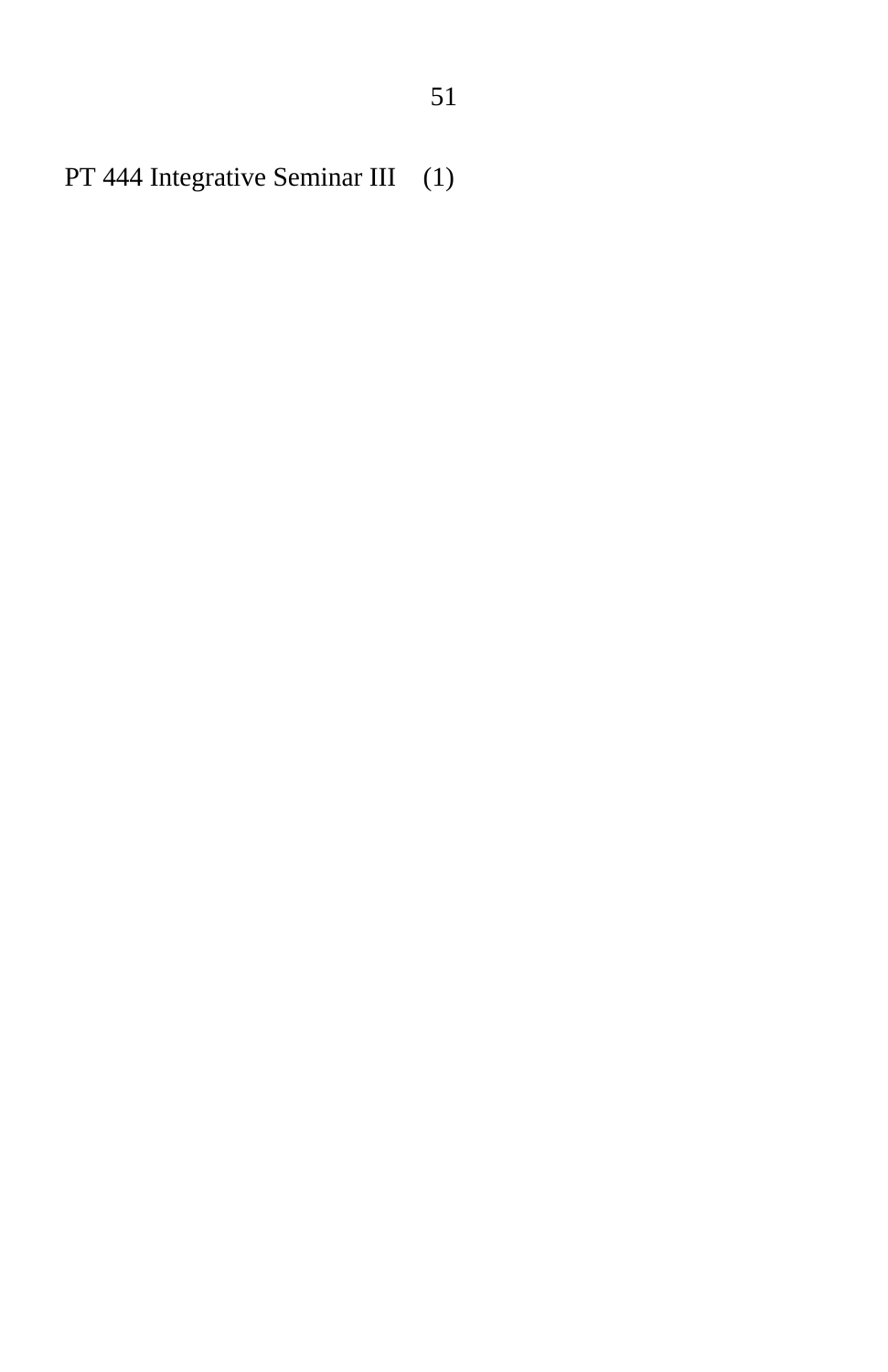### **Board of Trustees**

Michael A. Enright *Chair* 

David V. Adams Dr. Helen S. Astin James R. Belardi Sister Marilyn Binder, CSJ '65 Thomas J. Blumenthal James Cole Msgr. Clement J. Connolly Dr. Jacqueline Powers Doud Kathleen M. Duncan William H. Elliott James Flanigan Mark Foster Sister Joan Jenehan, CSJ '63 Phyllis L. Hennigan The Honorable Jane Luecke Johnson '64 Sister Catherine Marie Kreta, CSJ '61 Sister Miriam Therese Larkin, CSJ '53 Thomas E. Larkin, Jr. Karl H. Loring Monica Spillane Luechtefeld '71 Sister Mary McKay, CSJ '67 Sister Jill Napier, CSJ '71 Dr. Joan Otomo-Corgel Dr. Maria Gutierrez Ott A. Barry Patmore Sister Mary Patricia Rosholt, CSJ '64 Dr. Jack H. Schuster Joseph W. Waechter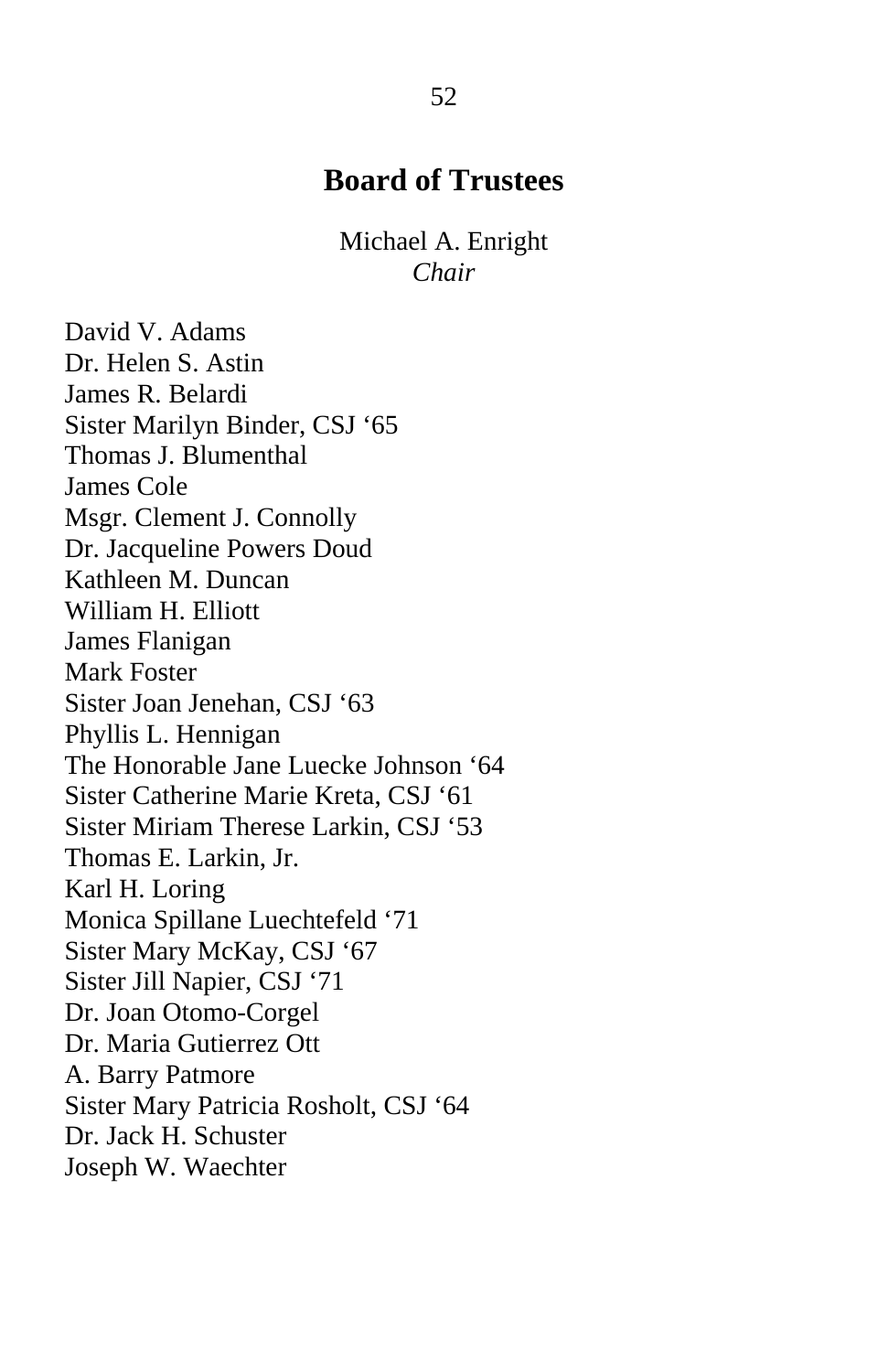### **Trustees Emeriti**

Sister Mary Brigid Fitzpatrick, CSJ '47 Roger Hughes Dr. Frank R. Moothart John P. Sullivan

## **Administrative Officers and Members of the President's Cabinet**

Jacqueline Powers Doud, Ph.D. *President*  Eleanor Siebert, Ph.D. *Provost & Academic Vice President*  Stephanie Cubba, Ph.D. *Vice President for Institutional Advancement*  Jane Lingua, Ph.D. *Vice President for Student Affairs*  Chris K. McAlary  *Vice President for Administration and Finance*  Larry Smith  *Vice President for Information Support Services & Enrollment Management*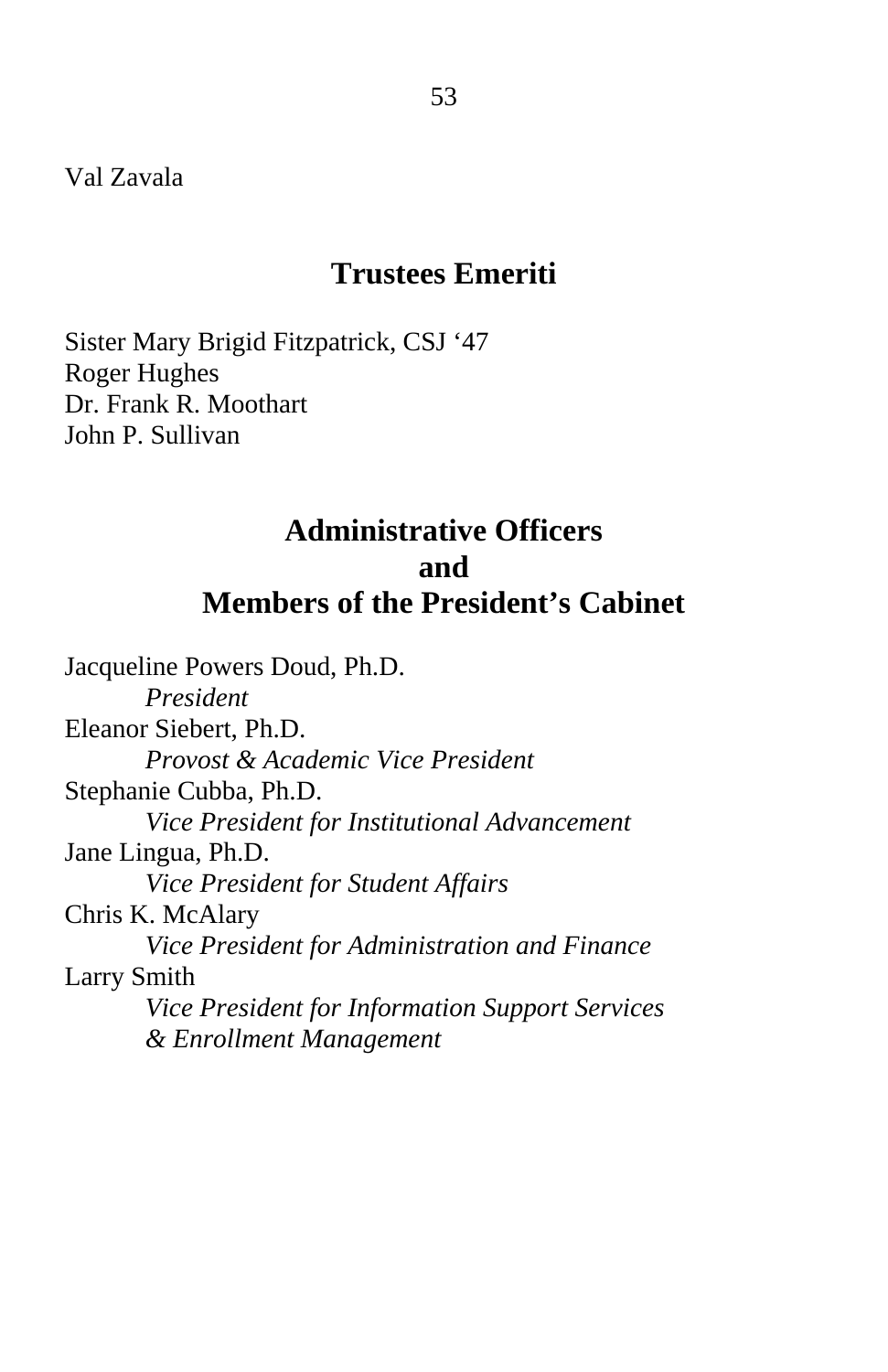### **Regents Council**

Glen Banken Sheila Sullivan Banken `53 James Belanic Marilyn Belanic Georgia Maloney Belardi `55 Richard Belardi Eileen Murphy Bigelow '65 Hank C. Bowman Barbara Dummel Brunner `63 Elaine Camuti `69 Sheila Cole Bebette Gualano Coleman '52 Thomas J. Coleman Karen McKnight Compton '88 Keith Compton Jane Zola Delahanty '65 James Delahanty Genevieve Castellanos Denault '53 Leleka A. Doonquah, MD `89 John C. Fitzgerald John J. Gillin Martha Gillin Deborah Morris Greene '66 Patrick Greene Toni Bannan Gross '67 Javad Hashtroudian Angela Hawekotte '75 Helen Hawekotte '68 (inactive) Katherine Hughes Roger K. Hughes Mary K. Hughes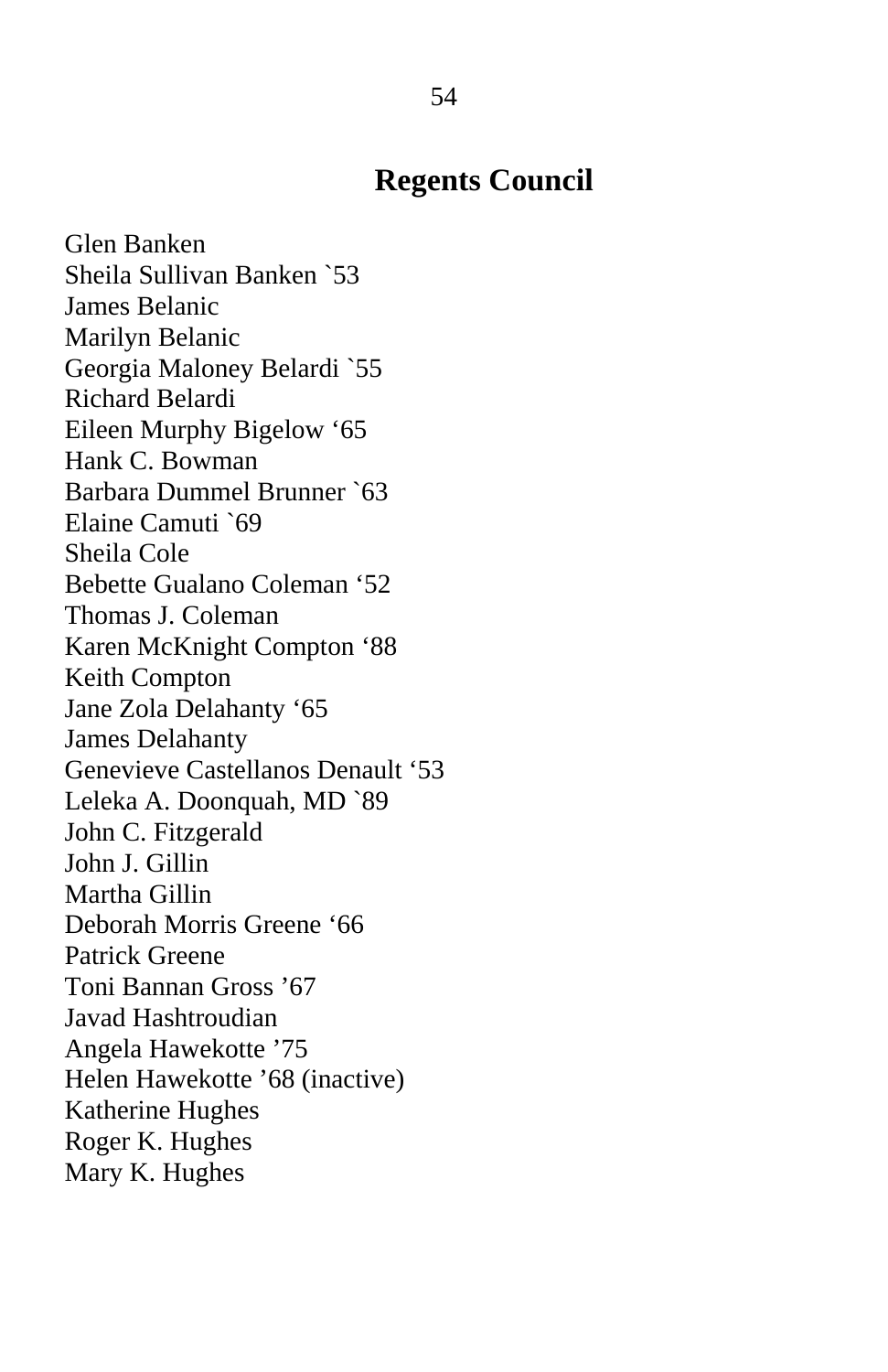Kimberly H. Iselin Carl N. Karcher (inactive) Elaine Kindle '75 Jack A. Knight '96 Sharon M. Leahy `60 Vivien F. Lo Pizzo '65 Fiorenza Courtright Lucas (inactive) Malcolm Lucas (inactive) Kathleen Lunn Montgomery F. Lunn Allison Lynch '86 Kathleen A. Maloney '71 Lola McAlpin-Grant '63 William G. McGagh Michelle Melanson '75 Rosemary Moothart '70 Jean Marie Moynier `62 Sheila Kelly Muller'57 Jack Nevins Judy K. Page Mickey Leahy Payne `64 Casey Quinn Mark Rubin Pamela Rubin Marshall C. Sale Suzannah Sale Mariette Sawchuk Alexander Sawchuk Gena Schmid Richard F. Schmid Donald Sloper Mary Caratan Sloper '63 Peggy Leahy Starr `64